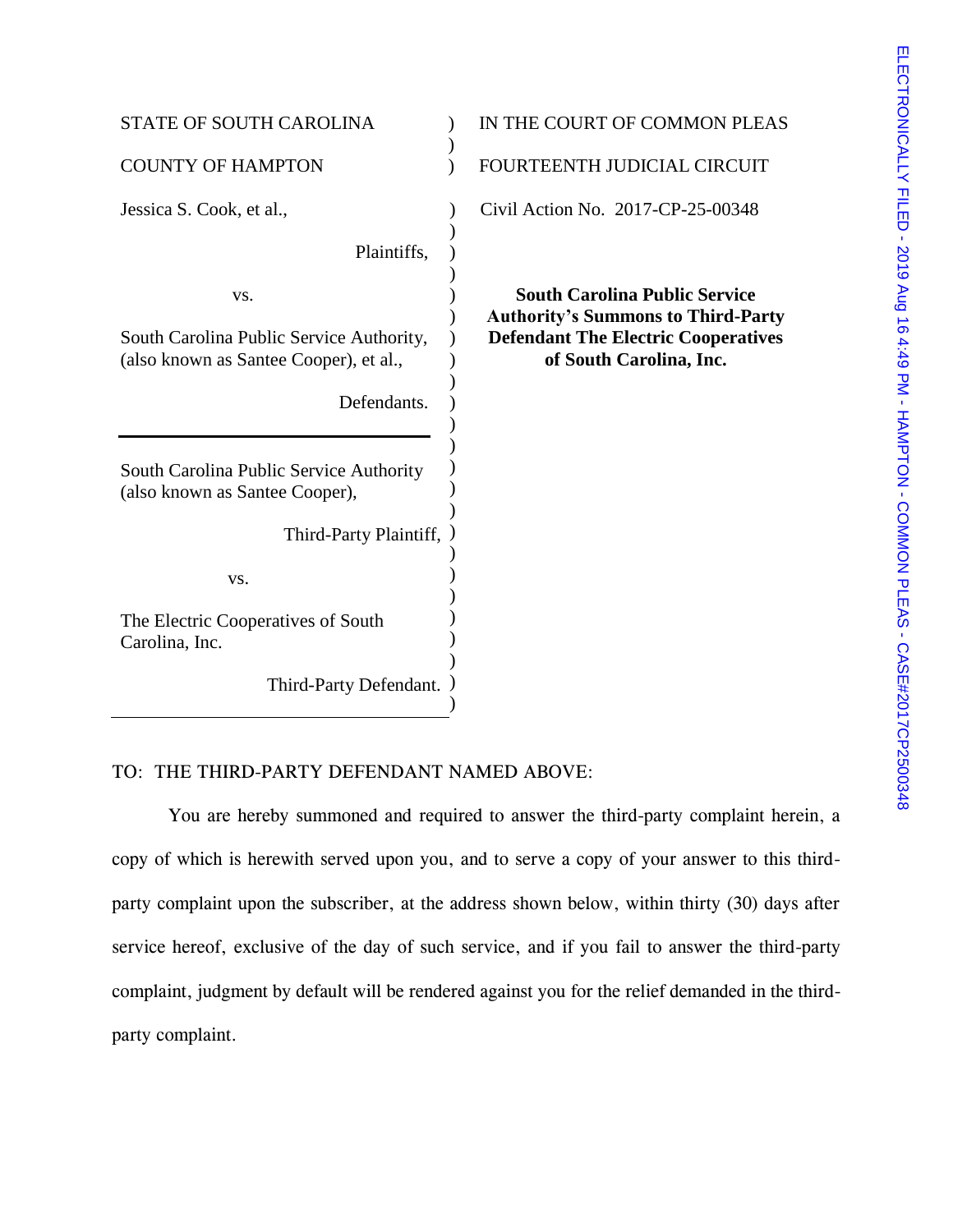# NELSON MULLINS RILEY & SCARBOROUGH LLP

By:/s/ William C. Hubbard William C. Hubbard SC Bar No. 0002739 E-Mail: [william.hubbard@nelsonmullins.com](mailto:william.hubbard@nelsonmullins.com) B. Rush Smith III SC Bar No. 012941 E-Mail: rush.smith@nelsonmullins.com A. Mattison Bogan SC Bar No. 72629 E-Mail: matt.bogan@nelsonmullins.com Carmen Harper Thomas SC Bar No. 76012 E-Mail: carmen.thomas@nelsonmullins.com 1320 Main Street / 17th Floor Post Office Box 11070 (29211-1070) Columbia, SC 29201 (803) 799-2000

*Attorneys for South Carolina Public Service Authority, W. Leighton Lord, III, William A. Finn, Barry Wynn, Kristofer Clark, Merrell W. Floyd, J. Calhoun Land, IV, Stephen H. Mudge, Peggy H. Pinnell, Dan J. Ray, David F. Singleton, and Jack F. Wolfe, Jr.* 

Columbia, South Carolina August 16, 2019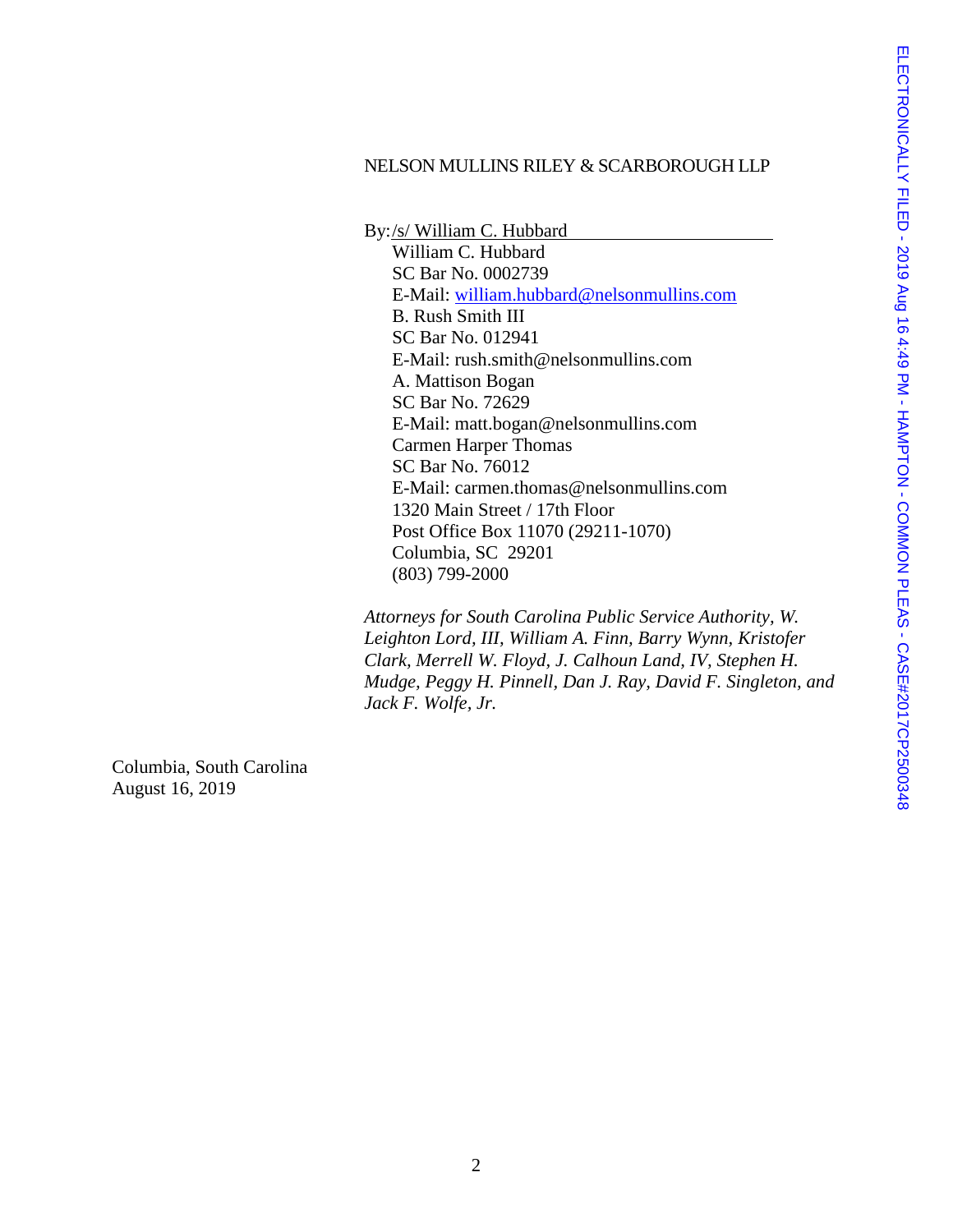| <b>STATE OF SOUTH CAROLINA</b>                                                                           | IN THE COURT OF COMMON PLEAS                                                                                                                                                                   |
|----------------------------------------------------------------------------------------------------------|------------------------------------------------------------------------------------------------------------------------------------------------------------------------------------------------|
| <b>COUNTY OF HAMPTON</b>                                                                                 | FOURTEENTH JUDICIAL CIRCUIT                                                                                                                                                                    |
| Jessica S. Cook, et al.,                                                                                 | Civil Action No. 2017-CP-25-00348                                                                                                                                                              |
| Plaintiffs,                                                                                              |                                                                                                                                                                                                |
| VS.<br>South Carolina Public Service Authority,<br>(also known as Santee Cooper), et al.,<br>Defendants. | <b>South Carolina Public Service</b><br><b>Authority's Answer to Plaintiffs' Fifth</b><br><b>Amended Complaint, Counterclaims,</b><br><b>Cross-Claims, and Third-Party</b><br><b>Complaint</b> |
| South Carolina Public Service Authority<br>(also known as Santee Cooper),                                |                                                                                                                                                                                                |
| Third-Party Plaintiff,                                                                                   |                                                                                                                                                                                                |
| VS.                                                                                                      |                                                                                                                                                                                                |
| The Electric Cooperatives of South<br>Carolina, Inc.                                                     |                                                                                                                                                                                                |
| Third-Party Defendant.                                                                                   |                                                                                                                                                                                                |

Defendant South Carolina Public Service Authority ("Santee Cooper") and the Director Defendants<sup>1</sup> hereby answer the Plaintiffs' Fifth Amended Complaint ("the Complaint"). Except as specifically admitted herein, each and every allegation of the Complaint is expressly denied.

 $\overline{a}$ 

<sup>&</sup>lt;sup>1</sup> The term "Director Defendants" refers to Defendant W. Leighton Lord, III, in his capacity as chairman and director of the South Carolina Public Service Authority, Defendant William A. Finn, in his capacity as director of the South Carolina Public Service Authority, Defendant Barry Wynn, in his capacity as director of the South Carolina Public Service Authority, Defendant Kristofer Clark, in his capacity as director of the South Carolina Public Service Authority, Defendant Merrell W. Floyd, in his capacity as director of the South Carolina Public Service Authority, Defendant J. Calhoun Land, IV, in his capacity as director of the South Carolina Public Service Authority, Defendant Stephen H. Mudge, in his capacity as director of the South Carolina Public Service Authority, Defendant Peggy H. Pinnell, in her capacity as director of the South Carolina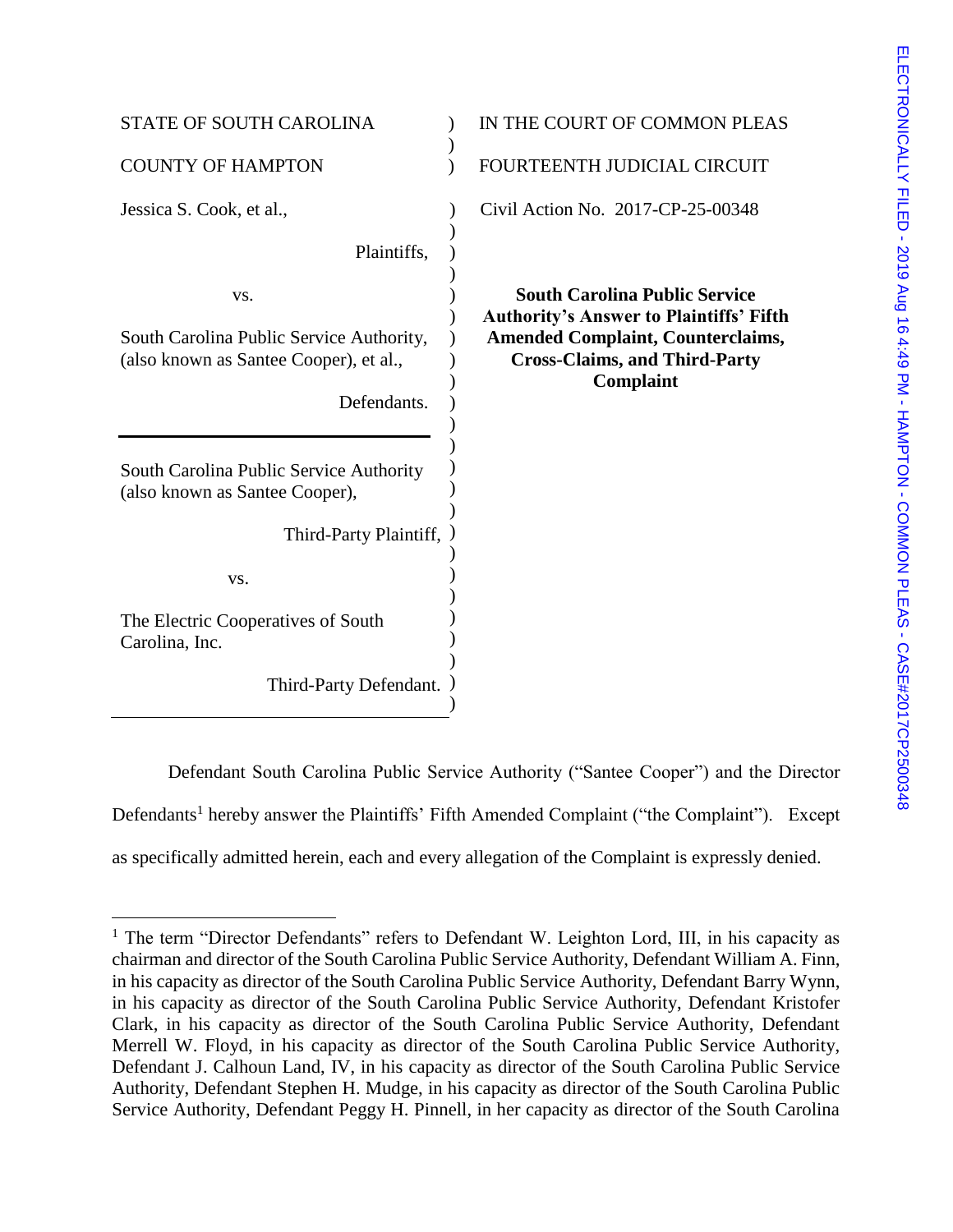#### FOR A DEFENSE

1. Santee Cooper and the Director Defendants are without sufficient information or knowledge to form a belief as to the truth of the allegations in paragraphs 1, 2, 3, 4, 5 and 6 of the Complaint, and, therefore, those allegations are denied.

2. Responding to paragraph 7 of the Complaint, Santee Cooper and the Director Defendants admit that Chris Kolbe is a direct retail customer of Santee Cooper and deny that Ruth Ann Keffer is a direct retail customer of Santee Cooper. Santee Cooper and the Director Defendants are without sufficient information or knowledge to form a belief as to the truth of the remaining allegations set forth in paragraph 7, and, therefore, those allegations are denied.

3. Responding to paragraph 8 of the Complaint, Santee Cooper and the Director Defendants crave reference to S.C. Code Ann. §§ 58-31-10 through 58-31-550 ("Santee Cooper's Enabling Legislation") and deny any allegations inconsistent therewith. Santee Cooper and the Director Defendants further crave reference to the Power Systems Coordination and Integration Agreement between Santee Cooper and Central ("the Coordination Agreement")<sup>2</sup> and deny any allegations inconsistent therewith. Any remaining allegations in paragraph 8 are denied.

4. Santee Cooper and the Director Defendants admit the allegations in paragraph 9 of the Complaint to the extent current and former board members are listed in that paragraph. Defendants deny any allegations related to purported conduct in that paragraph.

l

Public Service Authority, Defendant Dan J. Ray, in his capacity as director of the South Carolina Public Service Authority, Defendant David F. Singleton, in his capacity as director of the South Carolina Public Service Authority, and Defendant Jack F. Wolfe, Jr., in his capacity as director of the South Carolina Public Service Authority.

<sup>&</sup>lt;sup>2</sup> The Coordination Agreement consists of the initial December 31, 1980 Coordination Agreement, Amendments to the Coordination Agreement dated April 17, 1984, February 25, 1985, July 1, 1985, October 24, 1986, March 31, 1988, and May 20, 2013, and related Memoranda of Understanding and Agreement ("MOU&As") including MOU&As dated January 11, 2001, September 28, 2009, March 18, 2010, July 23, 2013, and September 24, 2015.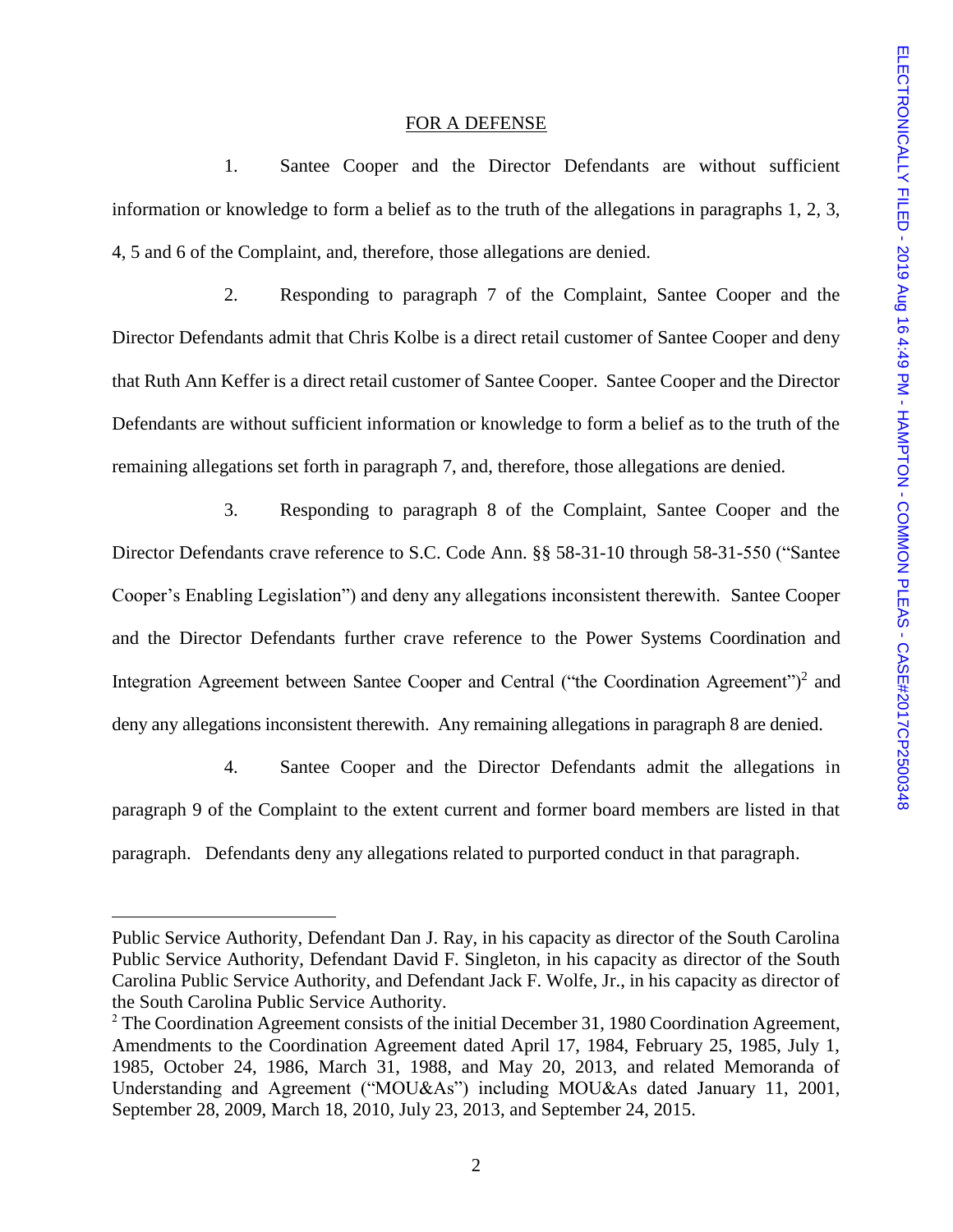5. Responding to paragraph 10 of the Complaint, Santee Cooper and the Director Defendants admit that Defendant Central Electric Power Cooperative, Inc. ("Central") is a South Carolina corporation with its principal place of business in Columbia, South Carolina, and that Central does business in all 46 Counties in the state. Santee Cooper and the Director Defendants further admit that referenced mission statement is what Central states is its mission. Santee Cooper and the Director Defendants are without sufficient information or knowledge to form a belief as to the truth of the remaining allegations in paragraph 10, and, therefore, those allegations are denied.

6. Santee Cooper and the Director Defendants admit the allegations in paragraphs 11, 12, 13, and 14 of the Complaint, on information and belief, except that they lack knowledge or information sufficient to form a belief as to allegations about SCE&G's business and property in Hampton County or Palmetto's property in Hampton County, and, therefore, those allegations are denied.

7. Responding to paragraph 15 of the Complaint, Santee Cooper and the Director Defendants are without sufficient information or knowledge to form a belief as to the truth of the allegations in paragraph 15, and, therefore, those allegations are denied.

8. Responding to paragraph 16 of the Complaint, Santee Cooper and the Director Defendants admit Santee Cooper provides electrical service to customers in South Carolina. The remaining allegations of Paragraph 16 of the Complaint set forth legal conclusions to which no responsive pleading is required. To the extent that any response is required, the remaining allegations in paragraph 16 are denied.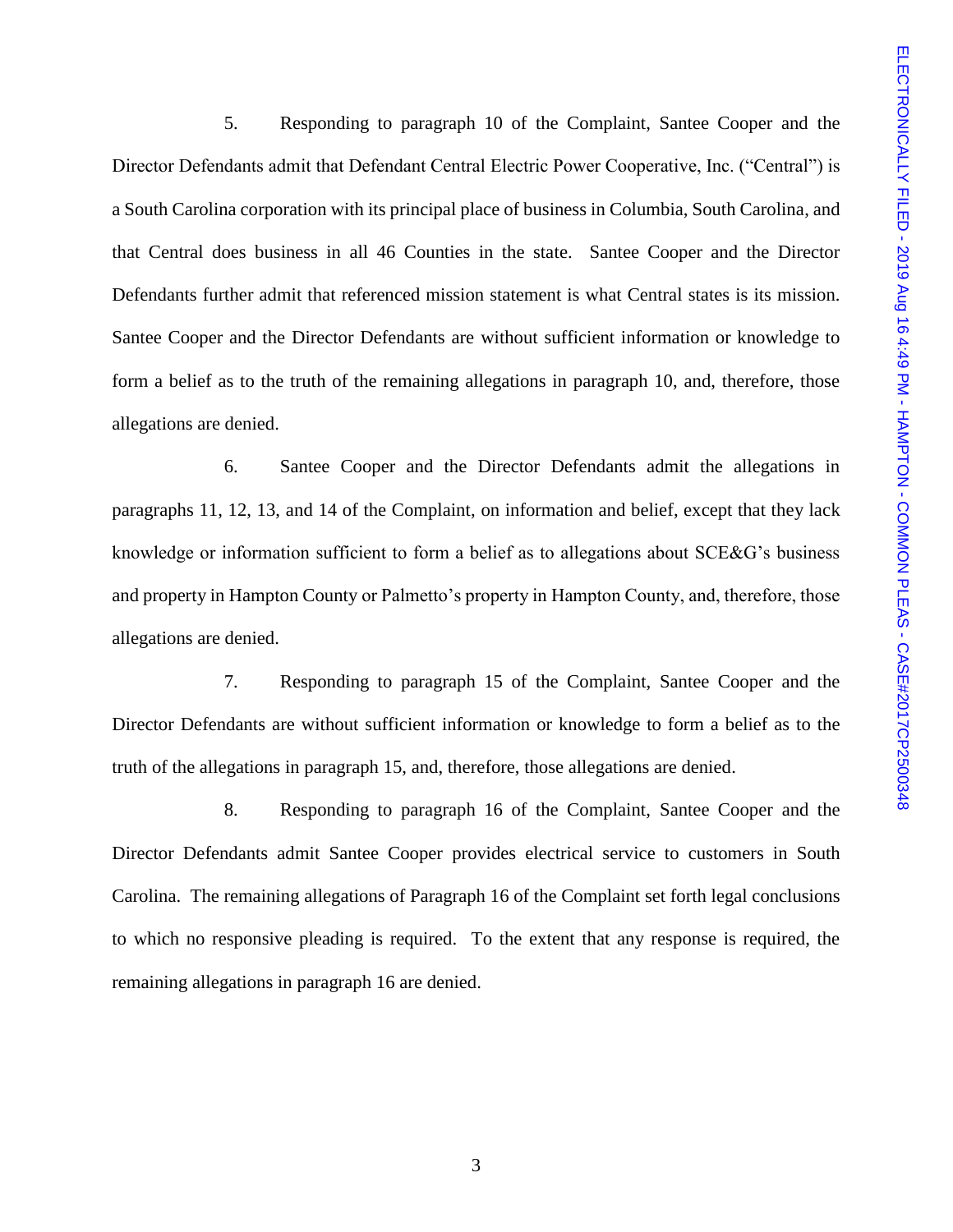9. Santee Cooper and the Director Defendants are without sufficient information or knowledge to form a belief as to the truth of the allegations in paragraph 17 of the Complaint, and, therefore, those allegations are denied.

10. Paragraph 18 of the Complaint sets forth legal conclusions to which no responsive pleading is required. To the extent that any response is required, the allegations in paragraph 18 are denied.

11. Responding to paragraph 19 of the Complaint, Santee Cooper and the Director Defendants admit that Santee Cooper, by resolution of its board of directors, decided to suspend construction of the Project. Santee Cooper and the Director Defendants deny that the decision was made collectively with SCE&G. Santee Cooper and the Director Defendants admit that SCE&G abandoned the Project. Santee Cooper and the Director Defendants are without sufficient information or knowledge to form a belief as to the truth of the remaining allegations in paragraph 19, and, therefore, those allegations are denied.

12. Santee Cooper and the Director Defendants accept the allegations of paragraph 20 as true as alleged regarding the production of electricity.

13. Responding to paragraph 21 of the Complaint, Santee Cooper and the Director Defendants admit that Santee Cooper provides wholesale electric power to Central and that Central is Santee Cooper's largest customer. Santee Cooper and the Director Defendants further admit that Central provides electric power to its member cooperatives which in turn provide electric power to their customers, who are located in all 46 counties in South Carolina. Santee Cooper and the Director Defendants also admit that Santee Cooper provides electric power to other wholesale and industrial customers and to certain retail customers. The remaining allegations in paragraph 21 are denied.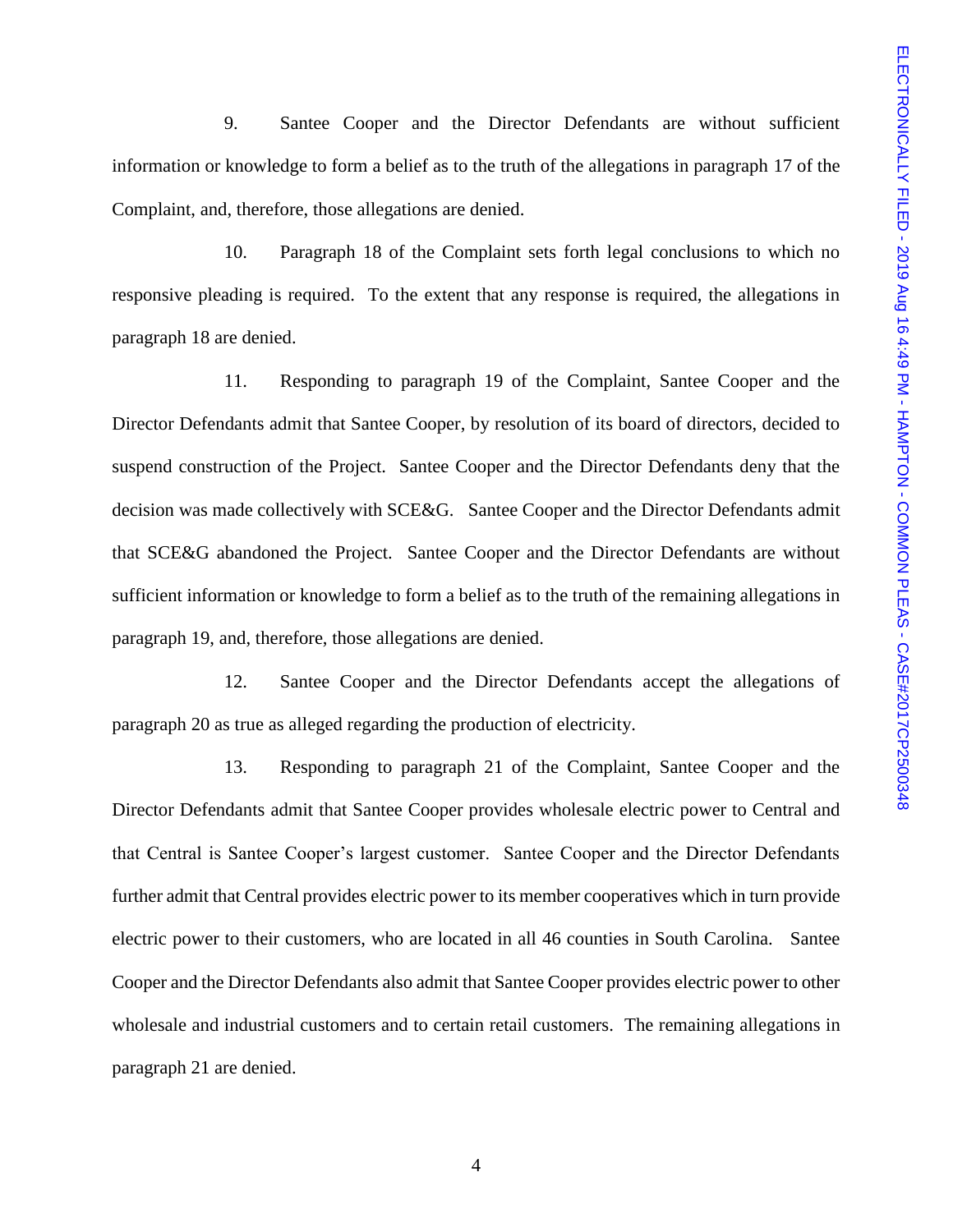14. Responding to paragraph 22 of the Complaint, Santee Cooper and the Director Defendants admit that the Clean Energy Act included tax incentives for the addition of nuclear generation. Santee Cooper and the Director Defendants are without sufficient information or knowledge to form a belief as to the truth of the remaining allegations in paragraph 22, and, therefore, those allegations are denied.

15. Responding to paragraph 23 of the Complaint, Santee Cooper and the Director Defendants admit that Santee Cooper and SCE&G are joint owners of V.C. Summer 1 and were joint owners of V.C. Summer 2 and 3. Any remaining allegations in paragraph 23 are denied.

16. Responding to paragraph 24 of the Complaint, Santee Cooper and the Director Defendants admit that the AP1000, developed by Westinghouse, a subsidiary of Toshiba, was selected from among other designs for the new nuclear development at the Project and that Westinghouse's responsibilities were defined in the Engineering Procurement and Construction Agreement. Any remaining allegations in paragraph 24 are denied.

17. Responding to paragraph 25 of the Complaint, Santee Cooper and the Director Defendants admit that Santee Cooper and SCE&G became joint owners of the Project, with Santee Cooper being a 45 percent owner and SCE&G being a 55 percent owner. Any other allegations of paragraph 25 are denied.

18. Responding to paragraph 26 of the Complaint, Santee Cooper and the Director Defendants admit that SCE&G was charged with primary responsibility for project management and oversight. Santee Cooper and the Director Defendants further crave reference to the Bridge Agreement (and amendments thereto), Limited Agency Agreements, Design and Construction Agreement, and Operating and Decommissioning Agreements between Santee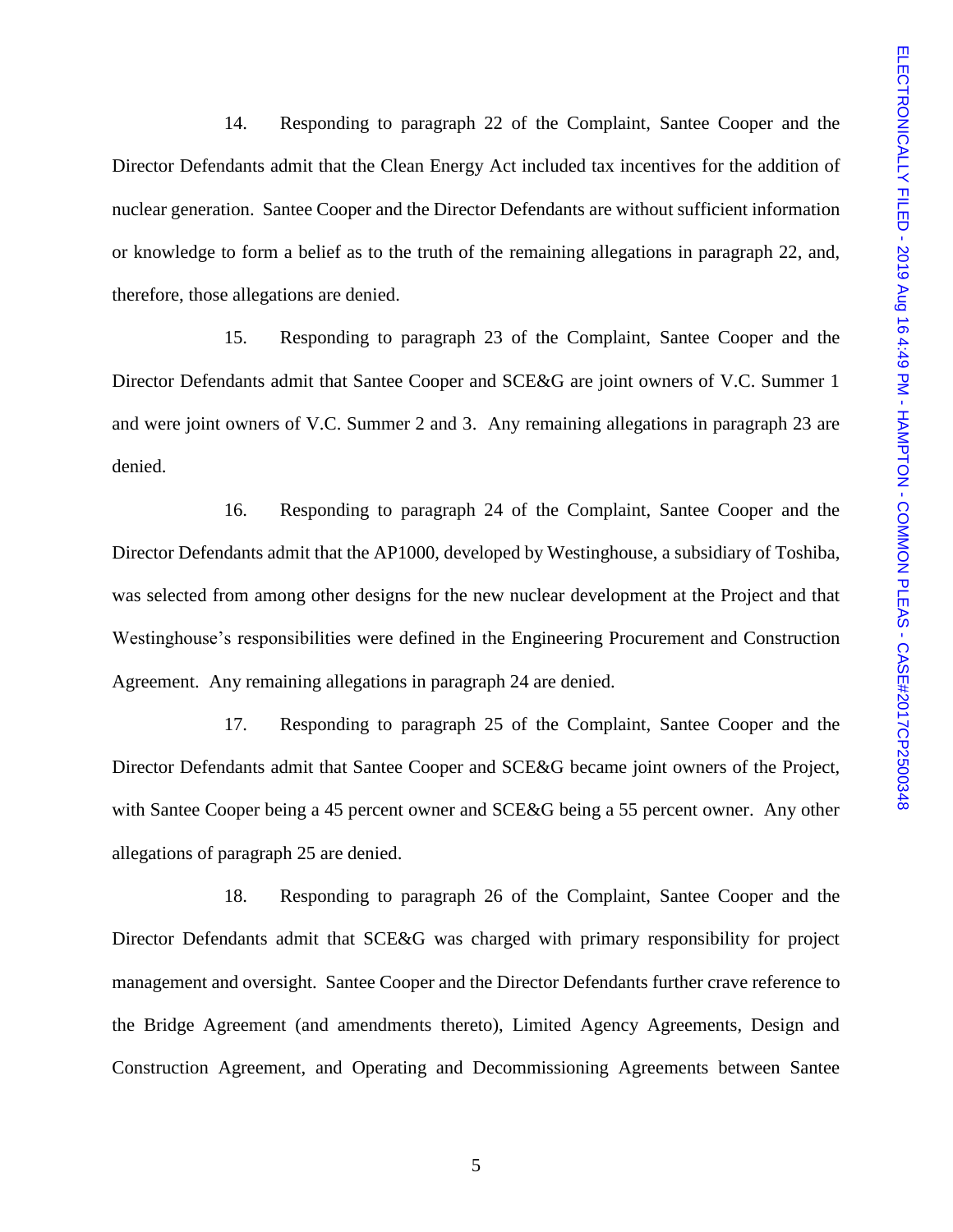Cooper and SCE&G regarding the roles, rights, duties, and obligations of the parties to those agreements with regard to the Project and deny any allegations in paragraph 26 that are inconsistent therewith. Any remaining allegations of paragraph 26 are denied.

19. Responding to paragraph 27 of the Complaint, Santee Cooper and the Director Defendants admit that on July 31, 2017, Santee Cooper announced that it was suspending construction of the Project and that on that same day SCE&G announced it was ceasing construction of the Project. Santee Cooper and the Director Defendants are without sufficient information or knowledge to form a belief as to the truth of the remaining allegations in paragraph 27, and, therefore, those allegations are denied.

20. Responding to paragraph 28 of the Complaint, Santee Cooper and the Director Defendants admit that providing Santee Cooper's customers with economical and reliable energy and additional base load capacity were among the reasons for Santee Cooper entering into the Project. Santee Cooper and the Director Defendants are without sufficient information or knowledge to form a belief as to the truth of the remaining allegations in paragraph 28, and, therefore, those allegations are denied.

21. Santee Cooper and the Director Defendants deny the allegations in paragraph 29 of the Complaint.

22. Santee Cooper and the Director Defendants deny the allegations in paragraph 30 of the Complaint.

23. Santee Cooper and the Director Defendants deny the allegations in paragraph 31 of the Complaint.

24. Responding to paragraph 32 of the Complaint, Santee Cooper and the Director Defendants admit that in 2008, SCE&G, for itself and as agent for Santee Cooper, entered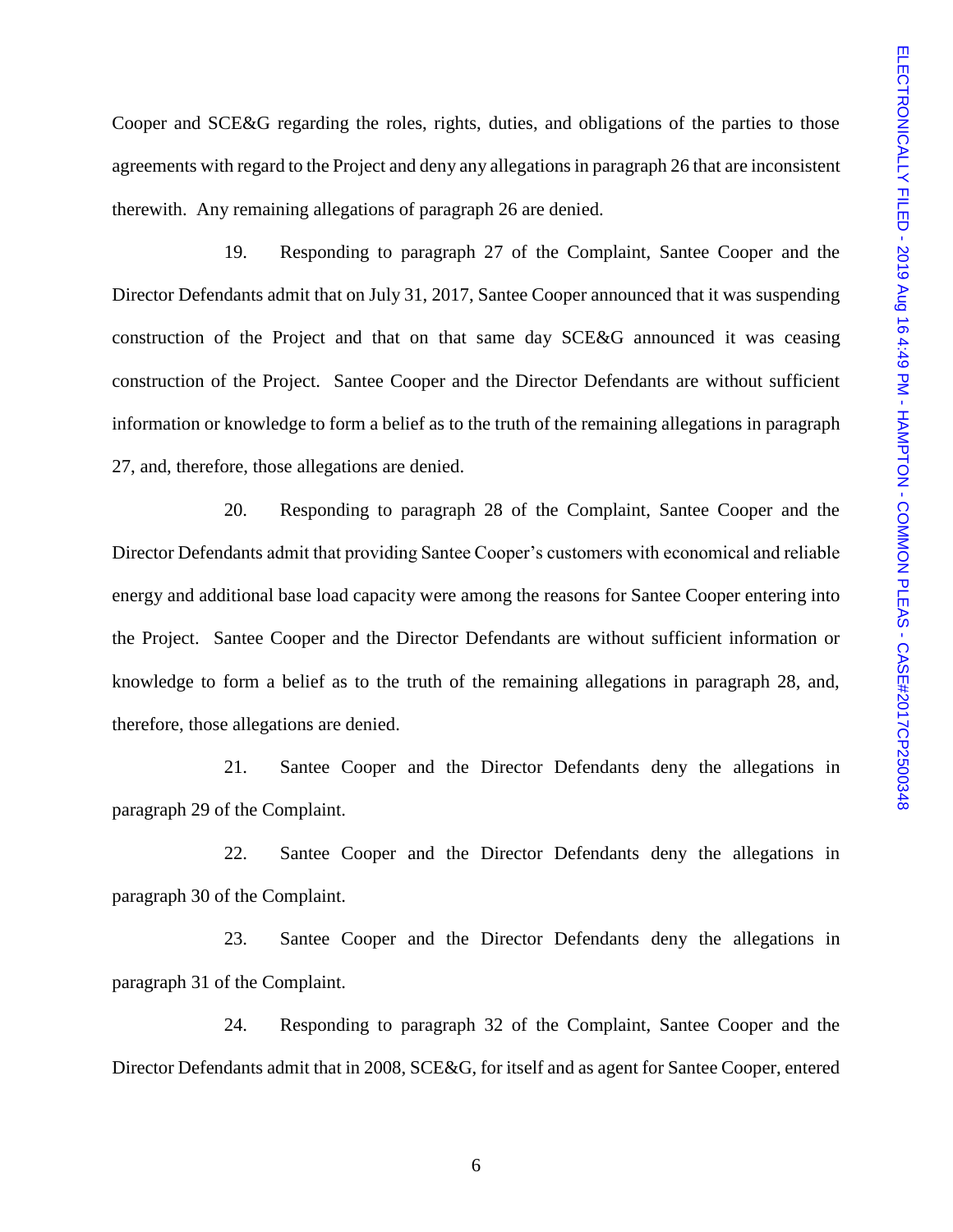into the EPC with a consortium including Westinghouse. With regard to the remaining allegations in paragraph 32, Santee Cooper and the Director Defendants crave reference to the EPC and deny any remaining allegations inconsistent therewith.

25. Santee Cooper and the Director Defendants are without sufficient information or knowledge to form a belief as to the truth of the allegations in paragraph 33, and, therefore, those allegations are denied.

26. Santee Cooper and the Director Defendants are without sufficient information or knowledge to form a belief as to the truth of the allegations in paragraph 34, and, therefore, those allegations are denied.

27. Santee Cooper and the Director Defendants are without sufficient information or knowledge to form a belief as to the truth of the allegations in paragraph 35, and, therefore, those allegations are denied.

28. Responding to paragraph 36 of the Complaint, Santee Cooper and the Director Defendants admit that SCANA, SCE&G, and responsible executives at those entities were charged with supervision, oversight, and management of the Project for SCE&G and Santee Cooper customers alike. Any remaining allegations in paragraph 36 are denied.

29. Responding to paragraph 37 of the Complaint, Santee Cooper and the Director Defendants are without sufficient information or knowledge to form a belief as to the truth of the allegations about SCE&G's or SCANA's representations to federal licensing authorities in March 2008, and, therefore, these allegations are denied. The remaining allegations in paragraph 37 are denied.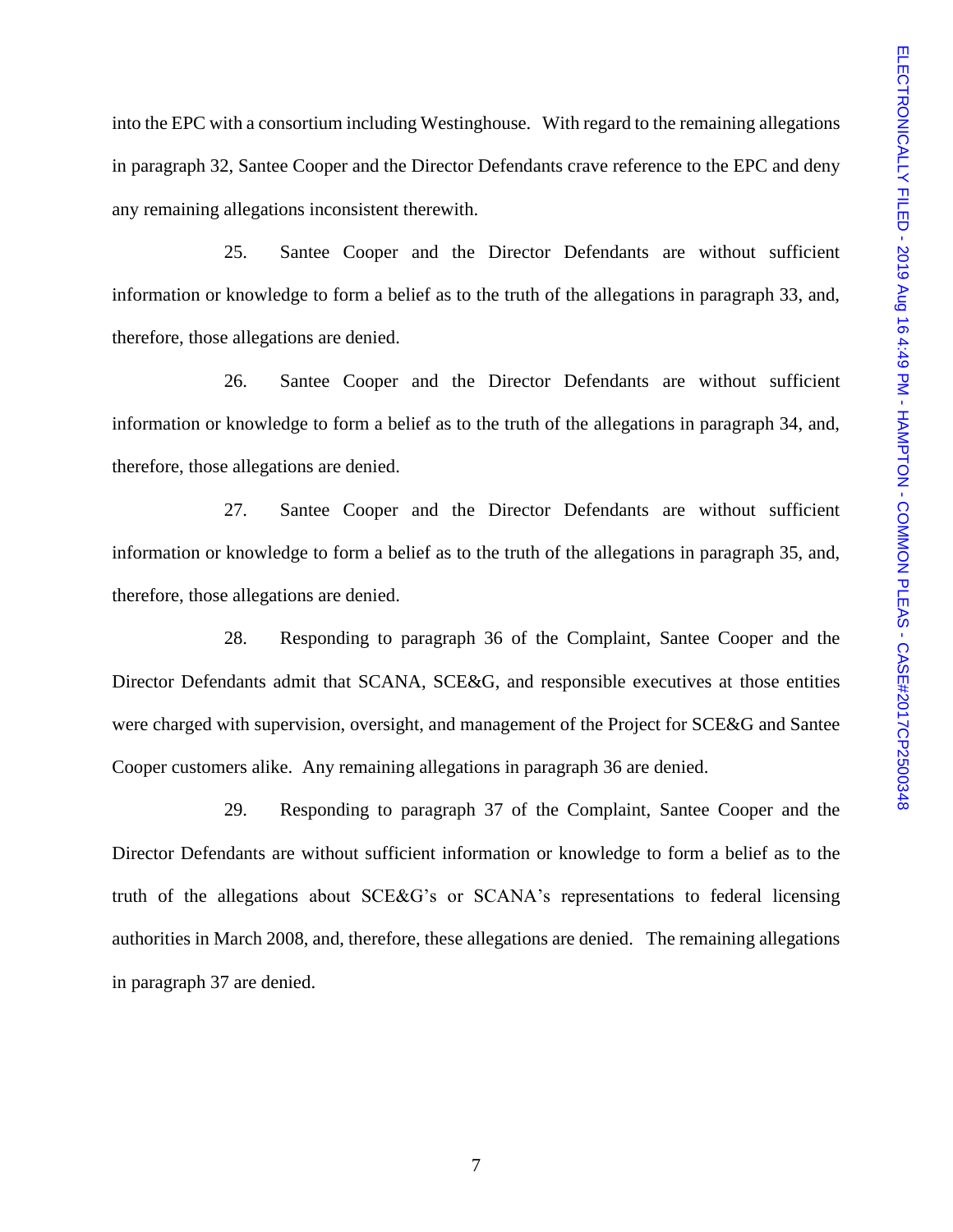30. Responding to paragraph 38 of the Complaint, Santee Cooper and the Director Defendants are without sufficient information or knowledge to form a belief as to the meaning of the term "pre-nuclear construction," and, therefore, those allegations are denied.

31. Santee Cooper and the Director Defendants deny the allegations in paragraph 39 of the Complaint.

32. Santee Cooper and the Director Defendants deny the allegations in paragraph 40 of the Complaint.

33. Santee Cooper and the Director Defendants deny the allegations in paragraph 41 of the Complaint.

34. Responding to paragraph 42 of the Complaint, Santee Cooper and the Director Defendants admit that, beginning in or around 2010, Santee Cooper was attempting to identify a party to purchase a percentage of its ownership of the project. Santee Cooper and the Director Defendants deny the remaining allegations in paragraph 42.

35. Responding to paragraph 43 of the Complaint, Santee Cooper and the Director Defendants admit that in or around 2011 Santee Cooper engaged in negotiations with prospective purchasers of Santee Cooper's ownership interest in the Project. Santee Cooper and the Director Defendants further admit that SCE&G imposed certain terms or conditions on the prospective sale of a portion of Santee Cooper's ownership interest. The remaining allegations in paragraph 43 are denied.

36. Responding to paragraph 44 of the Complaint, Santee Cooper and the Director Defendants admit that Santee Cooper's efforts to sell a percentage of its ownership interest in the Project led to negotiations with Duke Power Corporation that did not result in a sale. The remaining allegations in paragraph 44 are denied.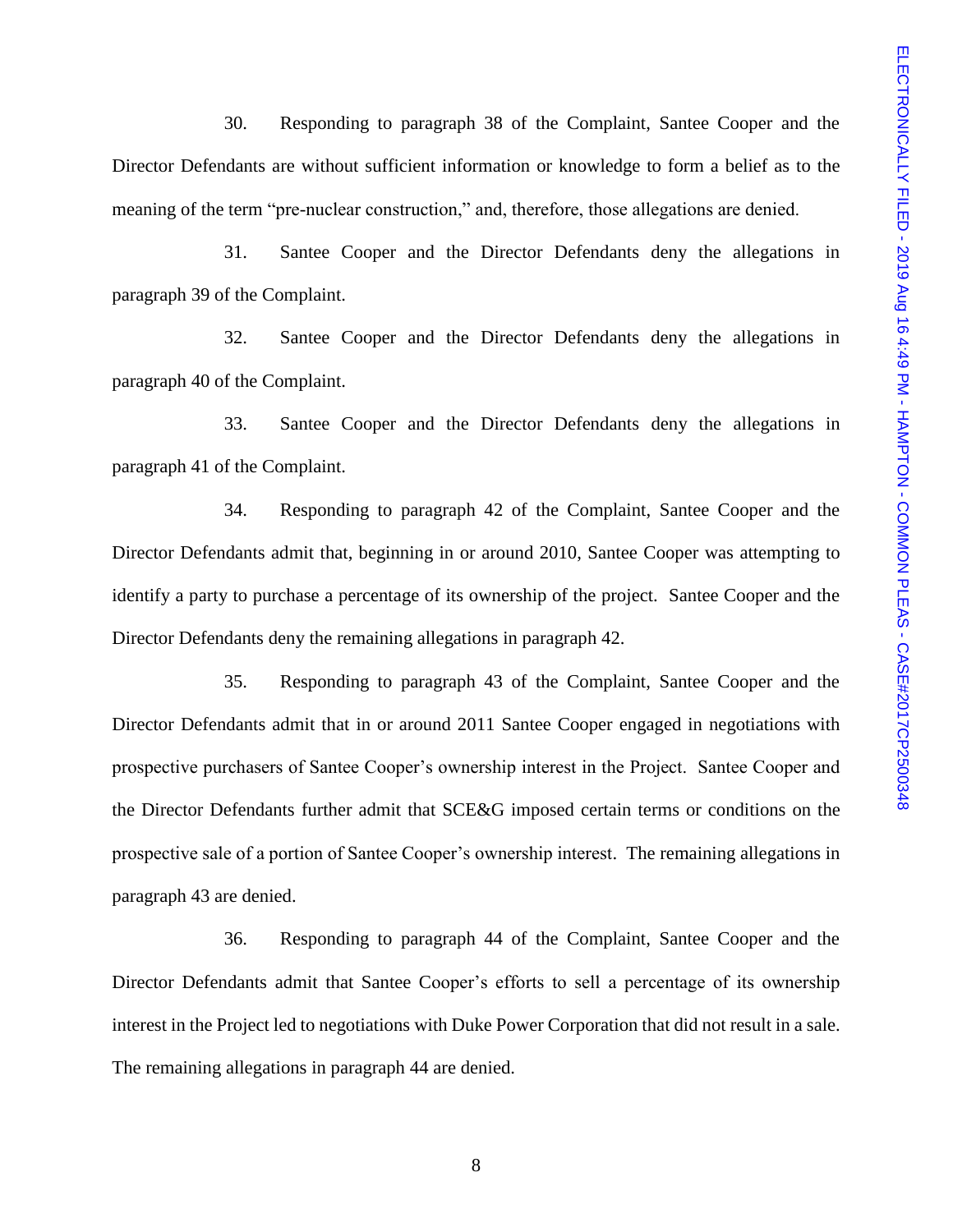37. Responding to paragraph 45 of the Complaint, Santee Cooper and the Director Defendants admit that SCE&G and Santee Cooper entered into an agreement whereby SCE&G agreed to purchase a 5% portion of total ownership in the Project from Santee Cooper's 45% ownership interest after Unit 2 of the Project became operational. Any remaining allegations in paragraph 45 are denied.

38. Responding to paragraph 46 of the Complaint, Santee Cooper and the Director Defendants crave reference to the Santee Cooper Board's Resolution titled "Sale of an Undivided Ownership Interest in V.C. Summer Units 2 and 3 to South Carolina Electric & Gas Company," dated January 27, 2014, which among other things states that "… the Board of Directors declares that the real and personal property to be sold to SCE&G to be unnecessary for the purposes of the Authority's development," and deny any allegations in paragraph 46 that differ from this statement. Any remaining allegations in paragraph 46 are denied.

39. Responding to paragraph 47 of the Complaint, Santee Cooper and the Director Defendants admit that the Project experienced certain delays, increased costs, and other setbacks. The remaining allegations in paragraph 47 are denied.

40. Responding to paragraph 48 of the Complaint, Santee Cooper and the Director Defendants admit that in 2012 Santee Cooper authorized SCE&G, as its agent, to give full notice to proceed to the consortium under the EPC, and that, subsequent to that authorization, SCE&G gave full notice to proceed to the consortium. Any remaining allegations in paragraph 48 are denied.

41. Responding to paragraph 49 of the Complaint, Santee Cooper and the Director Defendants admit that it completed the sale of bonds totaling more than \$1.8 billion in 2013, and more than \$1.3 billion in 2014. The remaining allegations in paragraph 49 are denied.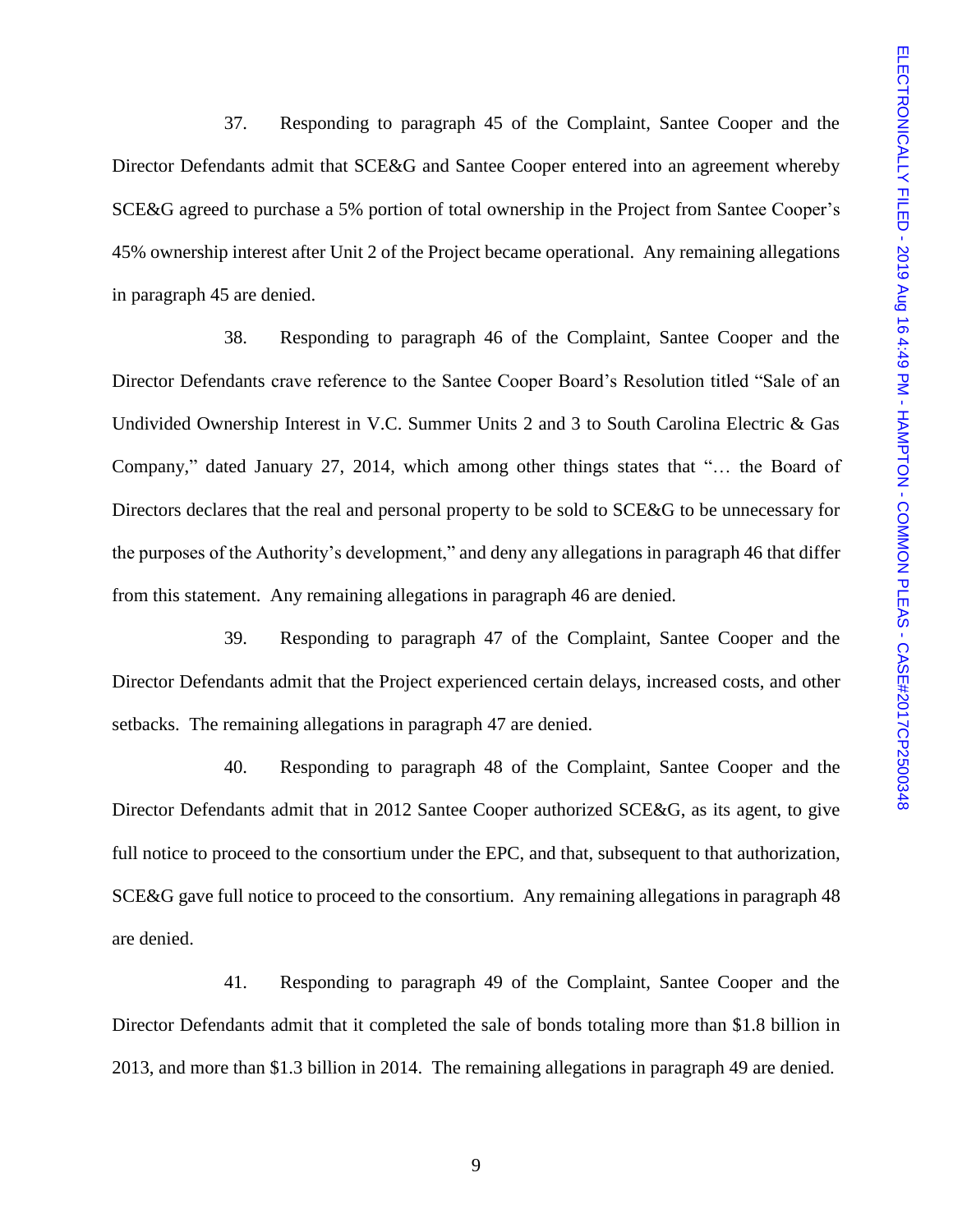42. Responding to paragraph 50 of the Complaint, Santee Cooper and the Director Defendants admit that the EPC was amended in October 2015, and the amendment included a fixed price option that could be exercised by the owners according to the terms and conditions of the parties' agreement. Santee Cooper and the Director Defendants crave reverence to the October 2015 EPC Amendment and the 2015 "Chairman and CEO Letter" referred to in paragraph 50 and deny any allegations inconsistent therewith. Any remaining allegations in paragraph 50 are denied.

43. Responding to paragraph 51 of the Complaint, Santee Cooper and the Director Defendants crave reverence to the October 2015 EPC Amendment and deny any allegations inconsistent therewith.

44. Paragraph 52 of the Complaint consists of fifteen subparagraphs which consist of some factual allegations interspersed with argumentative conclusions. The argumentative conclusions require no response and are denied on that basis. With regard to nonargumentative factual allegations, Santee Cooper and the Director Defendants respond to the subparagraphs as follows:

(a) Responding to paragraph 52.a., Santee Cooper and the Director Defendants admit that Santee Cooper and SCE&G never received a fully-integrated, resourceloaded schedule from the consortium. The remaining allegations in paragraph 52.a. are denied.

(b) Responding to paragraph 52.b. Santee Cooper and the Director Defendants admit that rates charged by Santee Cooper incorporated certain costs incurred by Santee Cooper relating to the Project. The remaining allegations in paragraph 52.b. are denied.

(c) Responding to paragraph 52.c., Santee Cooper and the Director Defendants admit that Santee Cooper sought to sell a portion of its ownership to a third party and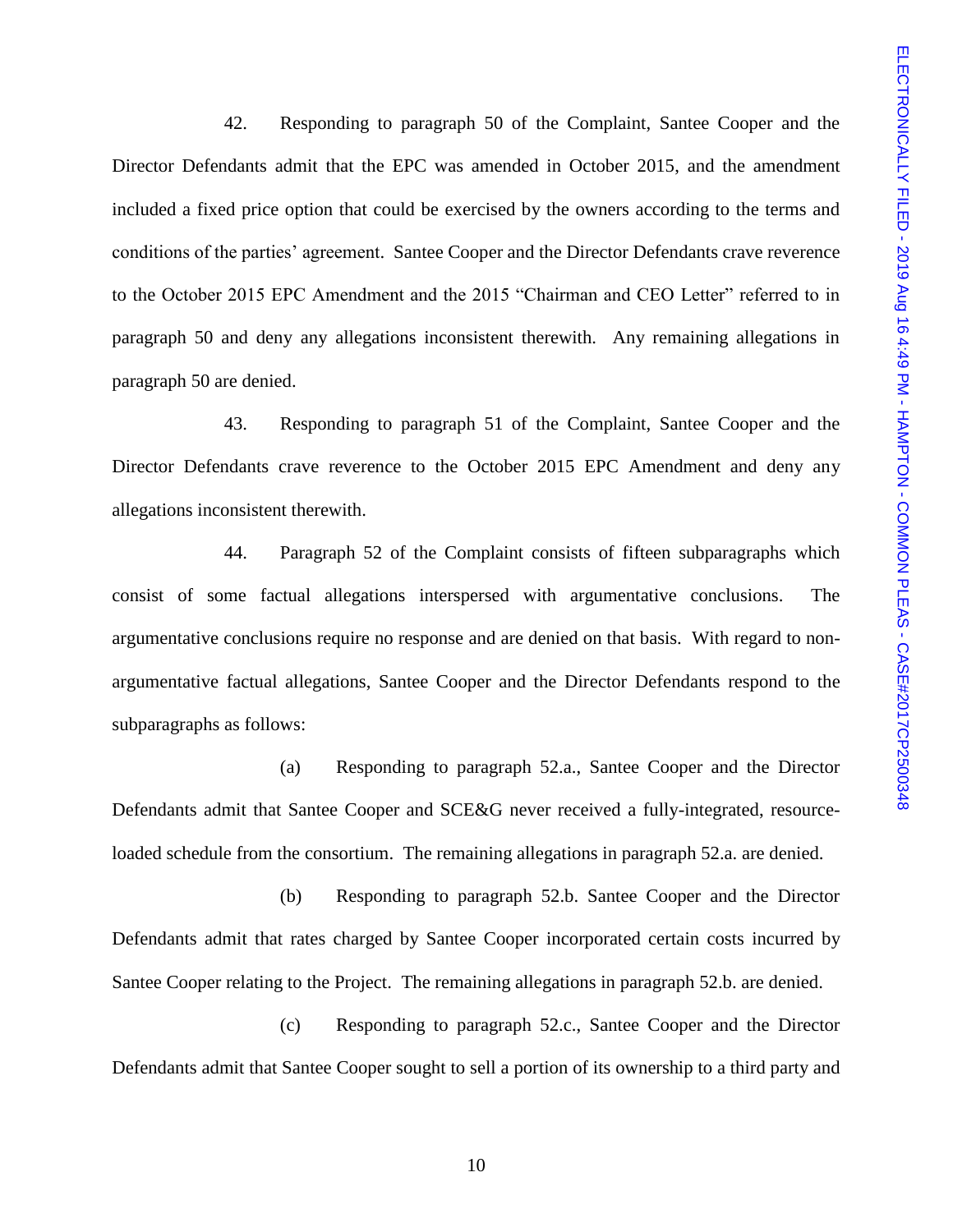SCE&G imposed certain terms and conditions on the sale. The remaining allegations in paragraph 52.c. are denied.

(d) Responding to paragraph 52.d., Santee Cooper and the Director Defendants admit that Santee Cooper and SCE&G entered into an agreement whereby SCE&G agreed to purchase a 5% portion of total ownership of the Project from Santee Cooper's 45% ownership interest after Unit 2 of the Project became operational. Unit 2 did not become operational and, therefore, the 5% of ownership interest in the Project sold by Santee Cooper or purchased by SCE&G and ownership was never transferred, resulting in Santee Cooper continuing to retain a 45% ownership interest in the Project and making it responsible for 45% of the Project's costs. The remaining allegations in paragraph 52.d. are denied.

(e) Responding to paragraph 52.e., Santee Cooper and the Director Defendants admit that Santee Cooper is required by law to fund the costs of its 45% ownership interest in the Project, including debt service, through revenues that are collected from customers. The remaining allegations in paragraph 52.e. are denied.

(f) Responding to paragraph 52.f., Santee Cooper and the Director Defendants admit that in 2013 Santee Cooper and Central executed an amendment to the Coordination Agreement that governs the relationship between them, allowing for refinancing of the Project in a manner favorable to Central and Santee Cooper's other customers. The remaining allegations in paragraph 52.f. are denied.

(g) Responding to paragraph 52.g., Santee Cooper and the Director Defendants admit that in 2013 Central agreed to pay for costs of the Project as allocated pursuant to the Coordination Agreement even if the Project did not become operational. The remaining allegations in paragraph 52.g. are denied.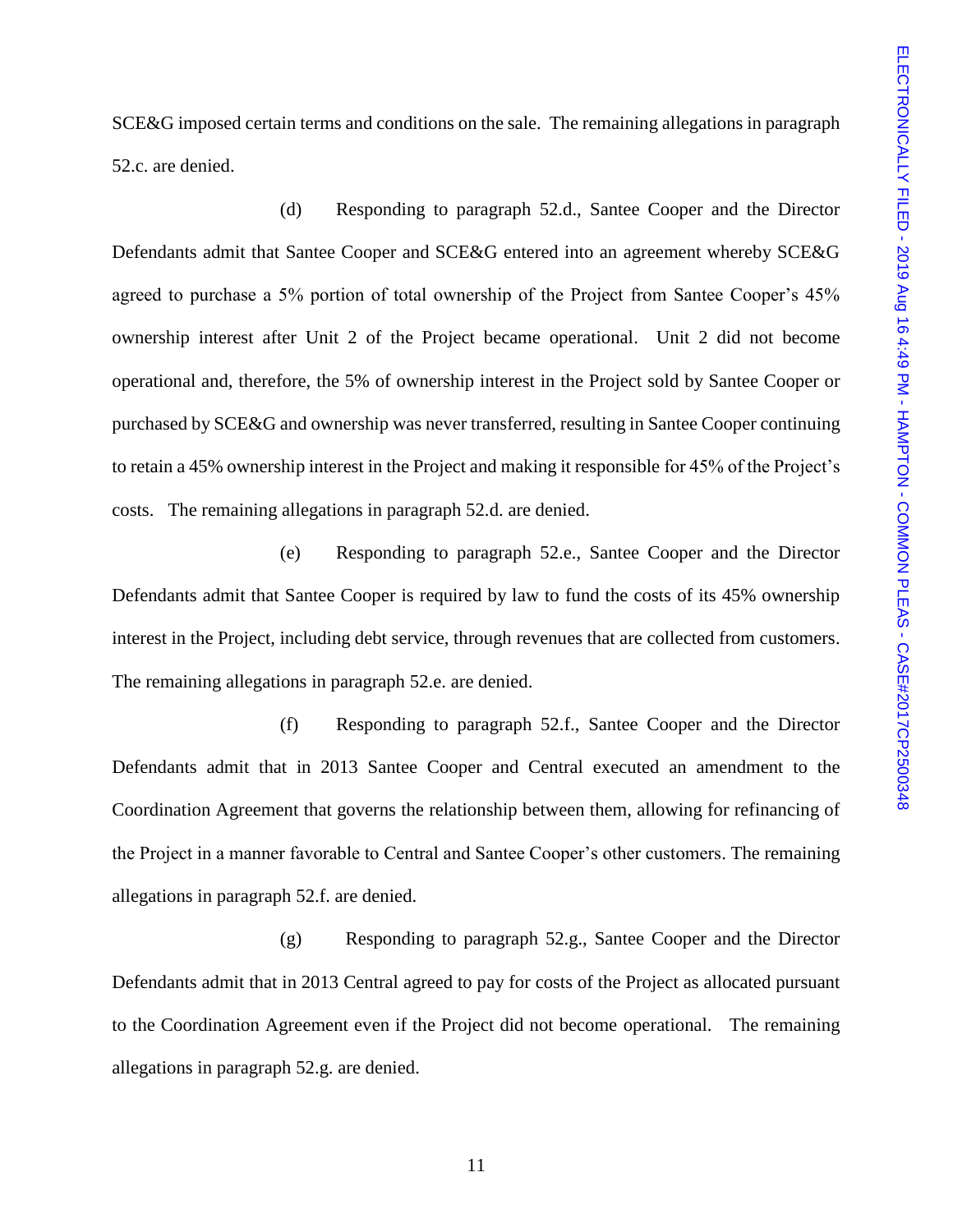(h) Responding to paragraph 52.h., Santee Cooper and the Director Defendants admit that Santee Cooper had concerns about cost overruns and design delays and their effects on the Project schedule. Santee Cooper and the Director Defendants are without sufficient information or knowledge to form a belief as to the truth of the allegations regarding what was represented by Byrne to Wall Street, and, therefore, these allegations are denied. The remaining allegations in paragraph 52.h. are denied.

(i) Responding to paragraph 52.i., Santee Cooper and the Director Defendants admit that the Project experienced delays in the 2013 and 2014 time frame, and Santee Cooper was concerned about and took action to try to correct the delays and associated costs. Santee Cooper and the Director Defendants are without sufficient information or knowledge to form a belief as to the truth of the allegations regarding SCE&G and its executives, and, therefore, those allegations are denied. The remaining allegations in paragraph 52.i. are denied.

(j) Responding to paragraph 52.j., Santee Cooper and the Director Defendants admit that in 2015 attorney George Wenick, as counsel for Santee Cooper and SCE&G, hired Bechtel Corporation ("Bechtel") to provide consulting services in accordance with a Professional Services Agreement, and Santee Cooper received Bechtel's final written report in February 2016. Santee Cooper and the Director Defendants further admit that the owners agreed to amend the EPC in October 2015, the EPC included a fixed price option, and in June 2016 Santee Cooper's board of directors voted in support of exercise of the fixed price option and continued with the Project. Santee Cooper and the Director Defendants further admit that Santee Cooper provided the Bechtel Report to the Governor upon his demand. Santee Cooper and the Director Defendants crave reference to the Bechtel Report and deny any allegations in paragraph 52.j. inconsistent therewith. The remaining allegations in paragraph 52.j. are denied.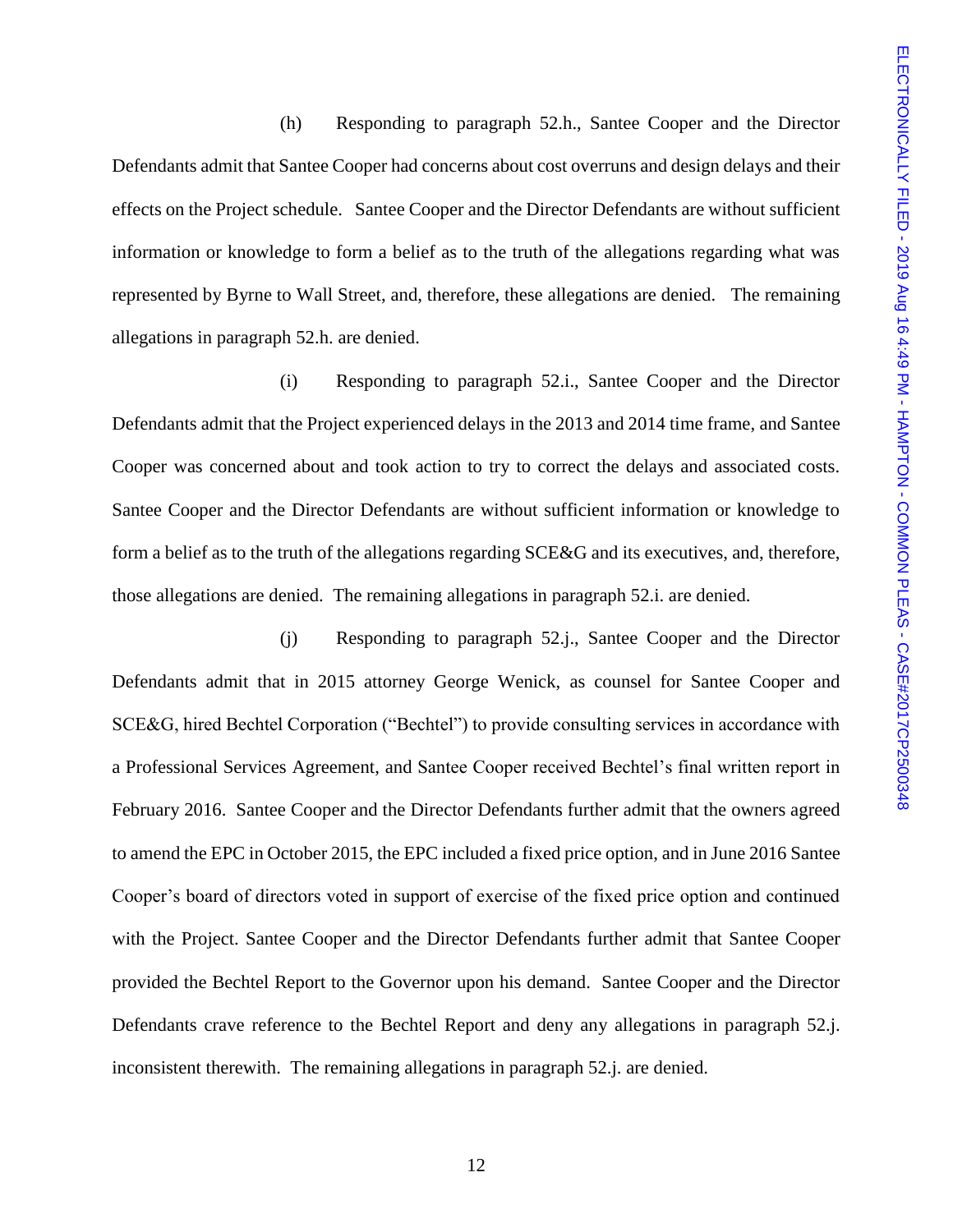(k) Responding to paragraph 52.k., Santee Cooper and the Director Defendants admit that Santee Cooper expressed its concerns about project management, the contractors' performance, and other issues. Santee Cooper and the Director Defendants further admit that the owners agreed to amend the EPC in October 2015, the EPC included a fixed price option, and in June 2016 Santee Cooper's board of directors voted in support of exercise of the fixed price option and continued with the Project. The remaining allegations in paragraph 52.k. are denied.

(l) Santee Cooper and the Director Defendants deny the allegations in paragraph 52.l. of the Complaint.

(m) Responding to paragraph 52.m., Santee Cooper and the Director Defendants deny the allegations in paragraph 52.m. that relate to Santee Cooper, Carter, and the Director Defendants. Santee Cooper and the Director Defendants are without sufficient information or knowledge to form a belief as to the truth of the allegations in paragraph 52.m. that relate to other persons or entities, and, therefore, these allegations are denied.

(n) Responding to paragraph 52.n., Santee Cooper and the Director Defendants crave reference to the letter from Governor McMaster that is reference therein and deny any allegations in paragraph 52.n. that are inconsistent therewith. Santee Cooper and the Director Defendants further admit that Lord resigned from the Santee Cooper Board in December 2017. The remaining allegations in paragraph 52.n. are denied.

(o) Responding to paragraph 52.o., Santee Cooper and the Director Defendants admit that Central agreed to pay its portion of the cost the Project pursuant to the Coordination Agreement as amended in 2013. Santee Cooper and the Director Defendants deny the allegations in paragraph 52.o. of the Complaint.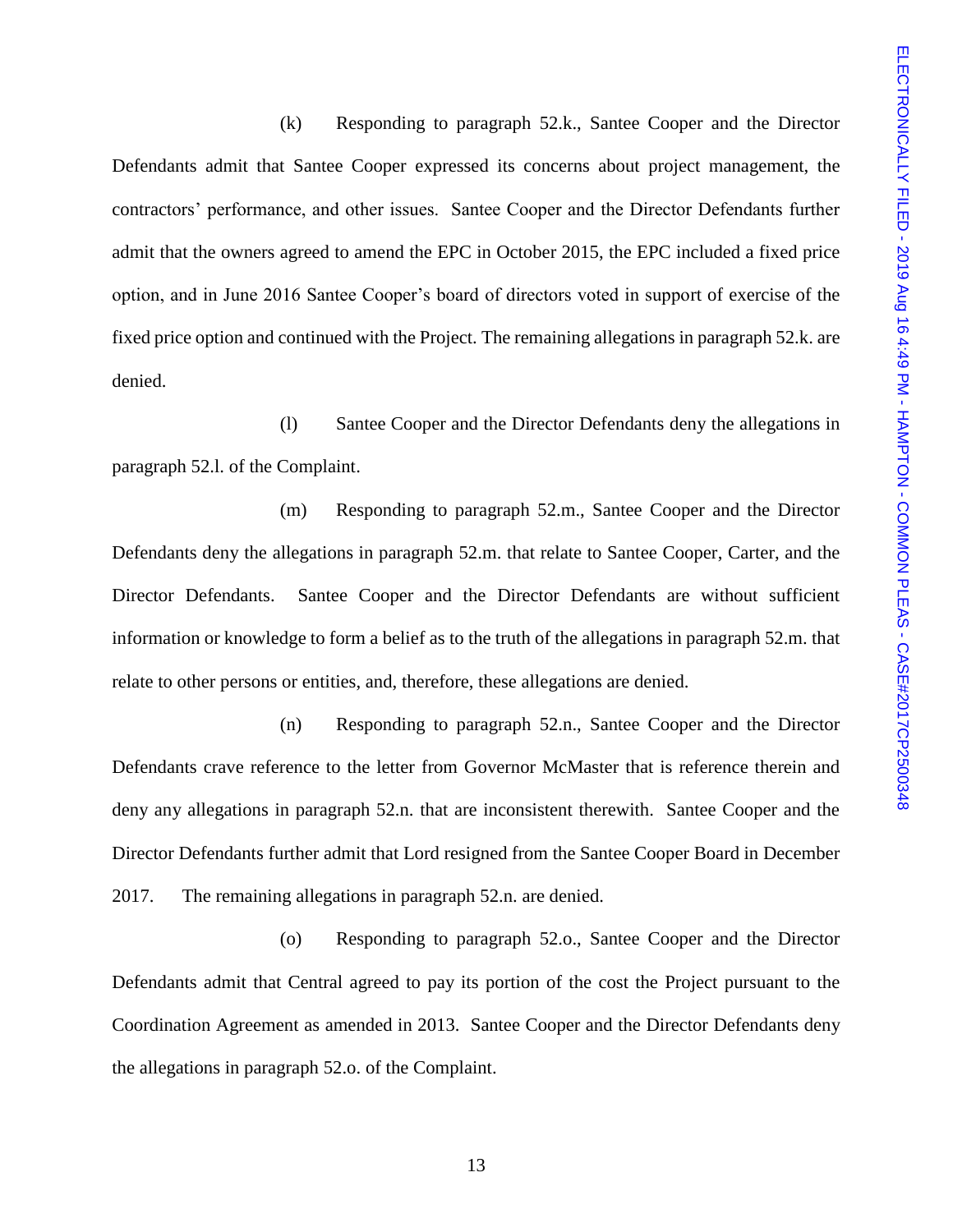Any remaining allegations in paragraph 52 are denied.

45. Santee Cooper and the Director Defendants deny the allegations in paragraph 53 of the Complaint.

46. Responding to paragraph 54 of the Complaint, Santee Cooper and the Director Defendants admit that Central purchases electric power from Santee Cooper and sells that power to member cooperatives. Santee Cooper and the Director Defendants further admit that Central is Santee Cooper's largest customer and that Central was involved in decisions made by Santee Cooper. Santee Cooper and the Director Defendants also admit that Central has influence on Santee Cooper's decisions regarding the Project, and that Central monitored and was kept informed of the Project. The remaining allegations in paragraph 54 are denied.

47. Paragraph 55 of the Complaint states legal conclusions that require no response. To the extent that any response is required, any remaining allegations in paragraph 55 are denied for lack of information sufficient to form a belief as to the truth thereof.

48. Santee Cooper and the Director Defendants admit the allegations in paragraph 56 of the Complaint.

49. Responding to paragraph 57 of the Complaint, Santee Cooper and the Director Defendants admit that Central and its member cooperatives had ample access to information regarding the Project from its inception. The remaining allegations in paragraph 57 are denied for lack of information sufficient to form a belief as to the truth thereof.

50. Responding to paragraph 58 of the Complaint, Santee Cooper and the Director Defendants admit that Central's Board reported dissatisfaction with Santee Cooper in 2012 during Santee Cooper's annual Central survey. Santee Cooper and the Director Defendants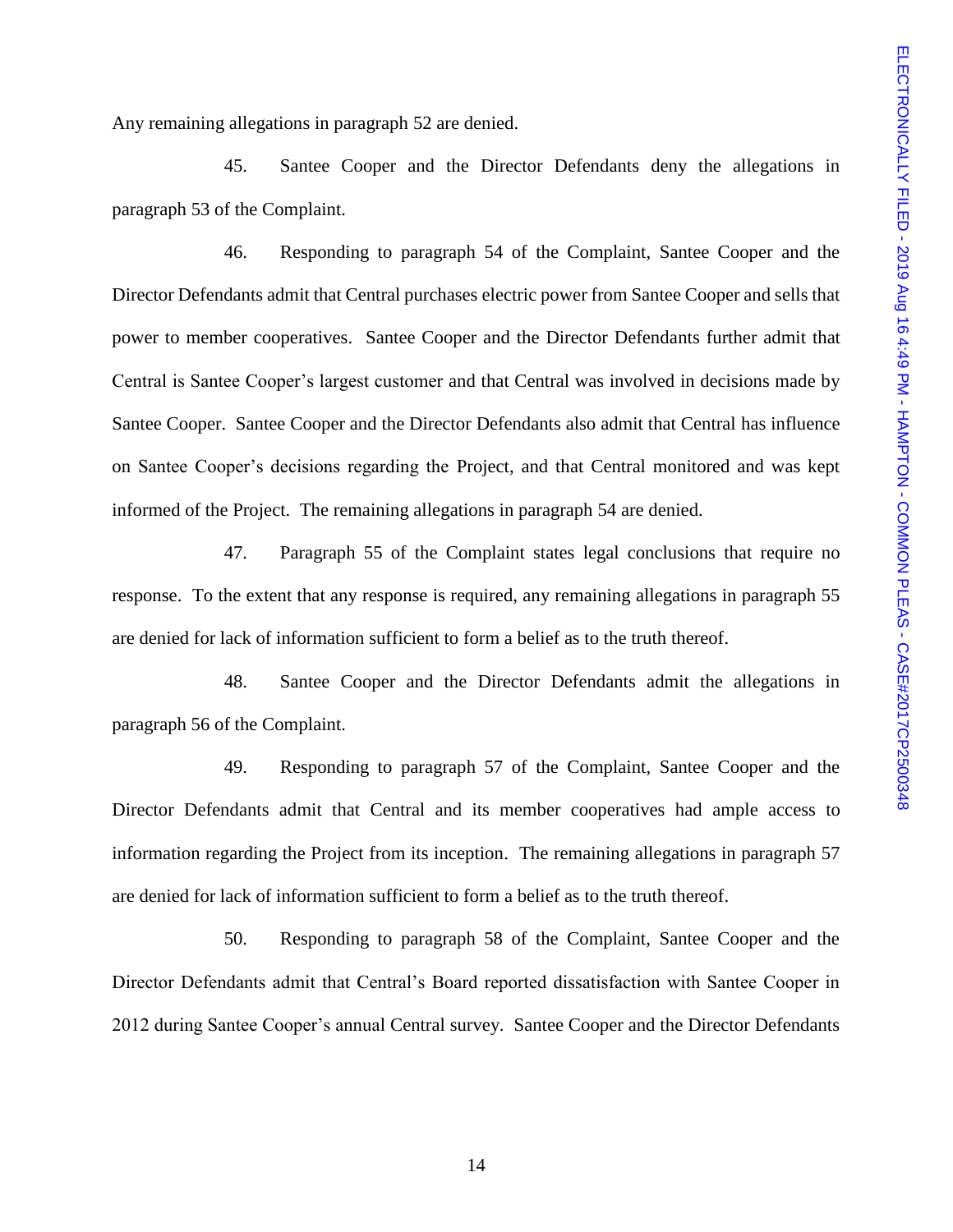are without sufficient information or knowledge to form a belief as to the truth of the remaining allegations in paragraph 58 of the Complaint, and, therefore, those allegations are denied.

51. Responding to paragraph 59 of the Complaint, Santee Cooper and the Director Defendants admit that the Coordination Agreement was amended in 2013 and that Central agreed to pay for the Project regardless whether the Project was completed, with knowledge that of the status of the Project, including scheduling delays and cost overruns. Santee Cooper and the Director Defendants crave reference to the Coordination Agreement and deny any allegations in paragraph 59 inconsistent therewith. Any remaining allegations in paragraph 59 are denied.

52. Responding to paragraph 60 of the Complaint, Santee Cooper and the Director Defendants admit that in October 2014 Central was made aware that the estimate to complete the Project at that time exceeded prior proposals and that Central did not act to suspend the Project or suspend payments from Central. Any remaining allegations in paragraph 60 are denied.

53. Santee Cooper and the Director Defendants deny the allegations in paragraph 61 of the Complaint.

54. Paragraph 62 of the Complaint states legal conclusions that require no response. To the extent that any response is required, Santee Cooper and the Director Defendants are without sufficient information or knowledge to form a belief as to the truth of the allegations in paragraph 62 of the Complaint, and, therefore, those allegations are denied.

55. Responding to paragraph 63 of the Complaint, Santee Cooper and the Director Defendants admit that Santee Cooper has invested in the Project and that it will be required to recover its costs and debt service associated with the Project through revenues collected from its customers. As to the allegations regarding Central, the electric cooperatives, and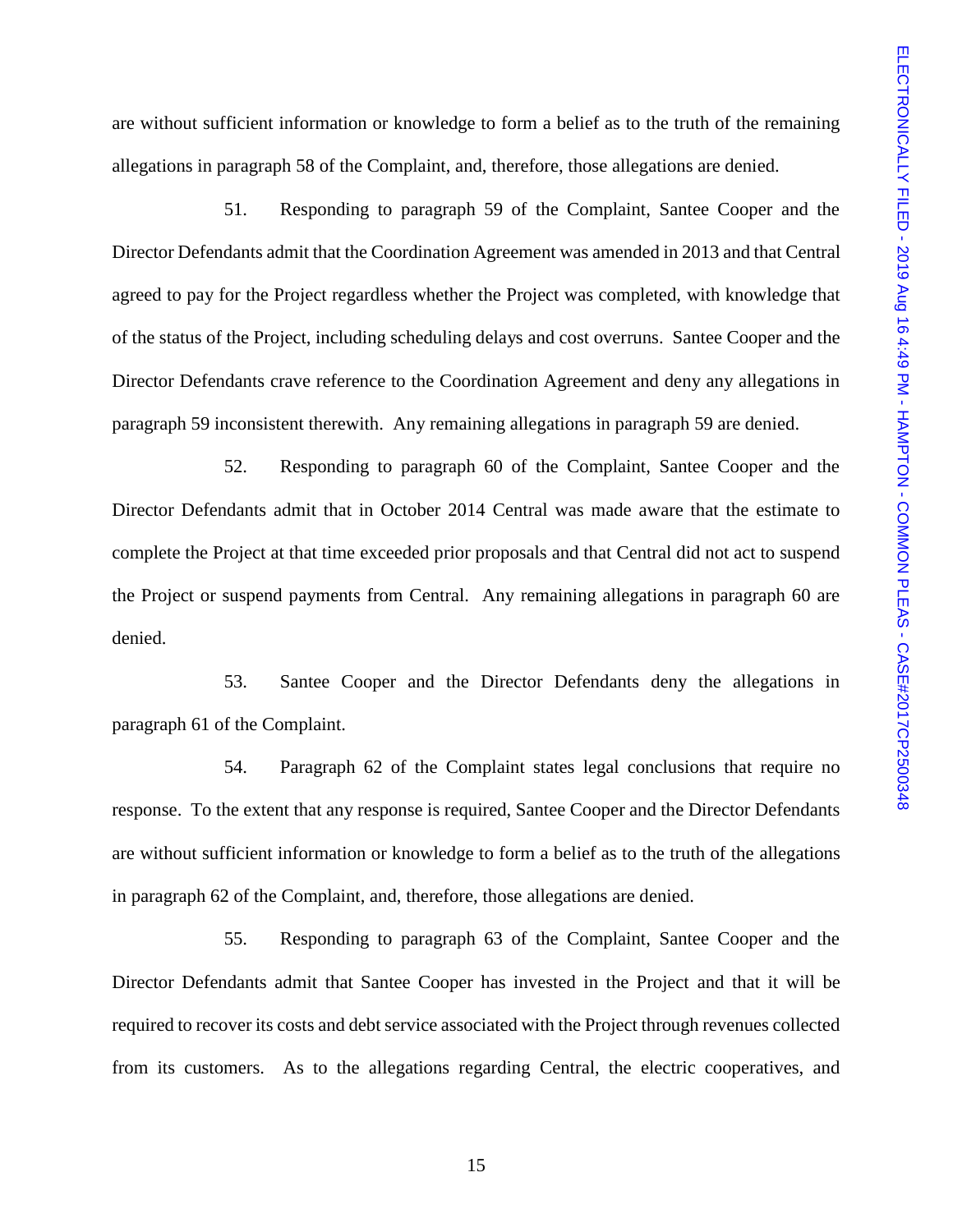customers of electric cooperatives, Santee Cooper and the Director Defendants admit only that Central's obligations are determined in accordance with the Coordination Agreement. Any remaining allegations in paragraph 63 are denied.

56. Responding to paragraph 64 of the Complaint, Santee Cooper and the Director Defendants admit that Santee Cooper's rates were increased by Santee Cooper's Board in April 2016 and April 2017, in accordance with S.C. Code Ann. §§ 58-31-30(13) and 58-31-360, and crave reference to those and prior rate schedules and deny any allegations inconsistent therewith. Any remaining allegations in paragraph 64 are denied.

57. Responding to paragraph 65 of the Complaint, Santee Cooper and the Director Defendants deny that SCE&G agreed to purchase a 5% portion of total ownership of the Project from Santee Cooper's 45% ownership interest in 2014; instead, the 2014 agreement provided that the purchase, sale, and transfer of ownership were to occur only after the first of two units began to generate electricity. Accordingly, Santee Cooper and the Director Defendants admit that Santee Cooper did not reduce its financial responsibility to reflect a transfer of a 5% ownership share. Any remaining allegations in paragraph 65 are denied.

58. Responding to paragraph 66 of the Complaint, Santee Cooper and the Director Defendants deny that Santee Cooper has funded a 5% interest owned by SCE&G. Santee Cooper and the Director Defendants admit that SCE&G has not paid for a 5% interest; instead, the 2014 agreement provided that the purchase, sale, and transfer of ownership were to occur only after the first of two units began to generate electricity. Any remaining allegations in paragraph 66 are denied.

59. Responding to paragraph 67 of the Complaint, Santee Cooper and the Director Defendants crave reference to the cited code section and deny any allegations inconsistent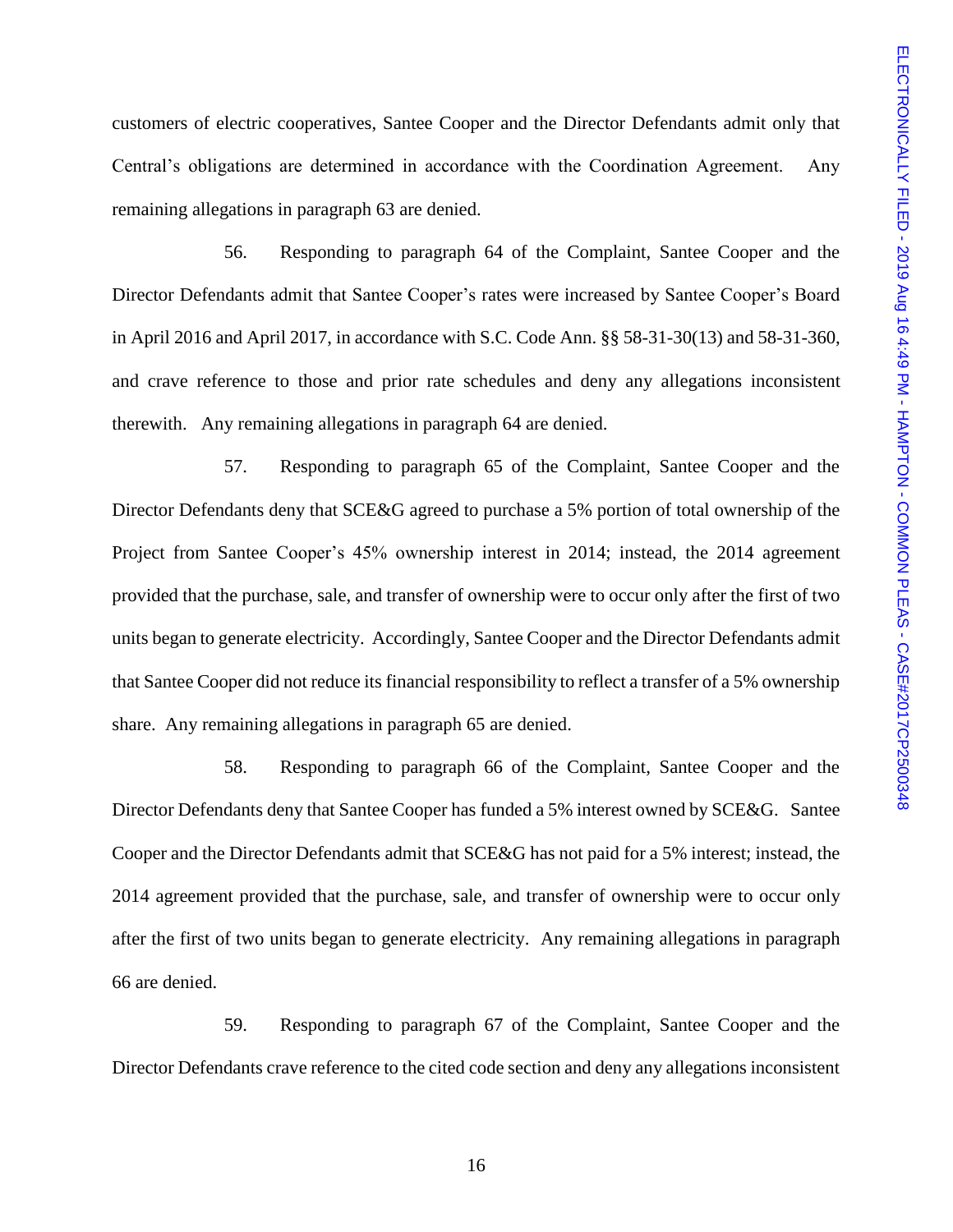therewith. Santee Cooper and the Director Defendants deny that the cited code section applies to Santee Cooper.

60. Responding to paragraph 68 of the Complaint, Santee Cooper and the Director Defendants admit that Santee Cooper's rate setting authority is governed by statute, including S.C. Code Ann. §§ 58-31-30(13) and 58-31-360. As to § 58-31-55(A)(3)(a), Santee Cooper and the Director Defendants admit only that it contains the standards for the discharge of Santee Coopers' directors' duties and refers to rates only in the context of the factors to be balanced by a director in determining what he or she reasonably believes to be in the best interest of Santee Cooper. The remainder of the allegations in paragraph 48 state legal conclusions which require no response. To the extent that a response is required, the remaining allegations in paragraph 68 are denied.

61. Responding to paragraph 69 of the Complaint, Santee Cooper and the Director Defendants crave reference to S.C. Code Ann. § 58-31-30(13) and deny any allegations inconsistent therewith.

62. Responding to paragraph 70 of the Complaint, Santee Cooper and the Director Defendants crave reference to S.C. Code Ann. § 58-31-55, which requires a balancing of interests including those quoted in the Complaint, and deny any allegations inconsistent therewith.

63. Responding to paragraph 71 of the Complaint, Santee Cooper and the Director Defendants crave reference to S.C. Code Ann. § 58-31-360 and deny any allegations inconsistent therewith.

64. Responding to paragraph 72 of the Complaint, Santee Cooper and the Director Defendants admit that as of July 31, 2017, Santee Cooper has included and collected in rates charged to customers approximately \$540 million for the recovery of costs associated with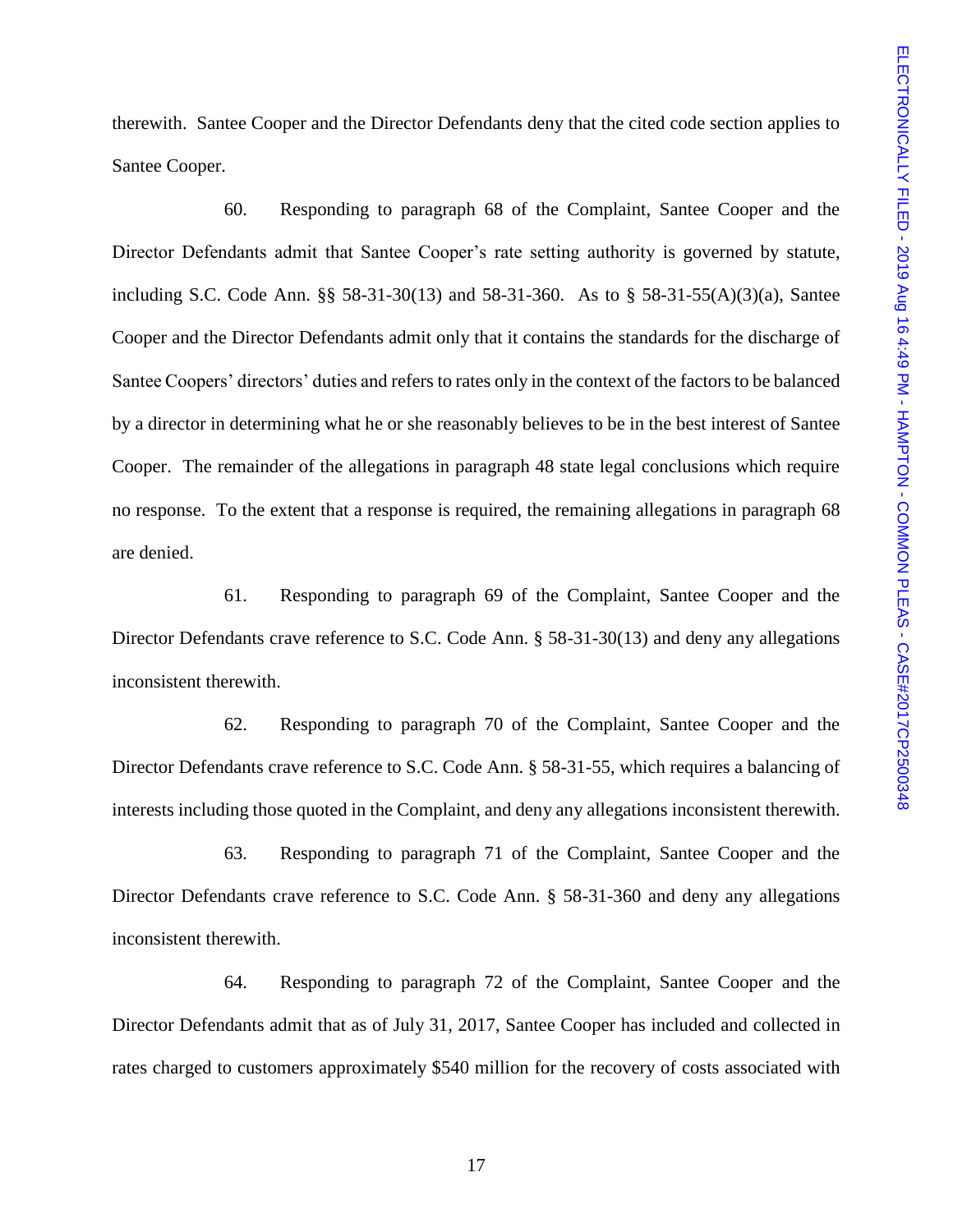the Project, in accordance with its enabling legislation. Santee Cooper further admits that pursuant to its enabling legislation, the rates it charges its customers must be at least sufficient to provide for the payment of all of Santee Cooper's expenses, the conservation, maintenance and operation of Santee Cooper's facilities and properties, the payment of principal and interest on its notes, bonds, and other evidences of indebtedness or obligation, and to fulfill the terms and provisions of any agreements made by Santee Cooper with the purchasers or holders of any such notes, bonds, or other evidences of indebtedness or obligation. Additionally, with regard to the rates Santee Cooper charges to Central, Santee Cooper and the Director Defendants admit that the methodology for determining Central's payment obligations has been agreed upon by Central in the Coordination Agreement. Santee Cooper and the Director Defendants further admit that its retail rates and the rate it charges Central under the Coordination Agreement will necessarily include all of Santee Cooper's costs and expenses related to the Project as a component of the rates, along with all of Santee Cooper's other costs and other expenses. Any remaining allegations in paragraph 72 are denied.

65. Santee Cooper and the Director Defendants deny the allegations in paragraph 73 of the Complaint that relate to Santee Cooper. Santee Cooper and the Director Defendants are without sufficient information or knowledge to form a belief as to the truth of the remaining allegations in paragraph 73, and, therefore, those allegations are denied.

66. Responding to paragraph 74 of the Complaint, Santee Cooper and the Director Defendants admit that pursuant to a 2014 letter agreement SCE&G agreed to purchase and Santee Cooper agreed to sell and transfer a 5% portion of total ownership of the Project from Santee Cooper's 45% ownership interest after Unit 2 of the Project became operational. Any remaining allegations in paragraph 74 are denied.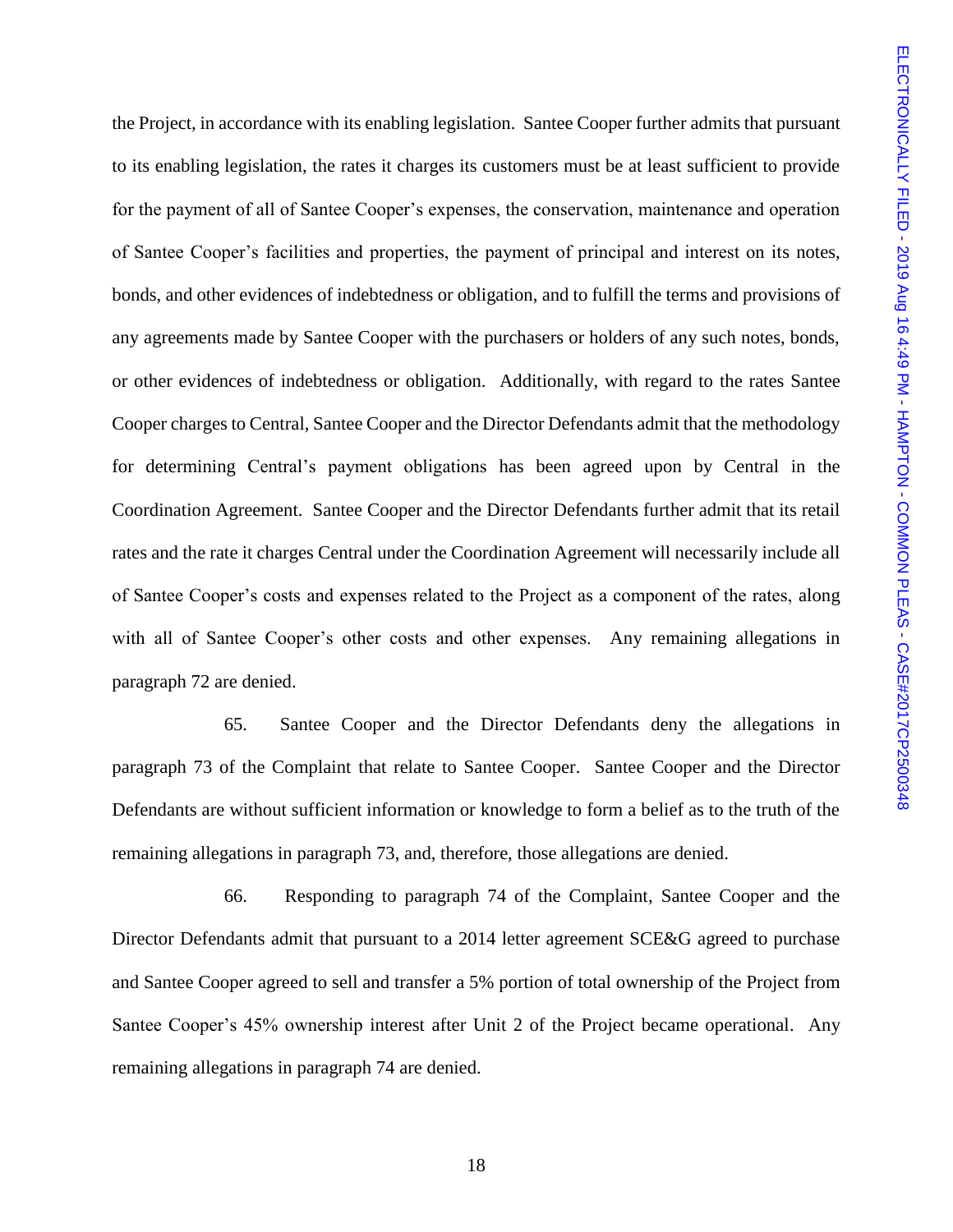67. Santee Cooper and the Director Defendants deny the allegations in paragraph 75 of the Complaint.

68. Santee Cooper and the Director Defendants deny the allegations in paragraph 76 of the Complaint.

69. Santee Cooper and the Director Defendants deny the allegations in paragraph 77 of the Complaint.

70. Santee Cooper and the Director Defendants deny the allegations in paragraph 78 of the Complaint.

71. Responding to paragraph 79 of the Complaint, Santee Cooper and the Director Defendants admit that certain Santee Cooper executives, including Carter, have received incentive pay and that related in part to the Project. Santee Cooper and the Director Defendants further admit that Santee Cooper paid its 45% ownership share of the costs of the Project, which included certain costs related to SCANA executive bonuses. Santee Cooper and the Director Defendants are without sufficient information or knowledge to form a belief as to the truth of the allegations in paragraph 79 regarding SCANA and SCE&G and their shareholders and executives, and, therefore, deny those allegations. The remaining allegations in paragraph 79 are denied.

72. Santee Cooper and the Director Defendants deny the allegations in paragraph 80 of the Complaint which relate to Santee Cooper and harm to Plaintiffs resulting from the conduct of Santee Cooper or the Director Defendants. Santee Cooper and the Director Defendants are without sufficient information or knowledge to form a belief as to the truth of the remaining allegations in paragraph 80, and, therefore, those allegations are denied.

73. Responding to paragraphs 81, 82, and 83 of the Complaint, Santee Cooper and the Director Defendants deny the existence of a properly defined class or subclasses, including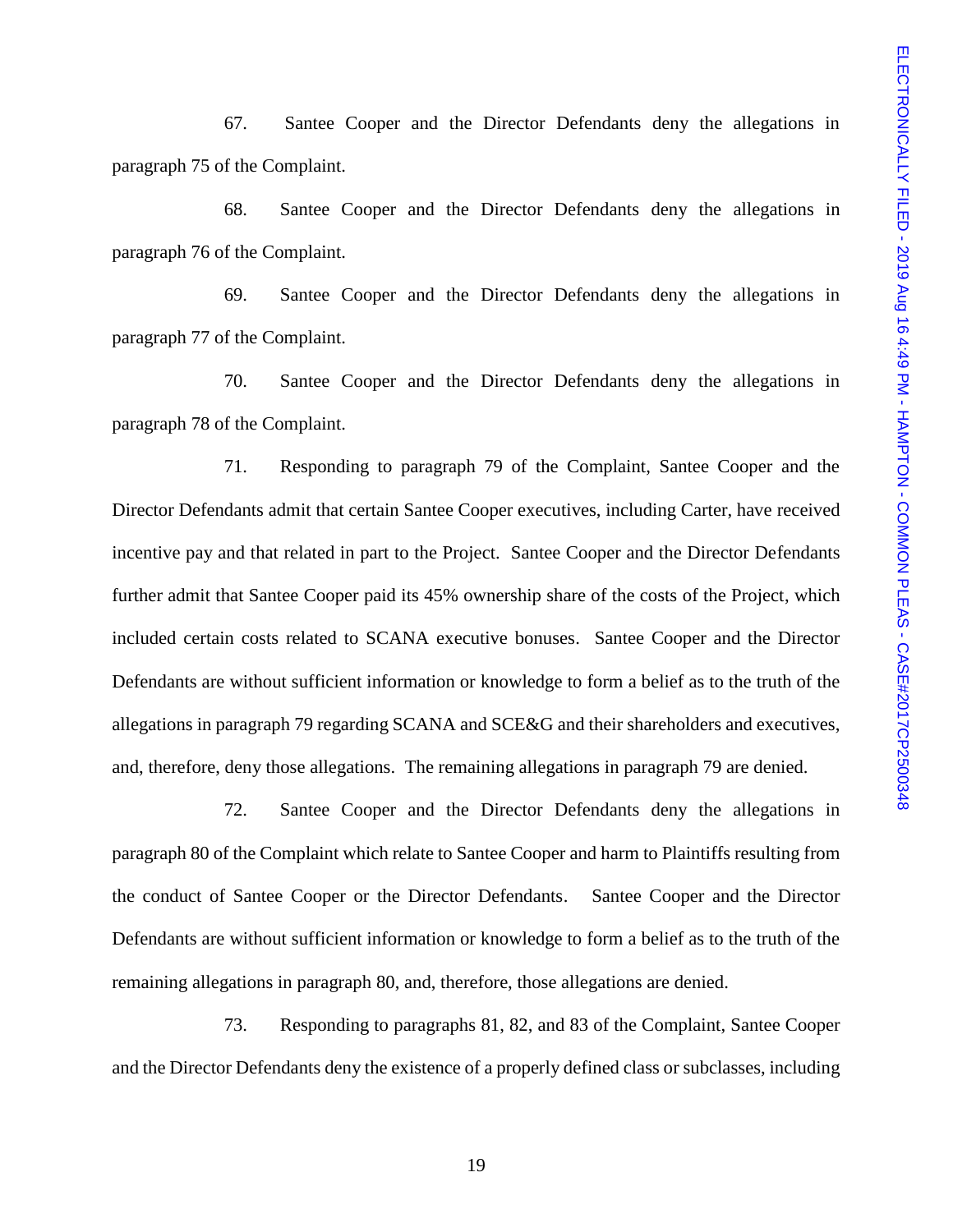the alleged exclusions in the subparts of paragraph 83. Any remaining allegations in paragraphs 81, 81, and 83 are denied.

74. Santee Cooper and the Director Defendants deny the allegations in paragraphs 84, 85, 86, 87, 88, 89, and 90.

75. Santee Cooper and the Director Defendants are without sufficient information or knowledge to form a belief as to the truth of the allegations in paragraph 91, and, therefore, those allegations are denied.

76. Santee Cooper and the Director Defendants deny the allegations in paragraphs 92, 93, 94, 95, and 96 of the Complaint.

## FOR A FIRST DEFENSE TO THE FIRST CAUSE OF ACTION

77. Responding to paragraph 97 of the Complaint, Santee Cooper and the Director Defendants incorporate their prior responses in this Answer as if fully restated herein.

78. Responding to paragraph 98 of the Complaint, Santee Cooper and the Director Defendants admit that the Plaintiffs seek the declaratory judgment stated therein but deny that the Plaintiffs are entitled to such relief or any relief whatsoever.

79. Responding to paragraph 99 of the Complaint, Santee Cooper and the Director Defendants admit that the Plaintiffs seek the declaratory judgment stated therein but deny that the Plaintiffs are entitled to such relief or any relief whatsoever.

80. Santee Cooper and the Director Defendants deny the allegations in paragraph 100 of the Complaint.

## FOR A FIRST DEFENSE TO THE SECOND CAUSE OF ACTION

81. Responding to paragraph 101 of the Complaint, Santee Cooper and the Director Defendants incorporate their prior responses in this Answer as if fully restated herein.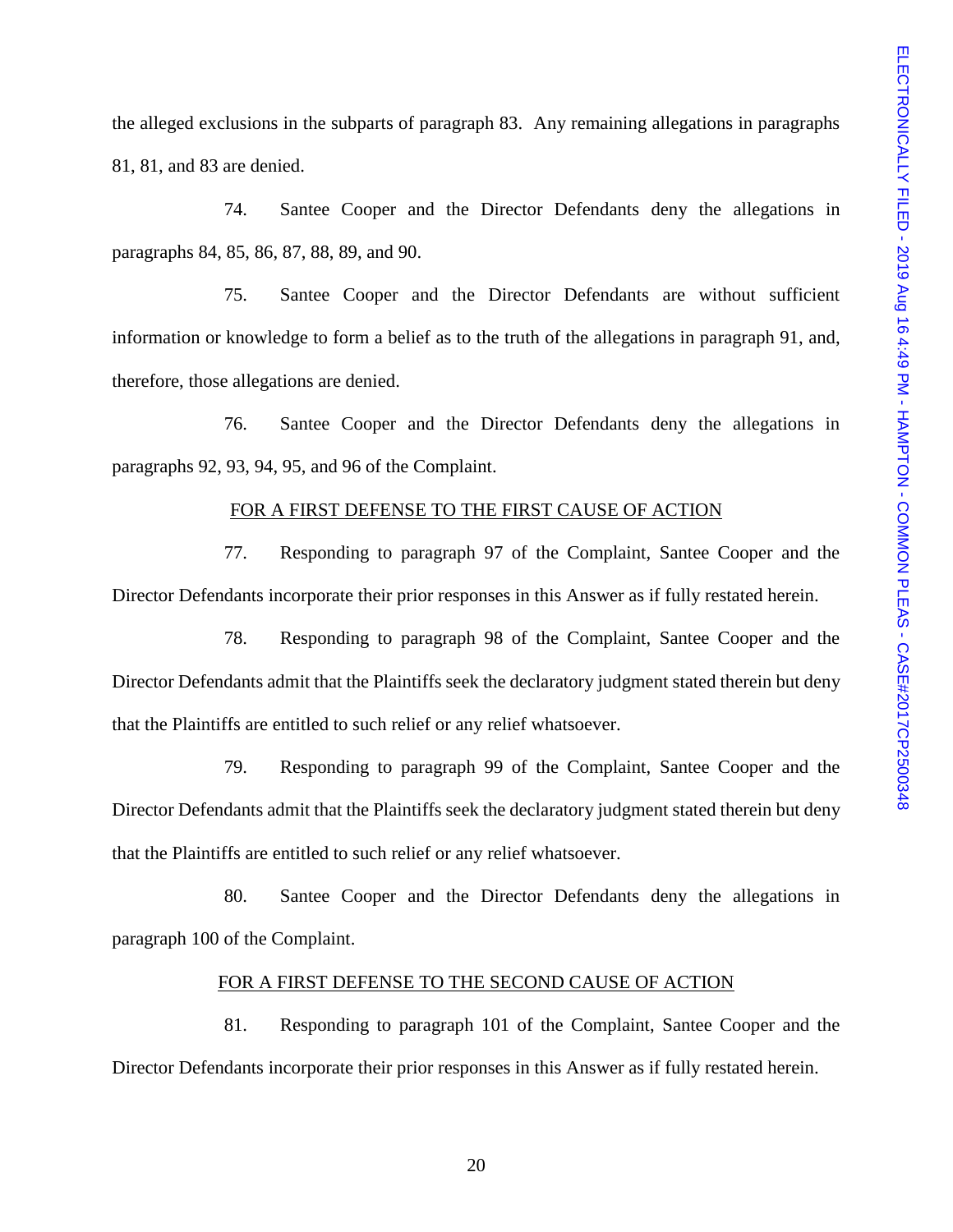82. Santee Cooper and the Director Defendants deny the allegations in paragraphs 102, 103, 104, 105, 106, and 107 of the Complaint.

### FOR A FIRST DEFENSE TO THE THIRD CAUSE OF ACTION

83. Responding to paragraph 108 of the Complaint, Santee Cooper and the Director Defendants incorporate their prior responses in this Answer as if fully restated herein.

84. Santee Cooper and the Director Defendants deny the allegations in paragraphs 109, 110, 111, 112, 113, 114 and 115 of the Complaint.

#### FOR A FIRST DEFENSE TO THE FOURTH CAUSE OF ACTION

85. Responding to paragraph 116 of the Complaint, Santee Cooper and the Director Defendants incorporate their prior responses in this Answer as if fully restated herein.

86. Santee Cooper and the Director Defendants deny the allegations in paragraphs 117, 118, 119, 120, 121, and 122 of the Complaint.

# FOR A FIRST DEFENSE TO THE FIFTH CAUSE OF ACTION

87. Responding to paragraph 123 of the Complaint, Santee Cooper and the Director Defendants incorporate their prior responses in this Answer as if fully restated herein.

88. Paragraphs 124 and 125 of the Complaint state a legal conclusion and require no response. To the extent a response may be required, Santee Cooper and the Director Defendants deny the allegations in paragraphs 124 and 125.

89. Santee Cooper and the Director Defendants deny the allegations in paragraphs 126, 127, 128, 129, and 130 of the Complaint.

### FOR A FIRST DEFENSE TO THE SIXTH CAUSE OF ACTION

90. Responding to paragraph 131 of the Complaint, Santee Cooper and the Director Defendants incorporate their prior responses in this Answer as if fully restated herein.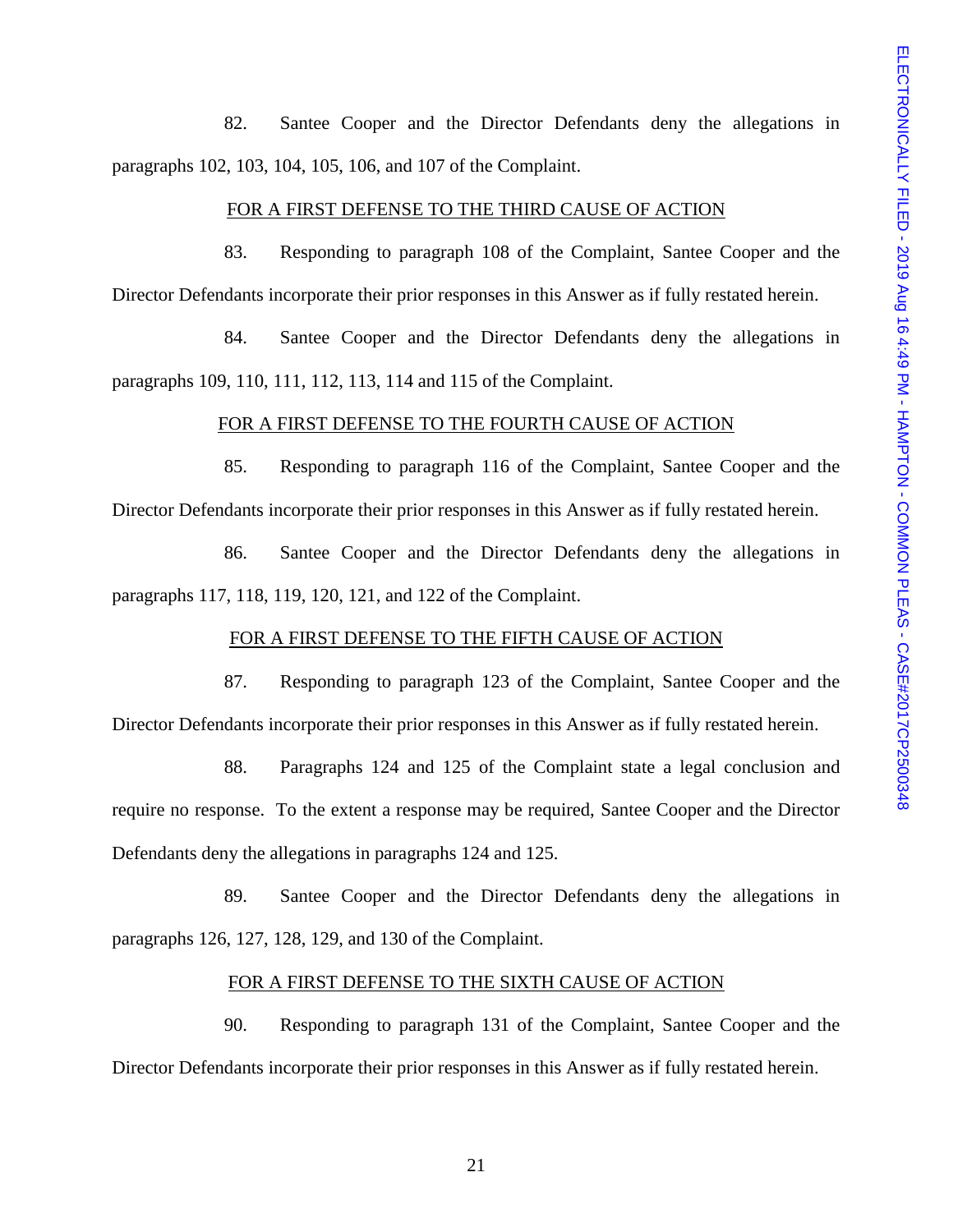91. Paragraph 132 of the Complaint states a legal conclusion and requires no response. To the extent a response may be required, Santee Cooper and the Director Defendants deny the allegations in paragraphs 132.

92. Santee Cooper and the Director Defendants deny the allegations in paragraphs 133, 134, 135, and 136 of the Complaint.

### FOR A FIRST DEFENSE TO THE SEVENTH CAUSE OF ACTION

93. Responding to paragraph 137 of the Complaint, Santee Cooper and the Director Defendants incorporate their prior responses in this Answer as if fully restated herein.

94. Responding to paragraph 138 of the Complaint, Santee Cooper and the Director Defendants admit that Central sells power to the cooperatives. The remaining allegations in paragraph 138 are denied.

95. Santee Cooper and the Director Defendants deny the allegations in paragraphs 139, 140, 141, 142, and 143 of the Complaint.

#### FOR A FIRST DEFENSE TO THE EIGHTH CAUSE OF ACTION

96. Paragraphs 144, 145, 146, 147, 148 and 149 relate to a claim asserted only against Palmetto and thus require no response from Santee Cooper and the Director Defendants. To the extent those allegations and claims are deemed to contain statements pertaining to Santee Cooper and the Director Defendants, these paragraphs are denied.

#### FOR A FIRST DEFENSE TO THE NINTH CAUSE OF ACTION

97. Responding to paragraph 150 of the Complaint, Santee Cooper and the Director Defendants incorporate their prior responses in this Answer as if fully restated herein.

98. Responding to paragraph 151 of the Complaint, Santee Cooper and the Director Defendants admit that Santee Cooper and SCE&G were owners of the Project, with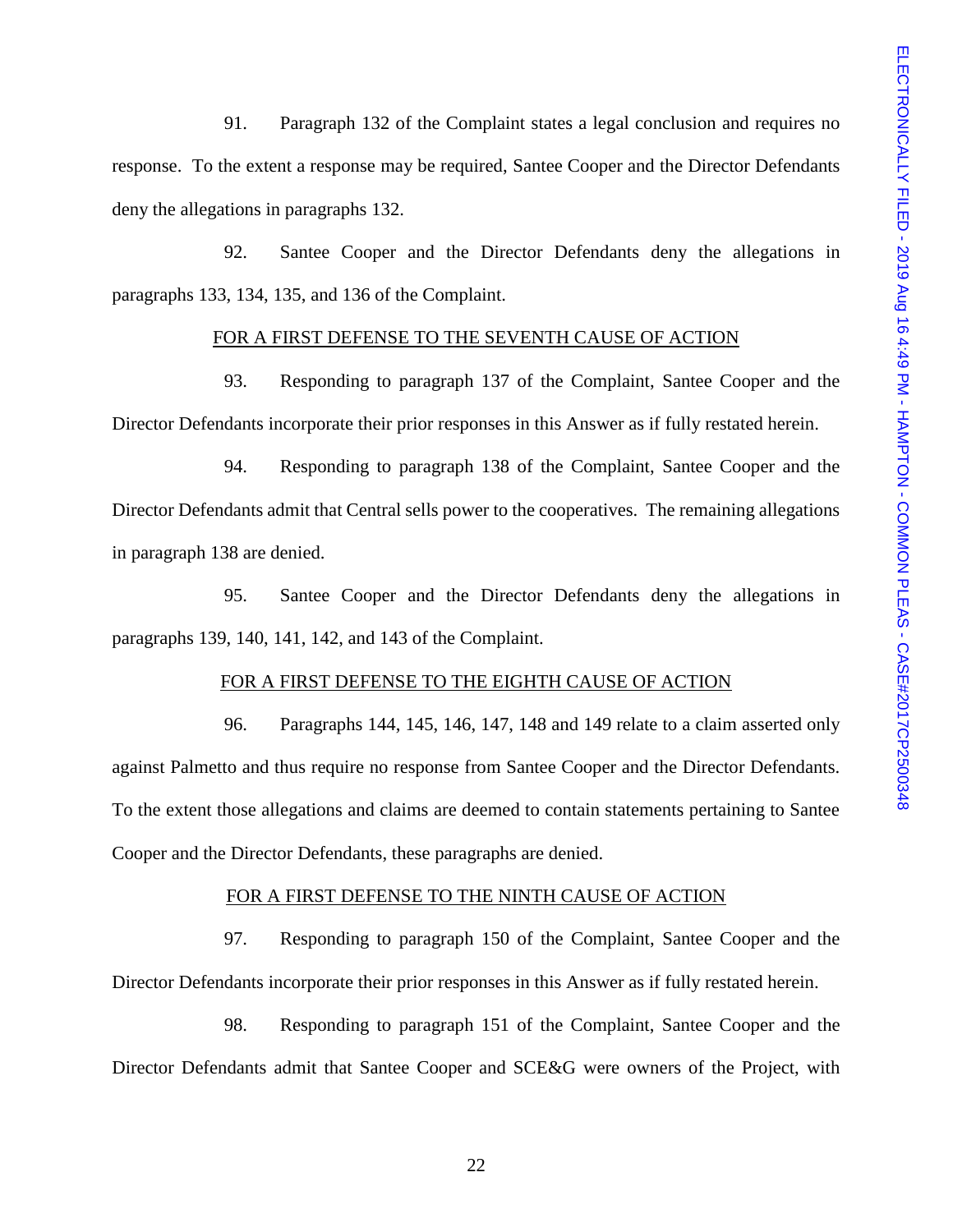Santee Cooper being a 45 percent owner and SCE&G being a 55 percent owner. Any other allegations of paragraph 151 are denied.

99. Paragraph 152 of the Complaint states legal conclusions which require no response. To the extent that a response is required, the allegations in paragraph 152, are denied.

100. Santee Cooper and the Director Defendants deny the allegations in paragraphs 153, 154, 155, and 156 of the Complaint.

### FOR A FIRST DEFENSE TO THE TENTH CAUSE OF ACTION

101. Paragraphs 157, 158, 159, 160, 161, 162, and 163 relate to a claim asserted only against Central and thus require no response from Santee Cooper and the Director Defendants. To the extent those allegations and claims are deemed to contain statements pertaining to Santee Cooper and the Director Defendants, these paragraphs are denied.

## FOR A FIRST DEFENSE TO THE ELEVENTH CAUSE OF ACTION

102. Paragraphs 164, 165, 166, 167, 168, 169, and 170 relate to a claim asserted only against Palmetto and thus require no response from Santee Cooper and the Director Defendants. To the extent those allegations and claims are deemed to contain statements pertaining to Santee Cooper and the Director Defendants, these paragraphs are denied.

## FOR A FIRST DEFENSE TO THE TWELFTH CAUSE OF ACTION

103. Paragraphs 171, 172, 173, 174, 175, and 176 relate to a claim asserted only against SCANA, SCE&G, and SCANA Services and thus require no response from Santee Cooper and the Director Defendants. To the extent those allegations and claims are deemed to contain statements pertaining to Santee Cooper and the Director Defendants, these paragraphs are denied.

### FOR A FIRST DEFENSE TO THE THIRTEENTH CAUSE OF ACTION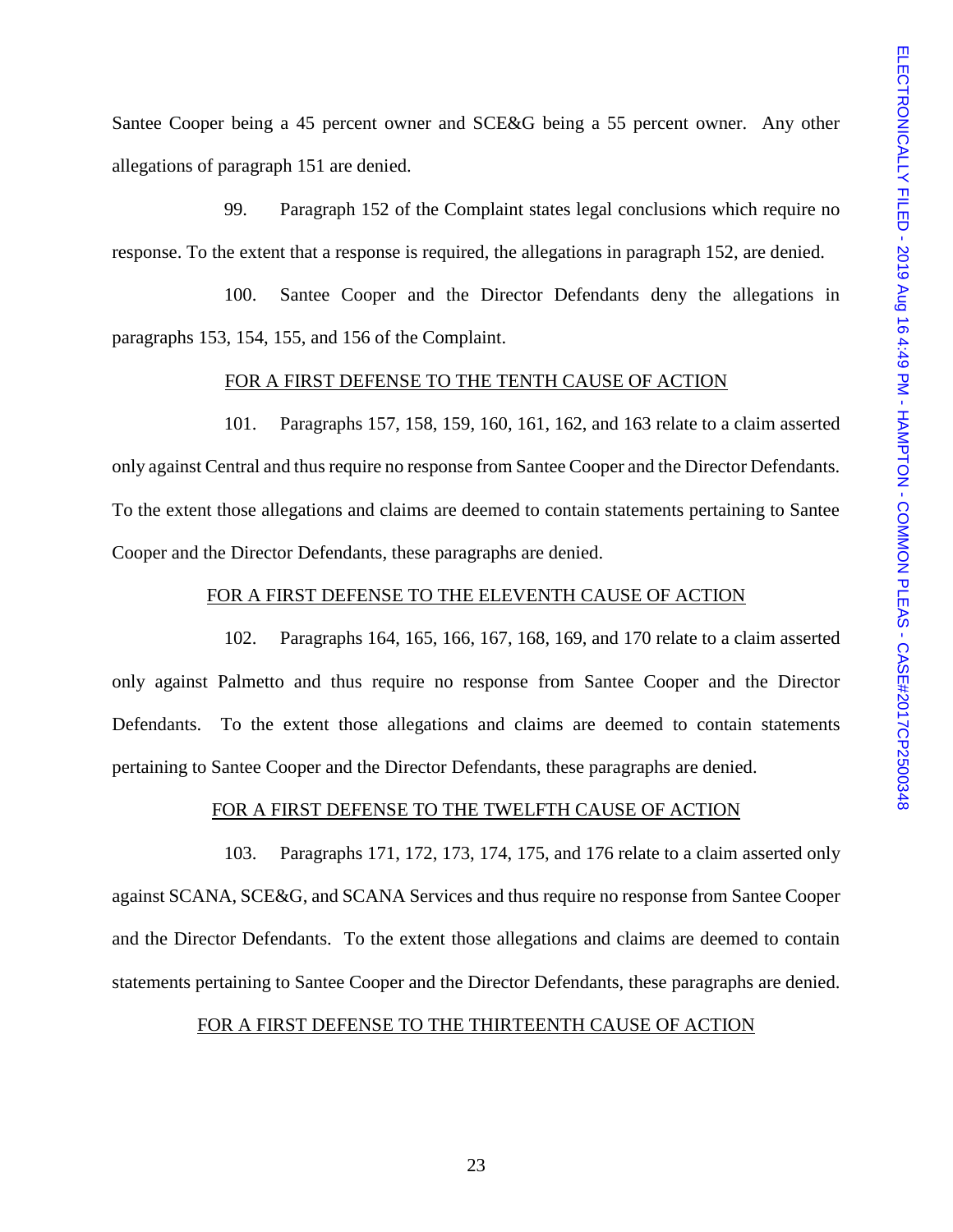104. Paragraphs 177, 178, 179, 180, 181, 182, 183, 184 and 185 relate to a claim asserted only against SCANA, SCE&G, and SCANA Services and thus require no response from Santee Cooper and the Director Defendants. To the extent those allegations and claims are deemed to contain statements pertaining to Santee Cooper and the Director Defendants, these paragraphs are denied.

### FOR A FIRST DEFENSE TO THE FOURTEENTH CAUSE OF ACTION

105. Responding to paragraph 186 of the Complaint, Santee Cooper and the Director Defendants incorporate their prior responses in this Answer as if fully restated herein.

106. Santee Cooper and the Director Defendants deny the allegations in paragraphs 187, 188, 189, and 190 of the Complaint.

### FOR A FIRST DEFENSE TO THE FIFTEENTH CAUSE OF ACTION

107. Responding to paragraph 191 of the Complaint, Santee Cooper and the Director Defendants incorporate their prior responses in this Answer as if fully restated herein.

108. Santee Cooper and the Director Defendants deny the allegations in paragraphs 192, 193, 194, 195, 196, 197, 198, 199, 200, 201, 202, and 203 of the Complaint.

## FOR A FIRST DEFENSE TO THE SIXTEENTH CAUSE OF ACTION

109. Responding to paragraph 204 of the Complaint, Santee Cooper and the Director Defendants incorporate their prior responses in this Answer as if fully restated herein.

110. Paragraph 205 of the Complaint states a legal conclusion, and, as such requires no response. To the extent a response is required, Santee Cooper and the Director Defendants crave reference to the South Carolina Constitution, the statutory law of South Carolina, and the case law of South Carolina and deny any allegation in paragraph 205 inconsistent therewith.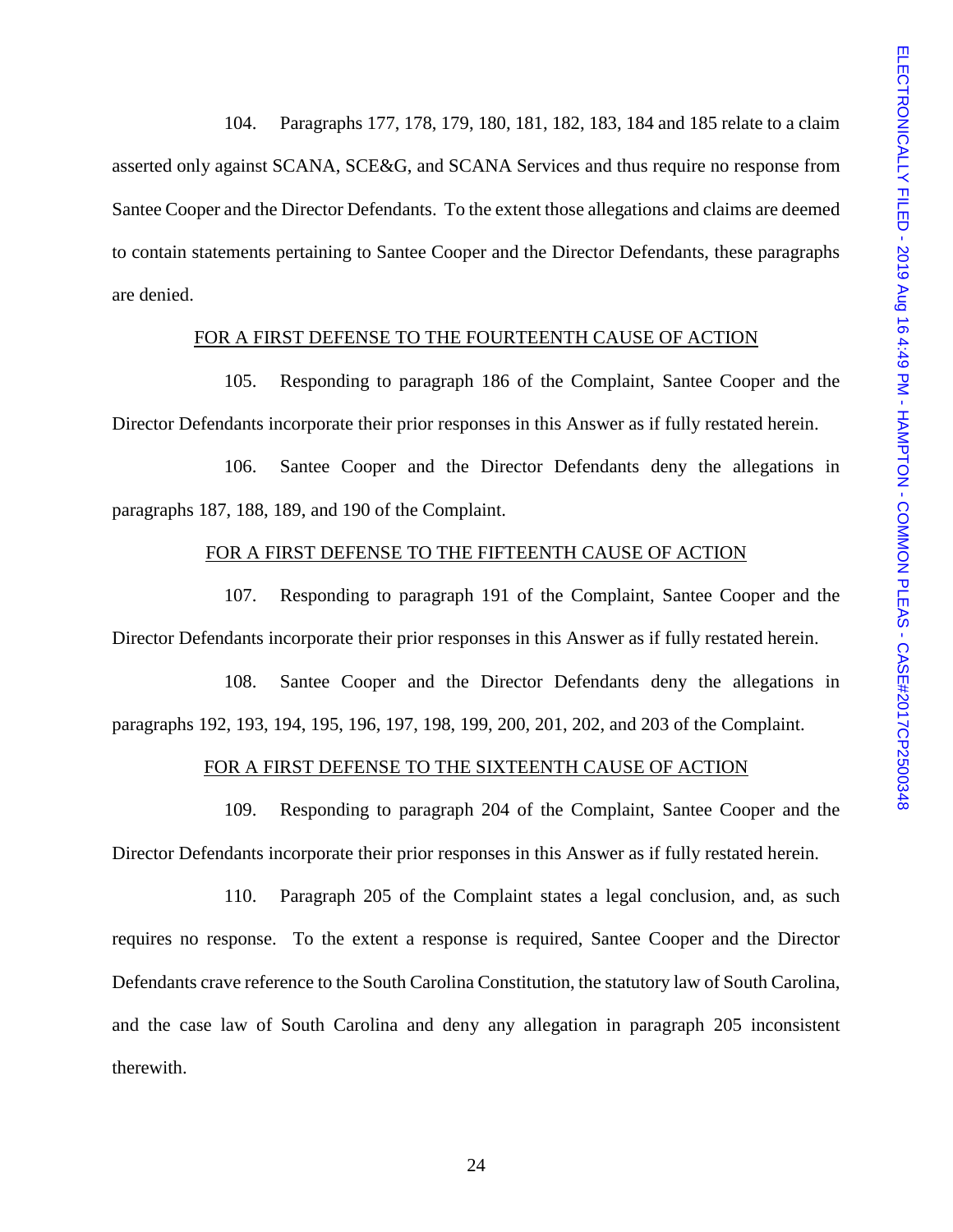111. Santee Cooper and the Director Defendants deny the allegations in paragraphs 206 and 207 of the Complaint.

112. Responding to Plaintiffs' prayer for relief, Santee Cooper and the Director Defendants deny that Plaintiffs are entitled to the relief requested therein, or to any relief whatsoever.

# FOR A FIRST DEFENSE

113. Plaintiffs have failed to state facts sufficient to constitute a cause of action against Santee Cooper or the Director Defendants, and Plaintiffs' Complaint should, therefore, be dismissed.

#### FOR A SECOND DEFENSE

114. Some or all of the claims asserted in Plaintiffs' Complaint are barred under

the doctrine of sovereign immunity, except to the extent expressly permitted under the South Carolina Tort Claims Act.

### FOR A THIRD DEFENSE

115. Some or all of the claims asserted in Plaintiffs' Complaint are barred and/or

limited under the South Carolina Tort Claims Act.

(a) Some or all of the claims asserted in Plaintiffs' Complaint are barred by S.C. Code Ann. § 15-78-60(4), which provides that Santee Cooper and the Director Defendants are not liable for a loss resulting from a governmental entity's "adoption, enforcement, or compliance with any law or failure to adopt or enforce any law, whether valid or invalid, including, but not limited to, any charter, provision, ordinance, resolution, rule, regulation, or written policies." Santee Cooper asserts that it is a governmental entity and the Director Defendants assert that they are members of the board of directors of that governmental entity. Santee Cooper and the Director Defendants further assert that their actions constituted the adoption, enforcement, or compliance with a law, charter, provision, ordinance, resolution, rule, regulation, or written policies.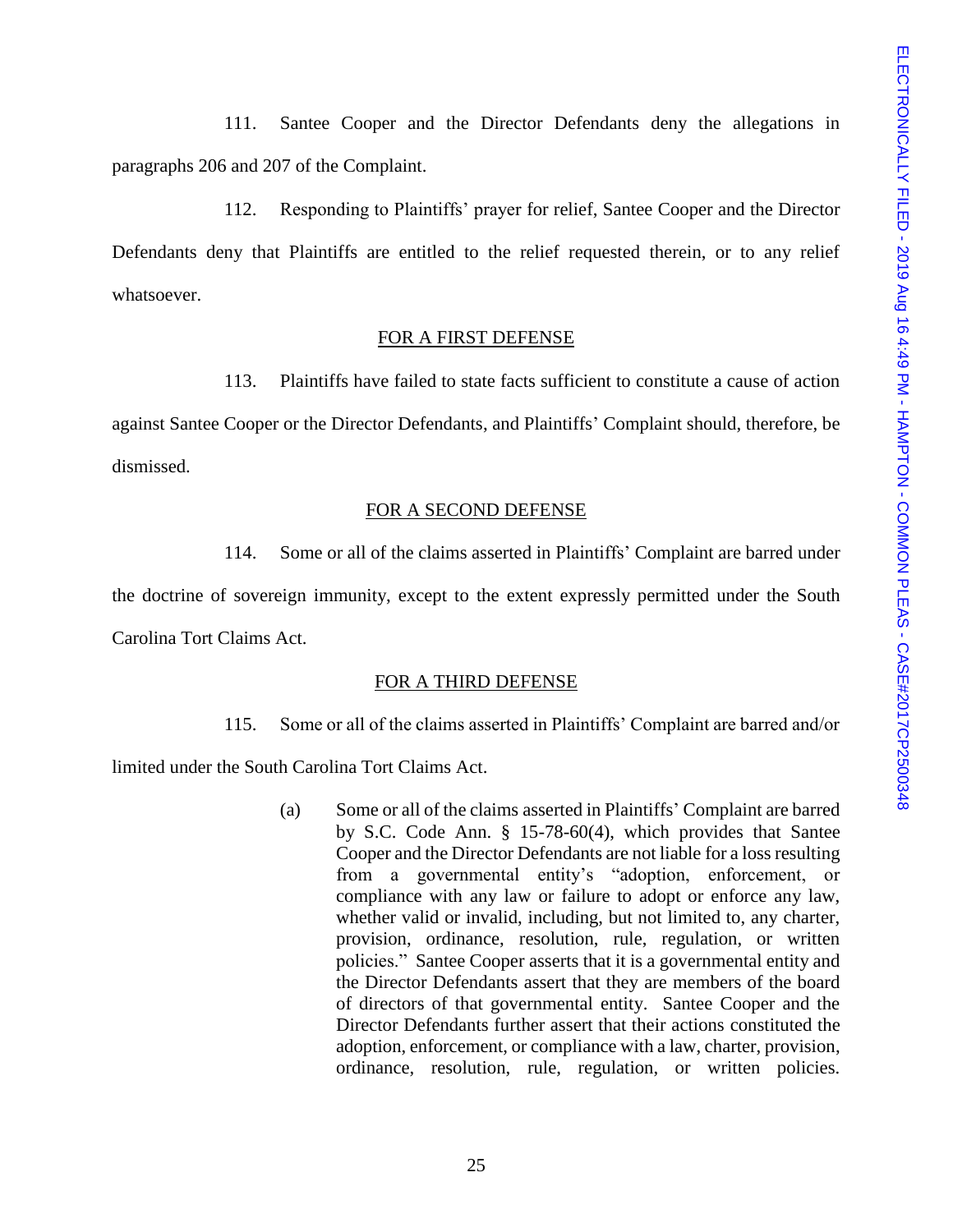Therefore, the claims asserted in Plaintiffs' Complaint are barred by sovereign immunity.

- (b) Some or all of the claims asserted in Plaintiffs' Complaint are barred by S.C. Code Ann. § 15-78-60(5), which provides that Santee Cooper and the Director Defendants are not liable for a loss resulting from "the exercise of discretion or judgment by the governmental entity or employee or the performance or failure to perform any act or service which is in the discretion or judgment of the governmental entity or employee." Santee Cooper asserts that it is a governmental entity and the Director Defendants assert that they are members of the board of directors of that governmental entity. Santee Cooper and the Director Defendants further assert that their actions constituted the exercise of discretion or judgment by Santee Cooper or its directors, officers and/or employees, or the performance or failure to perform any act or service which is in the discretion or judgment of Santee Cooper or its directors, officer and/or employees. Therefore, the claims asserted in Plaintiffs' Complaint are barred by sovereign immunity.
- (c) Some or all of the claims asserted in Plaintiffs' Complaint are barred by S.C. Code Ann. § 15-78-60(13), which provides that Santee Cooper and the Director Defendants are not liable for a loss resulting from "regulatory inspection powers or functions." Santee Cooper asserts that it is a governmental entity and the Director Defendants assert that they are members of the board of directors of that governmental entity. Santee Cooper and the Director Defendants further assert that their actions constituted the exercise of regulatory inspection powers or functions by Santee Cooper or its directors, officers and/or employees. Therefore, the claims asserted in Plaintiffs' Complaint are barred by sovereign immunity.
- (d) To the extent Plaintiffs seek to hold Santee Cooper responsible for the actions of any of the Director Defendants, such liability barred by S.C. Code Ann. § 15-78-60(38), which provides that Santee Cooper is not liable for a loss resulting from "conduct of a director appointed pursuant to Section 58-31-20 giving rise to a lawsuit under Section 58-31-57." Santee Cooper asserts that it is a governmental entity. Therefore, any attempt to hold Santee Cooper liable for the conduct of any of the Director Defendants is barred by sovereign immunity.
- (e) Some or all of the damages recoverable for the claims asserted in Plaintiffs' Complaint are limited by S.C. Code Ann. § 15-78- 120(a)(2), to a maximum aggregate recovery of \$600,000.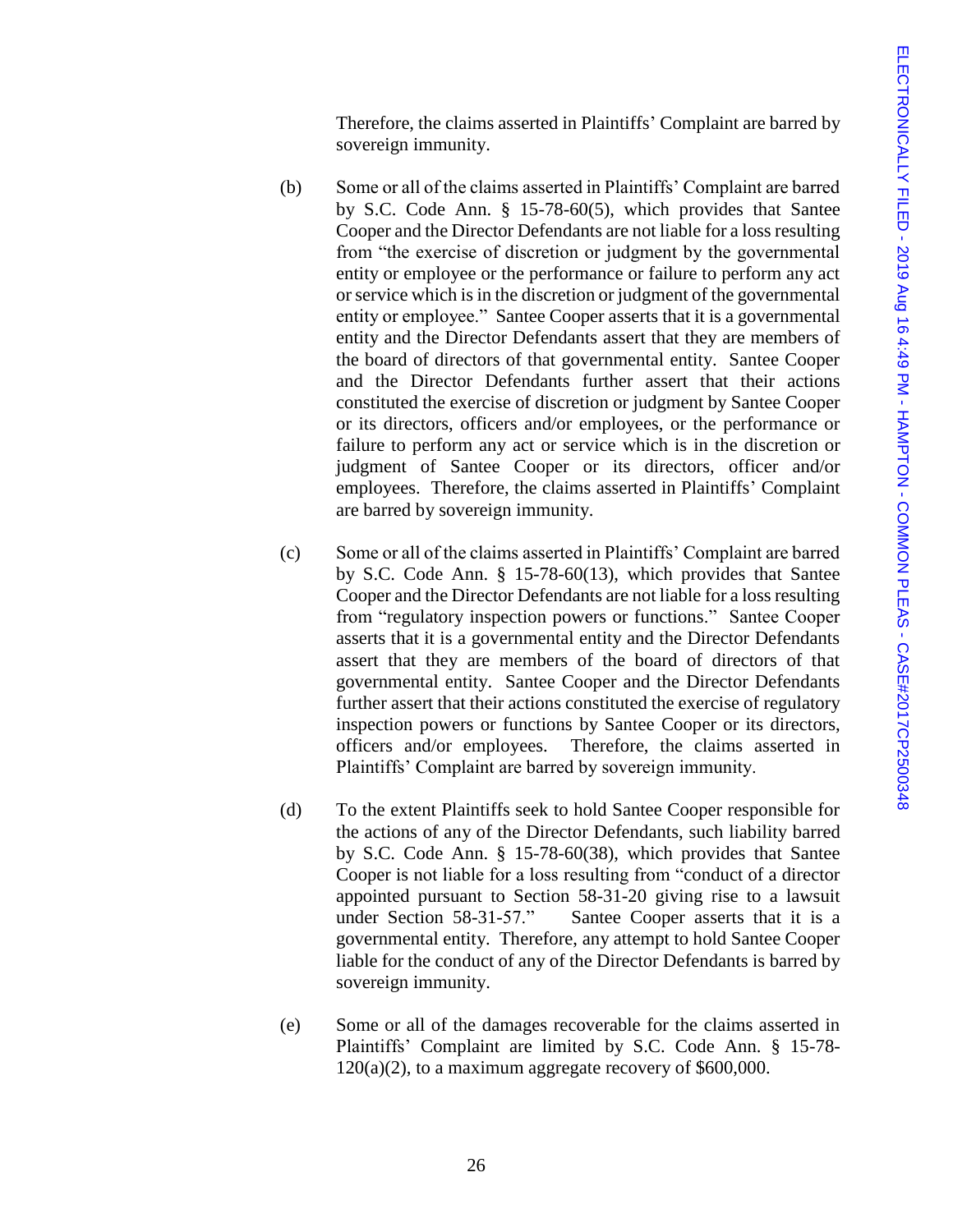(f) The South Carolina Tort Claims Act, S.C. Code Ann. § 15-78- 120(b), bars the Plaintiffs' claim for punitive damages.

### FOR A FOURTH DEFENSE

116. One or more to the Plaintiffs lacks standing to assert the claims asserted in Plaintiffs Complaint.

### FOR A FIFTH DEFENSE

117. Some or all of the claims asserted in Plaintiffs' Complaint are subject to binding arbitration.

## FOR A SIXTH DEFENSE

118. Some or all of the claims asserted in the Plaintiffs' Complaint are barred because Santee Cooper is expressly required by S.C. Code Ann. §§ 58-31-30(13) and 58-31-360, to set its rates at a level that is at least sufficient to provide for the payment of all of Santee Cooper's expenses, the conservation, maintenance and operation of Santee Cooper's facilities and properties, the payment of principal and interest on its notes, bonds, and other evidences of indebtedness or obligation, and to fulfill the terms and provisions of any agreements made by Santee Cooper with the purchasers or holders of any such notes, bonds, or other evidences of indebtedness or obligation.

### FOR A SEVENTH DEFENSE

119. Some or all of the claims asserted in the Plaintiffs' Complaint are barred because, through S.C. Code Ann. § 58-31-360, the State of South Carolina expressly covenanted and agreed with the holders of Santee Cooper's notes, bonds, evidences of indebtedness or other obligations that the State will not alter, limit or restrict the power of Santee Cooper to, and Santee Cooper shall, fix, establish, maintain and collect rents, tolls, rates and charges for the use of the facilities of or for the services rendered or for any commodities furnished by Santee Cooper, at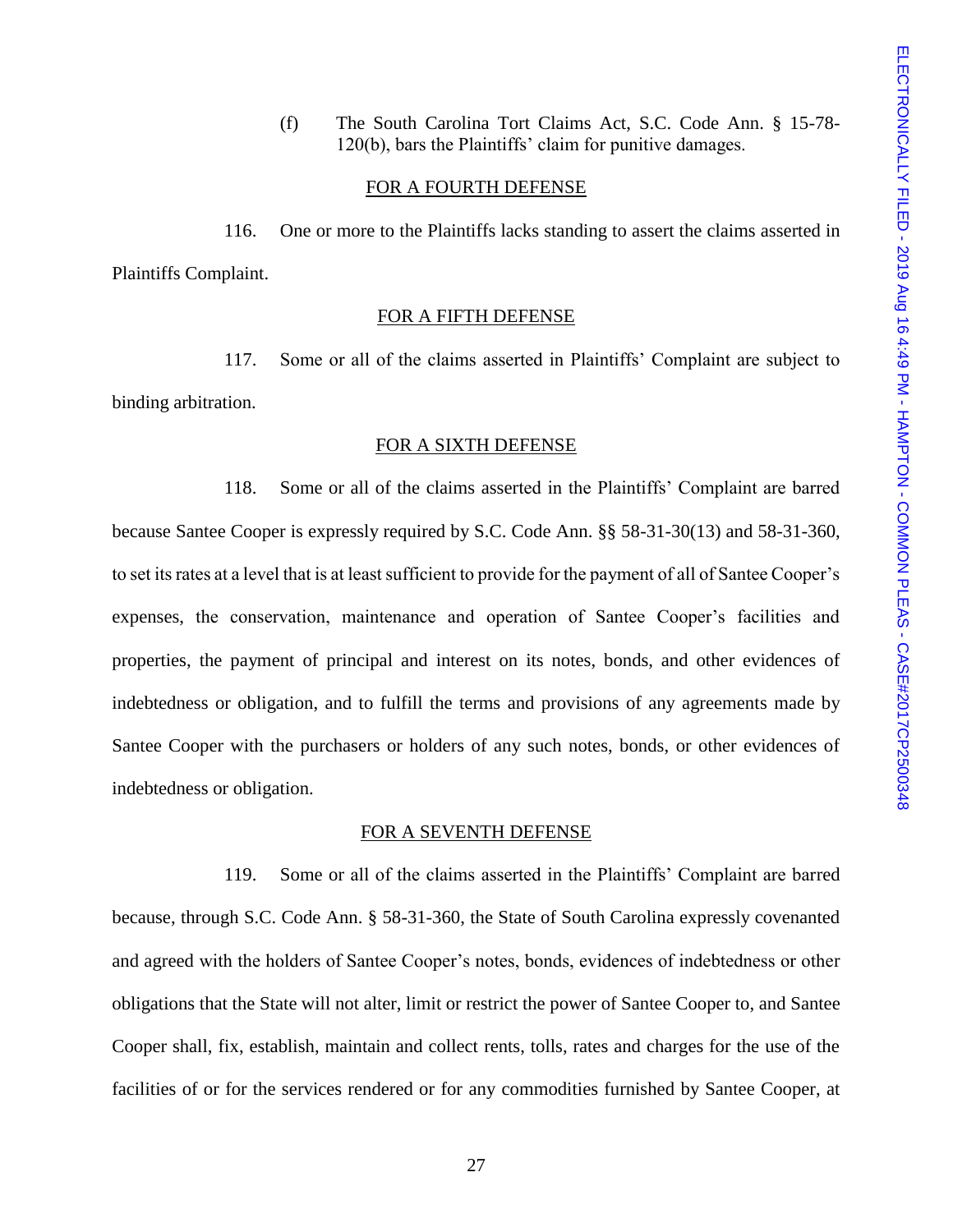least sufficient to provide for payment of all expenses of Santee Cooper, the conservation, maintenance and operation of its facilities and properties and the payment of the principal of and interest on its notes, bonds, evidences of indebtedness or other obligations, and to fulfill the terms and provisions of any agreements made with the purchasers or holders of any such notes, bonds, evidences of indebtedness or obligations heretofore or hereafter issued or incurred.

## FOR AN EIGHTH DEFENSE

120. Some or all of the claims asserted in Plaintiffs' Complaint are barred under the Business Judgment Rule.

#### FOR A NINTH DEFENSE

121. Some or all of the claims asserted in Plaintiffs' Complaint are barred by the applicable Statute of Limitations.

### FOR A TENTH DEFENSE

122. Some or all of the claims asserted in Plaintiffs' Complaint are barred by the Filed Rate Doctrine.

#### FOR AN ELEVENTH DEFENSE

123. Some or all of the claims asserted in Plaintiffs' Complaint are barred because Santee Cooper's relationship with its direct retail electric customers is governed by the Service Tariff, which is comprised of the Rate Schedules and the Terms and Conditions of Retail Electric Service. Santee Cooper has met all of its obligations and Plaintiffs' claims are barred under the Tariff.

#### FOR A TWELFTH DEFENSE

124. Some or all of the claims asserted in Plaintiffs' Complaint are barred because Santee Cooper's relationship with Central is governed by the Coordination Agreement.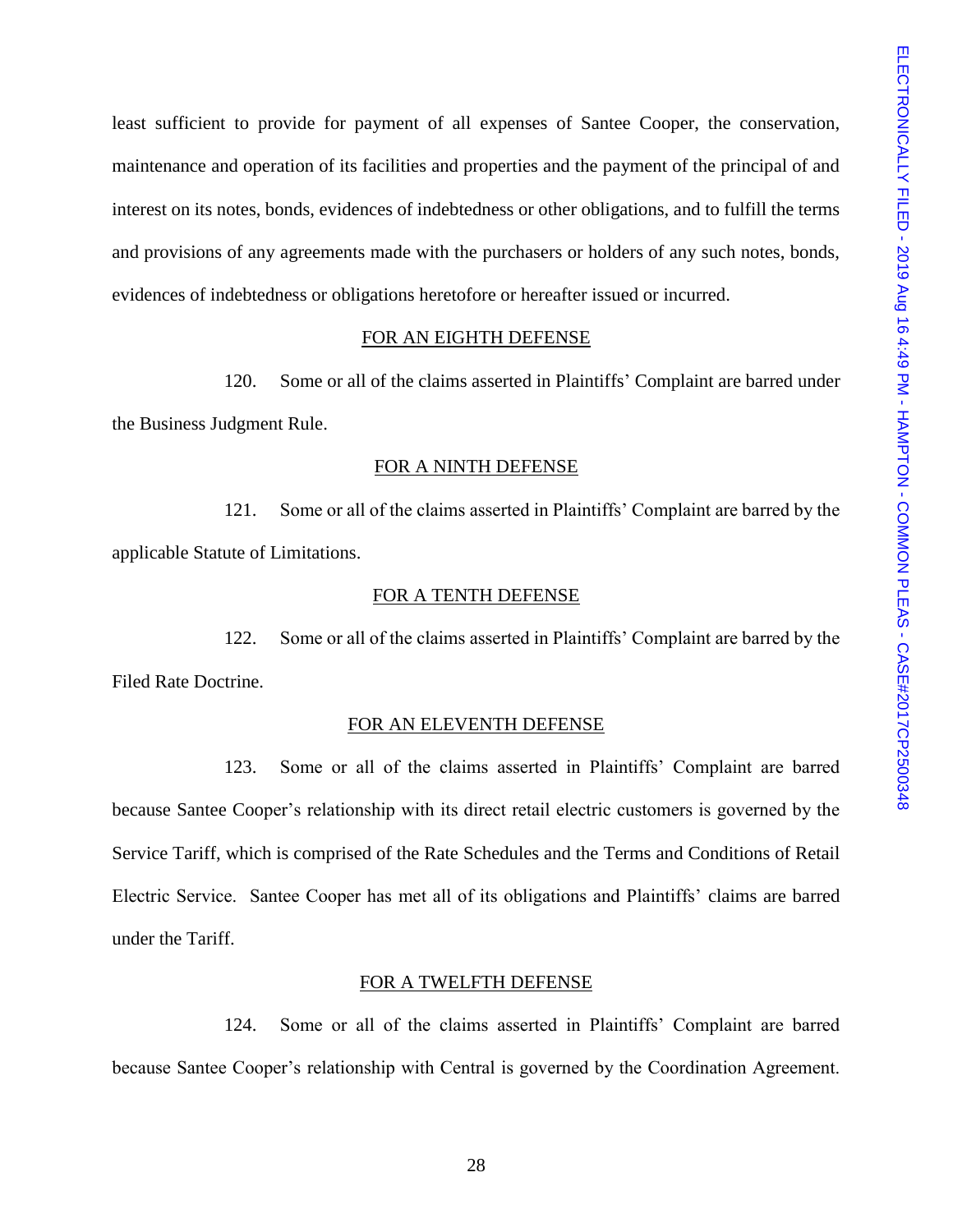Santee Cooper has met all of its obligations and Plaintiffs' claims are barred under the Coordination Agreement.

### FOR A THIRTEENTH DEFENSE

125. Some or all of the claims asserted in Plaintiffs' Complaint are barred because no contract exists between Plaintiffs and Santee Cooper.

#### FOR A FOURTEENTH DEFENSE

126. Some or all of the claims asserted in Plaintiffs' Complaint are barred because Santee Cooper and the Director Defendants fully complied with their statutory duties and obligations, including statutory requirement to collect rates sufficient for payment of all expenses, payment of principal and interest on bonds and other debt, and satisfaction of obligations to creditors and compliance with best interests test.

### FOR A FIFTEENTH DEFENSE

127. The claims asserted against the Director Defendants are barred by the provisions of S.C. Code Ann. § 58-31-55(D).

#### FOR A SIXTEENTH DEFENSE

128. The claims asserted against the Director Defendants are limited by the provisions of S.C. Code Ann. § 58-31-57.

#### FOR A SEVENTEENTH DEFENSE

129. The Breach of Fiduciary Duty claim asserted in Plaintiffs' Complaint is barred because the Director Defendants did not owe Plaintiffs a fiduciary duty.

#### FOR AN EIGHTEENTH DEFENSE

130. The Breach of Fiduciary Duty claim asserted in Plaintiffs' Complaint is barred because S.C. Code Ann. § 58-31-57 creates only a cause of action for breach of the statutory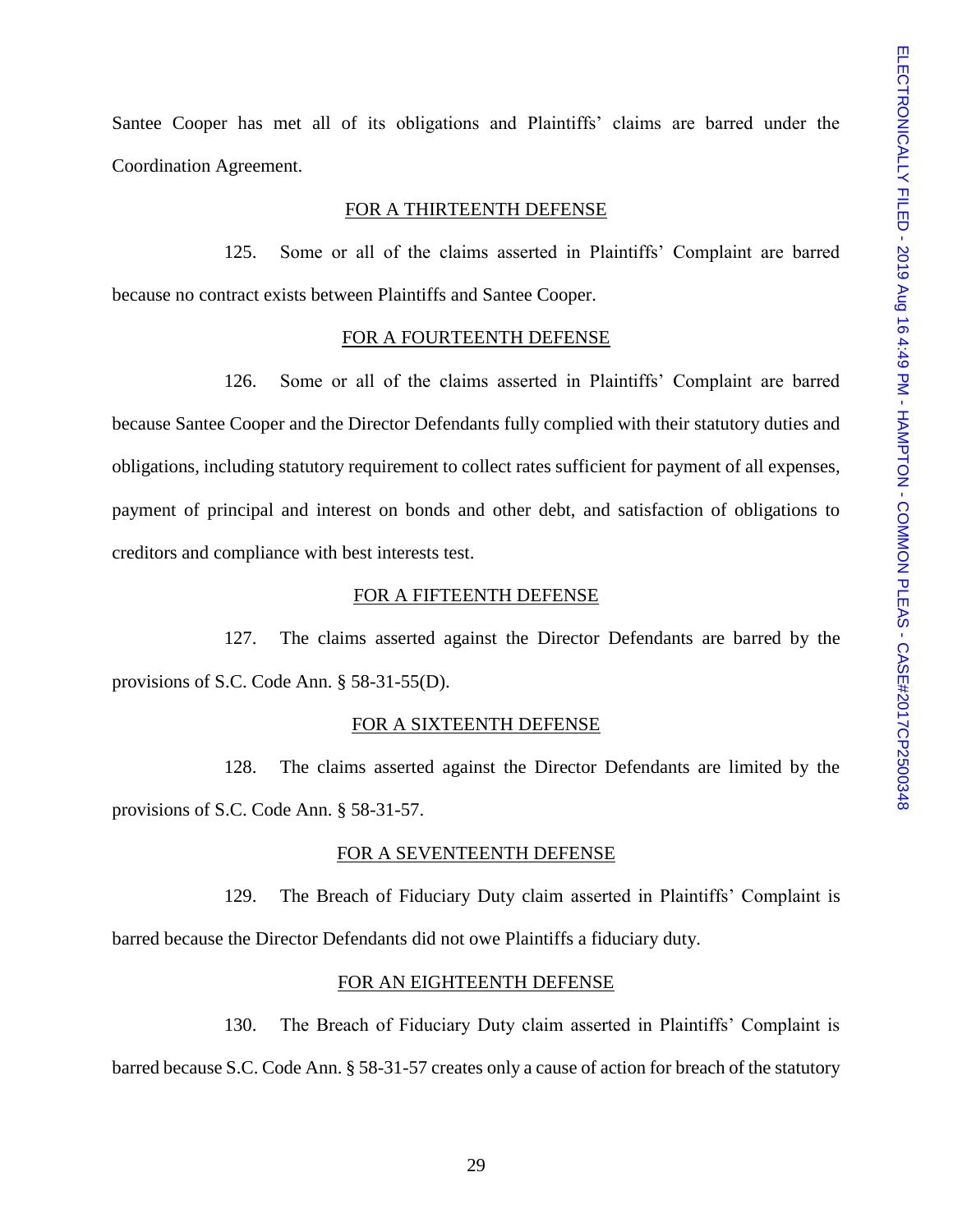duties of the Director Defendants set forth in sections 58-31-55 and 58-31-56, and such statutory duties are owed by the Director Defendants only to Santee Cooper.

### FOR A NINETEENTH DEFENSE

131. The Breach of Fiduciary Duty claim asserted in Plaintiffs' Complaint is barred because the Director Defendants have not received any ill-gotten gains.

## FOR A TWENTIETH DEFENSE

132. Some or all of the claims asserted in Plaintiffs' Complaint are barred because Plaintiffs failed to adhere to administrative remedies and/or process regarding Santee Cooper's rate making.

#### FOR A TWENTY-FIRST DEFENSE

133. Some or all of the claims asserted in Plaintiffs' Complaint are barred because the Project was specifically identified as a shared resource in the Coordination Agreement.

## FOR A TWENTY-SECOND DEFENSE

134. Some or all of the claims asserted in Plaintiffs' Complaint are barred by the Voluntary Payment Doctrine.

#### FOR A TWENTY-THIRD DEFENSE

135. Some or all of the claims asserted in Plaintiffs' Complaint are barred because Santee Cooper's delegation of management of the Project was lawful and authorized by S.C. Code Ann. § 58-31-200.

### FOR A TWENTY-FOURTH DEFENSE

136. Some or all of the claims asserted in Plaintiffs' Complaint are barred because Santee Cooper fully adhered to statutory procedure and due process requirements,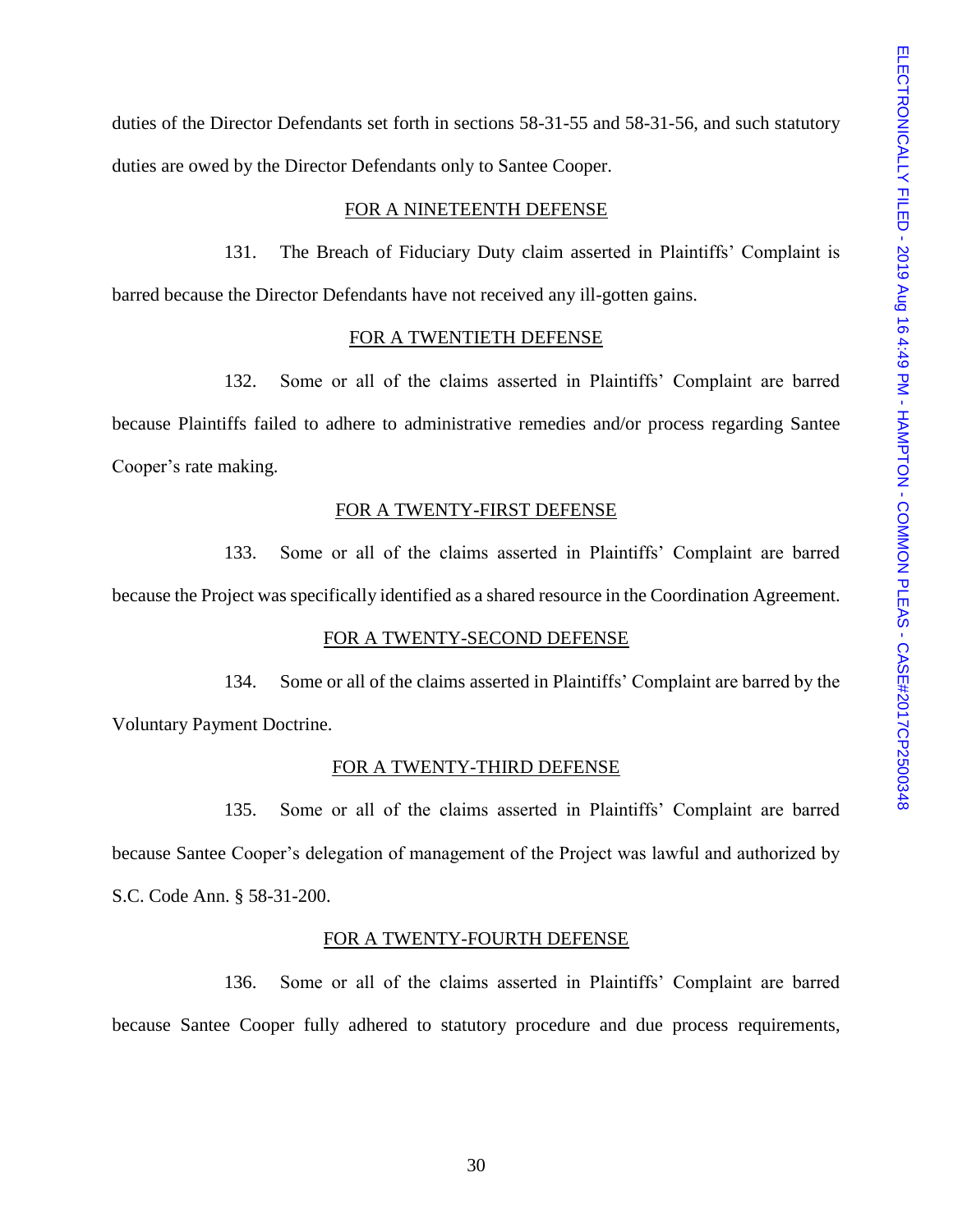including providing any required notice and providing an opportunity to object regarding its ratemaking powers.

#### FOR A TWENTY-FIFTH DEFENSE

137. Some or all of the claims asserted in Plaintiffs' Complaint are barred under the unmistakability doctrine.

### FOR A TWENTY-SIXTH DEFENSE

138. Some or all of the claims asserted in Plaintiffs' Complaint are barred under the reserved powers doctrine.

#### FOR A TWENTY-SEVENTH DEFENSE

139. Some or all of the claims asserted in Plaintiffs' Complaint are barred under the sovereign acts doctrine.

### FOR A TWENTY-EIGHTH DEFENSE

140. Santee Cooper and the Director Defendants would show that any injury or damage suffered by Plaintiffs, if any, was due to or caused by or occasioned by the intervening or superseding actions or omissions of SCE&G, and that Santee Cooper and the Director Defendants are not responsible for SCE&G's actions or omissions, and therefore, Plaintiffs' claims should be barred or reduced accordingly.

### FOR A TWENTY-NINTH DEFENSE

141. Santee Cooper and the Director Defendants would show that any injury or damage suffered by Plaintiffs, if any, was due to or caused by or occasioned by the intervening actions or omissions of a third party or parties for whom Santee Cooper and the Director Defendants are not responsible and therefore, Plaintiffs' claims should be barred or reduced accordingly.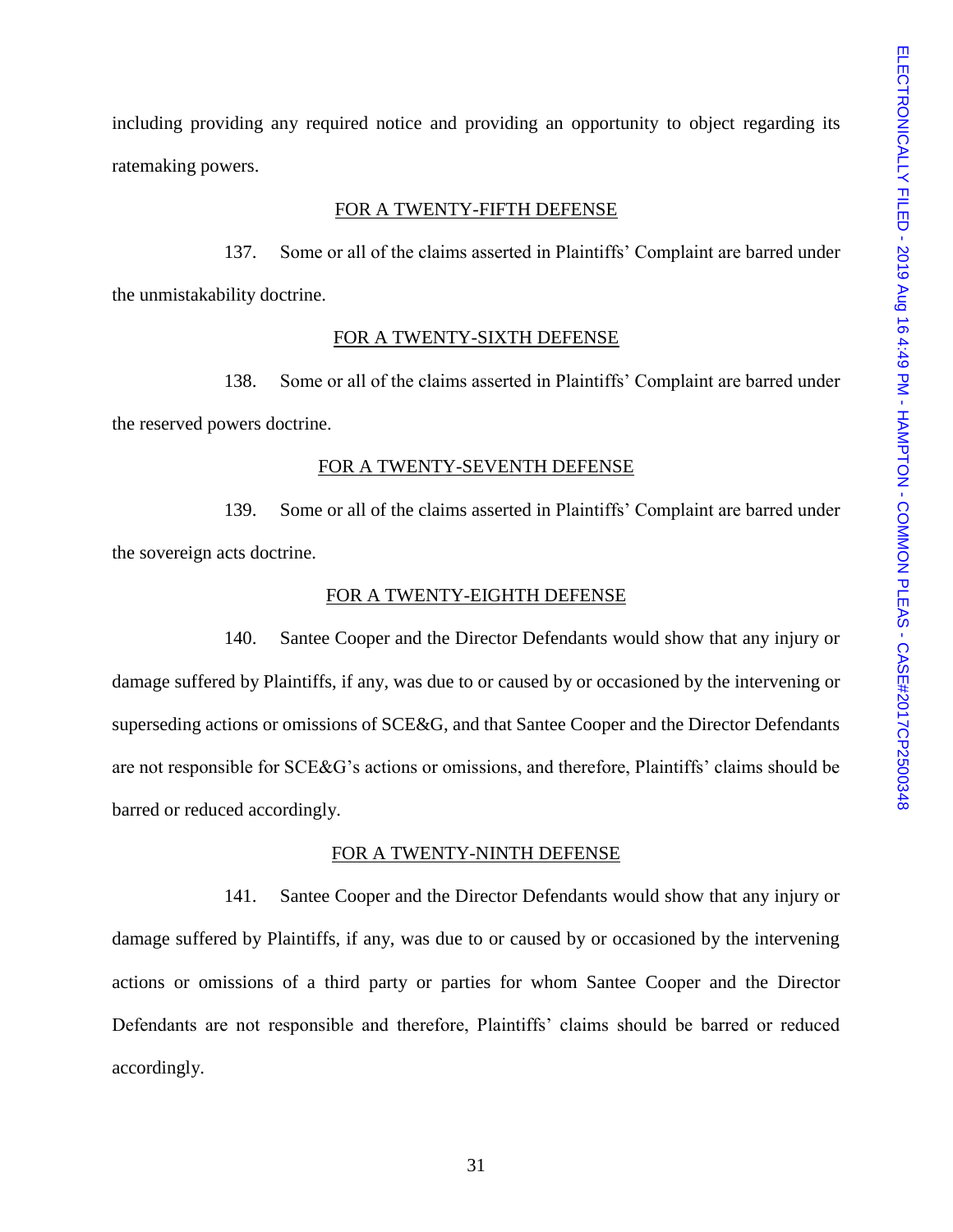#### FOR A THIRTIETH DEFENSE

142. Santee Cooper and the Director Defendants would show that any injury or damage suffered by Plaintiffs, if any, was due to or caused by unforeseen intervening or superseding events for which Santee Cooper and the Director Defendants are not responsible and therefore, Plaintiffs' claims should be barred or reduced accordingly.

### FOR A THIRTY-FIRST DEFENSE

143. Plaintiffs' claim for unjust enrichment is barred because Plaintiffs have not conferred any benefit upon Santee Cooper or the Director Defendants and neither Santee Cooper nor the Director Defendants have retained any such benefit under circumstances which would make such retention unjust.

## FOR A THIRTY-SECOND DEFENSE

144. Some or all of the claims asserted in Plaintiffs' Complaint are barred because Plaintiffs have no property or possessory right to funds from Toshiba or any other party.

#### FOR A THIRTY-THIRD DEFENSE

145. Some or all of the claims asserted in Plaintiffs' Complaint are barred because Plaintiffs have no property interest in payments made for electricity.

### FOR A THIRTY-FOURTH DEFENSE

146. Some or all of the claims asserted in Plaintiffs' Complaint are barred because Plaintiffs have no property interest in money and the charging and collection of rates for electricity is not a taking.

#### FOR A THIRTY-FIFTH DEFENSE

147. Santee Cooper asserts the Constitution of the State of South Carolina and 1984 Act No. 100 § 3, which provided for the adoption of the South Carolina Rules of Civil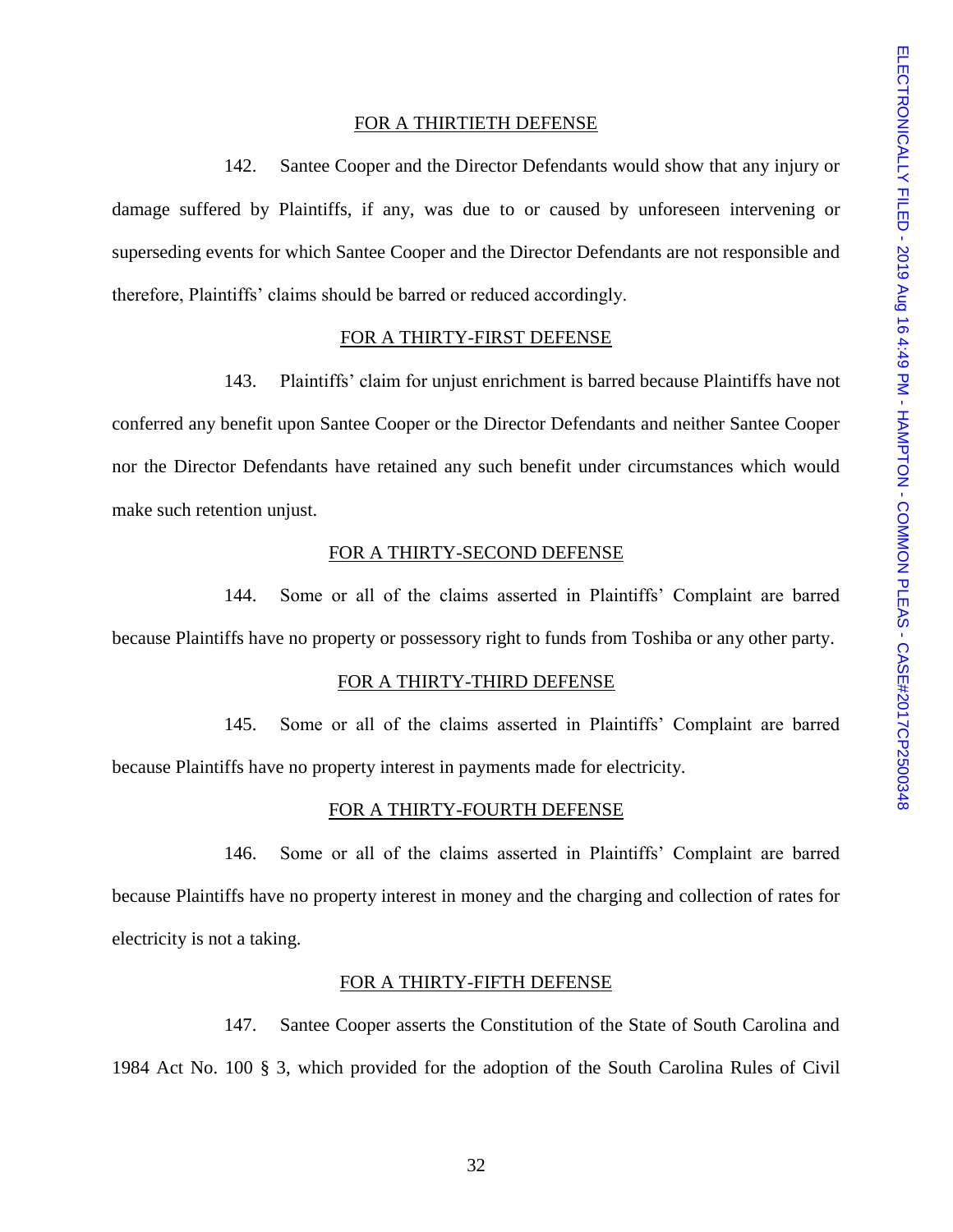Procedure, as a bar to the trial of this case as a class action, insofar as the Rules of Civil Procedure affect matters of procedure only, and the named plaintiffs are attempting to use the procedural rules to enlarge the substantive rights of themselves and the members of the putative class, to alter the substantive elements of proof required under the common law for persons within the putative class, and to shift the burden of proof impermissibly to Santee Cooper and the Director Defendants. The named plaintiffs' attempted use of Rule 23 thus violates the Constitution and 1984 Act No. 100 § 3, and for that reason Plaintiffs' Complaint must be dismissed or the class allegations must be stricken from it.

### FOR A THIRTY-SIXTH DEFENSE

148. Some or all of the claims asserted in Plaintiffs' Complaint are barred by the doctrine of waiver.

### FOR A THIRTY-SEVENTH DEFENSE

149. Some or all of the claims asserted in Plaintiffs' Complaint are barred by the doctrine of laches.

### FOR A THIRTY-EIGHTH DEFENSE

150. Some or all of the claims asserted in Plaintiffs' Complaint are barred by the doctrine of estoppel.

### FOR A THIRTY-NINTH DEFENSE

151. Some or all of the claims asserted in Plaintiffs' Complaint are barred by the doctrine of ratification.

### FOR A FORTIETH DEFENSE

152. Some or all of the claims asserted in Plaintiffs' Complaint are barred by the doctrine of payment and release.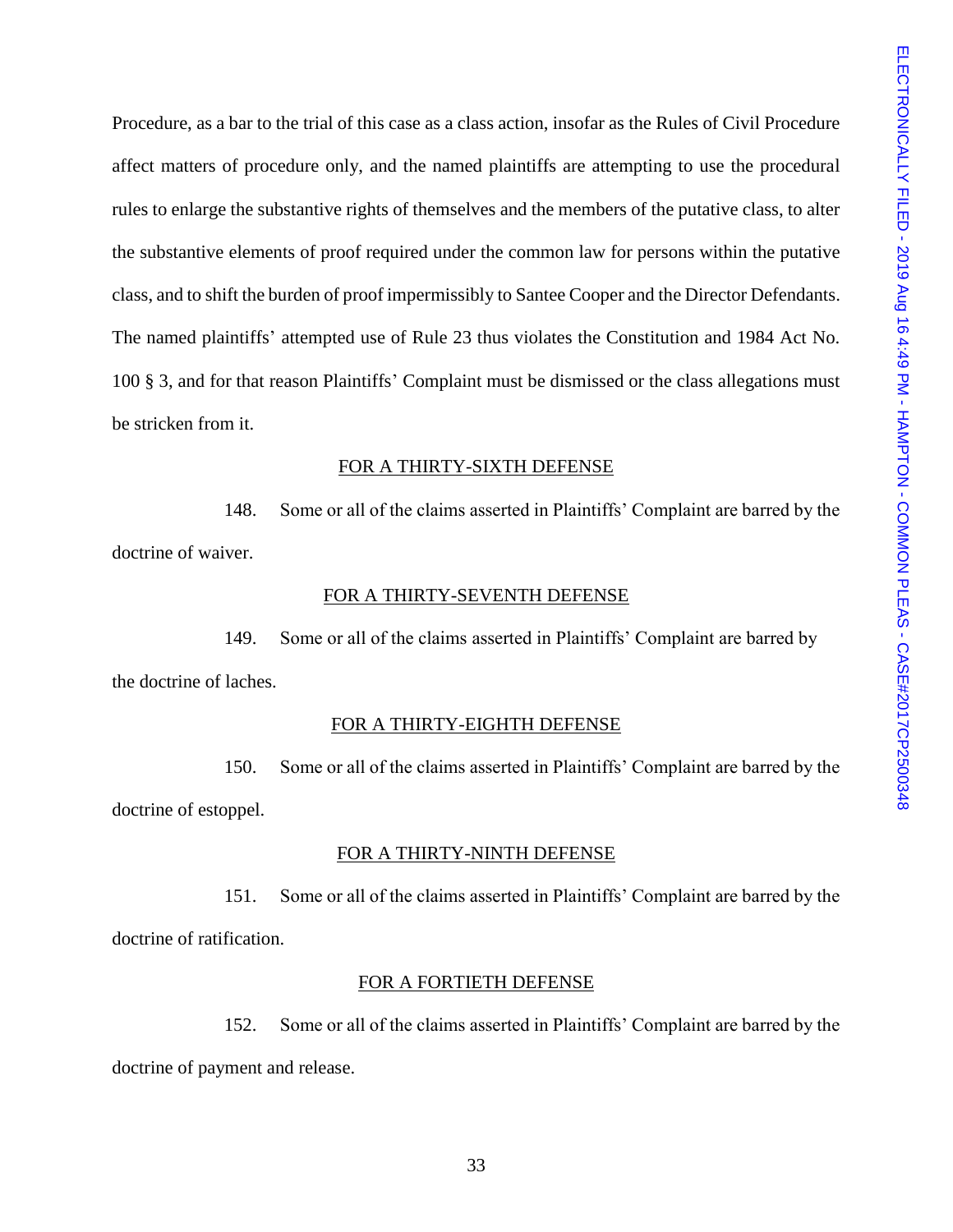## FOR A FORTY-FIRST DEFENSE

153. Plaintiffs' claim for attorneys' fees is unsupported by contract or statute, and, therefore, should be stricken from the Complaint.

## FOR A FORTY-SECOND DEFENSE

154. The named plaintiffs and putative class are not entitled to an award of

punitive damages because, among other reasons, such damages violate the Fifth and Fourteenth

Amendments of the United States Constitution and Article I, Section 3 of the South Carolina

Constitution in that:

- (a) The South Carolina judiciary's ability to correct a punitive damages award at the appellate level is inconsistent with due process guarantees;
- (b) Any award of punitive damages serving a compensatory function is inconsistent with due process guarantees;
- (c) To the extent an award of punitive damages is excessive, such award violates due process guarantees;
- (d) The jury's unfettered power to award punitive damages in any amount it chooses is wholly devoid of meaningful standards and is inconsistent with due process guarantee;
- (e) Even if it could be argued that the standard governing the imposition of punitive damages exists, the standard is void for vagueness; and
- (f) The claim for punitive damages violates the Due Process Clause and the Equal Protection Clause of the Fourteenth Amendment of the United States Constitution, and Article I, Section 3 of the South Carolina Constitution in that the amount of punitive damages is based upon the wealth and status of the Defendants.

# FOR A FORTY-THIRD DEFENSE

155. Santee Cooper and the Director Defendants assert venue is improper in

Hampton County and the claims should be transferred to the proper venue.

# FOR A FORTY-FOURTH DEFENSE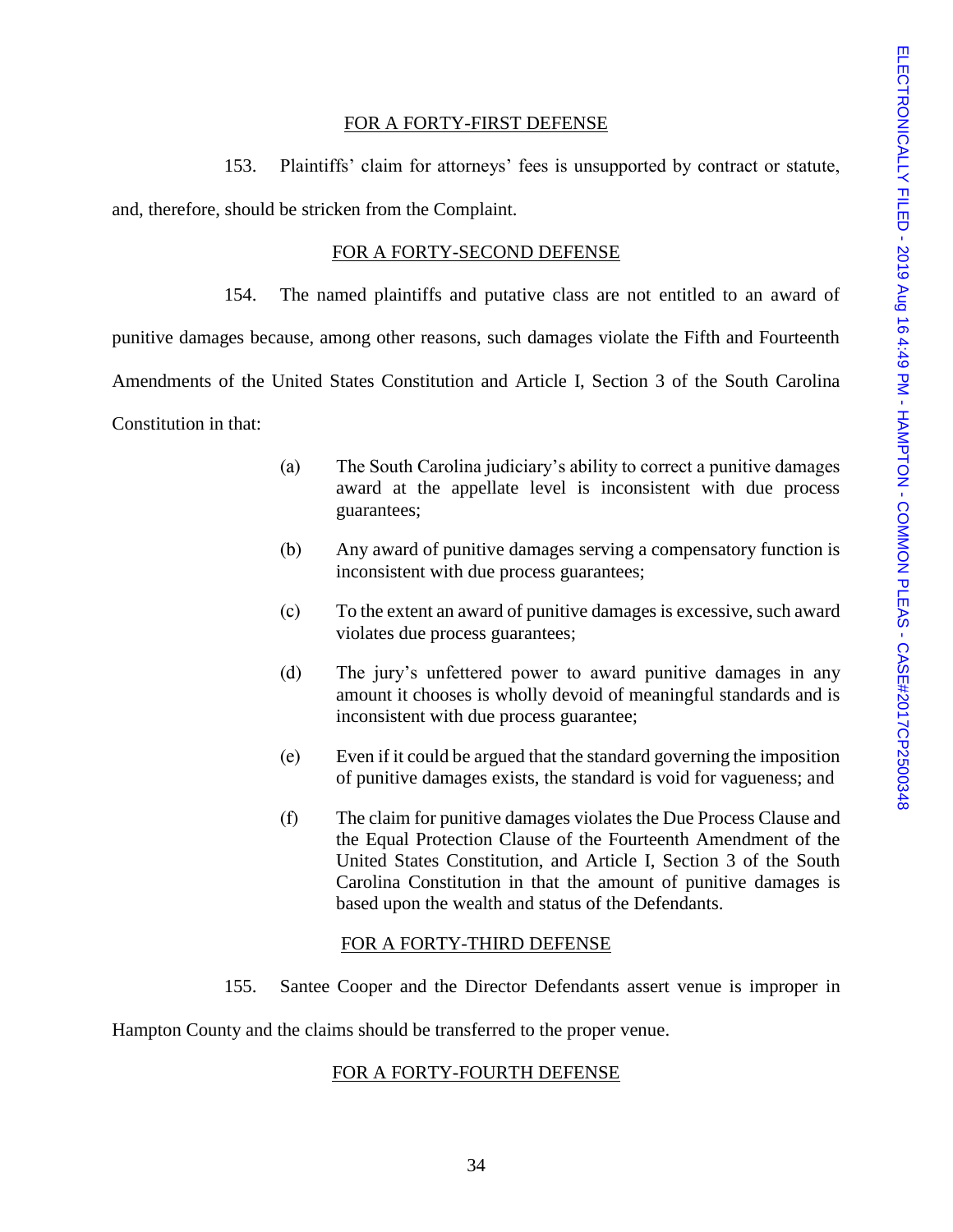156. In the Complaint, Plaintiffs assert that in January 2014, Santee Cooper sold SCE&G a 5% ownership interest in the Project, increasing SCE&G's ownership interest to 60% and reducing Santee Cooper's ownership interest to 40%. The Complaint further alleges that Santee Cooper's customers continued to bear 100% of the costs associated with the Project based on Santee Cooper having a 45% ownership interest rather than a reduced 40% ownership interest. In the case of *Lightsey, et al. v. SCE&G, et al.,* (Case No. 2017-CP-25-00335, Hampton County), the *Lightsey* Plaintiff Class, represented by the same counsel as Plaintiffs in this case, settled their claims against SCE&G and SCANA which were based on SCE&G/SCANA's ownership interest in the Project. The Plaintiffs in this action, by asserting that a 5% ownership interest sale occurred between Santee Cooper and SCE&G in January 2014, are alleging that Santee Cooper based the charges to its customers on a 45% ownership interest when such charges should have been based on a 40% ownership interest. As Plaintiffs in this action allege that 5% ownership interest was transferred to SCE&G, the alleged act of Santee Cooper continuing to charge its customers based on 45% ownership would have operated to the financial benefit of SCE&G and its customers (who comprise the *Lightsey* Class). If the 5% ownership interest transfer did take place, as alleged by Plaintiffs, then the funds the Plaintiffs seek are part of the Lightsey Class Settlement fund, and Santee Cooper and the Director Defendants are entitled to a set-off or equitable accounting/adjustment.

#### FOR A FORTY-FIFTH DEFENSE

157. Santee Cooper and the Director Defendants incorporate herein by reference the cross-claims and counterclaims stated below as a further to defense to Plaintiffs' claims.

158. Santee Cooper and the Director Defendants reserve the right to amend this Answer to assert further defenses and/or counterclaims as discovery proceeds.

35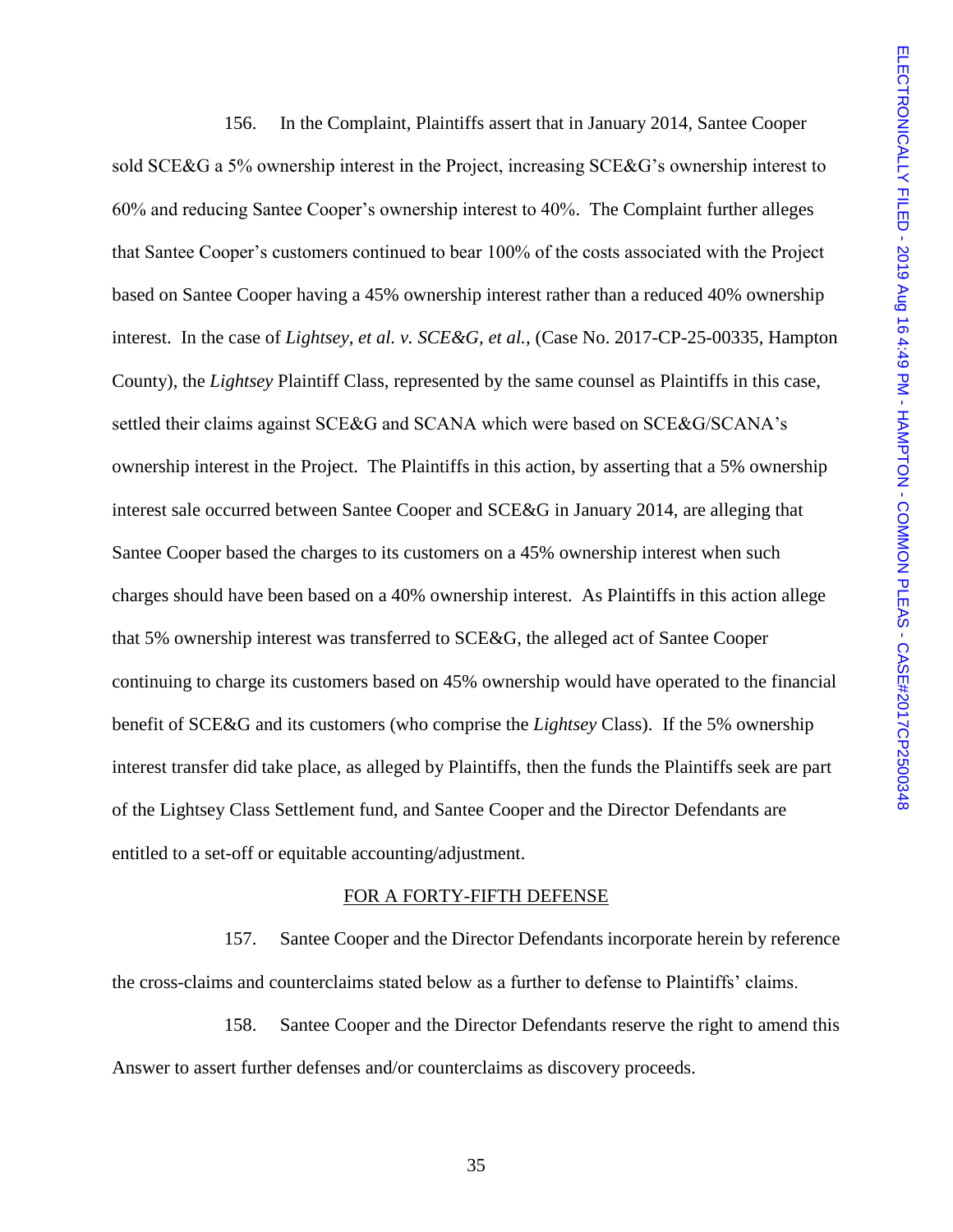WHEREFORE, having fully answered the Fifth Amended Complaint of the Plaintiffs, Santee Cooper and the Director Defendants pray that the Fifth Amended Complaint be dismissed, with prejudice, and for such other and further relief as the Court may deem just and proper.

# **FOR A FORTY-SIXTH DEFENSE AND BY WAY OF CROSS-CLAIMS AGAINST SOUTH CAROLINA ELECTRIC & GAS**

1. Now comes Santee Cooper, pursuant to Rule 13(g) of the South Carolina Rules of Civil Procedure, and by way of this cross-claim against South Carolina Electric & Gas ("SCE&G"), states the following:

# **PARTIES**

2. Santee Cooper is a body corporate and politic, created by Act of the General Assembly, S.C. Code Ann. § 58-31-10, and is a South Carolina state agency.

3. SCE&G is a corporation organized and existing under the laws of the State

of South Carolina with its principal place of business in South Carolina.

- 4. This Court has subject matter and personal jurisdiction.
- 5. Santee Cooper does not waive venue and objects to venue in this Court. The

claims should be transferred to the proper venue.

# **FACTUAL ALLEGATIONS**

# **I. The Claims Against Santee Cooper**

6. Plaintiffs' claims against Santee Cooper are premised on alleged misconduct by SCE&G, SCANA, SCANA Services, and their executives, including breaches of duties running from SCE&G to Santee Cooper and to Santee Cooper's customers related to the construction of the Project.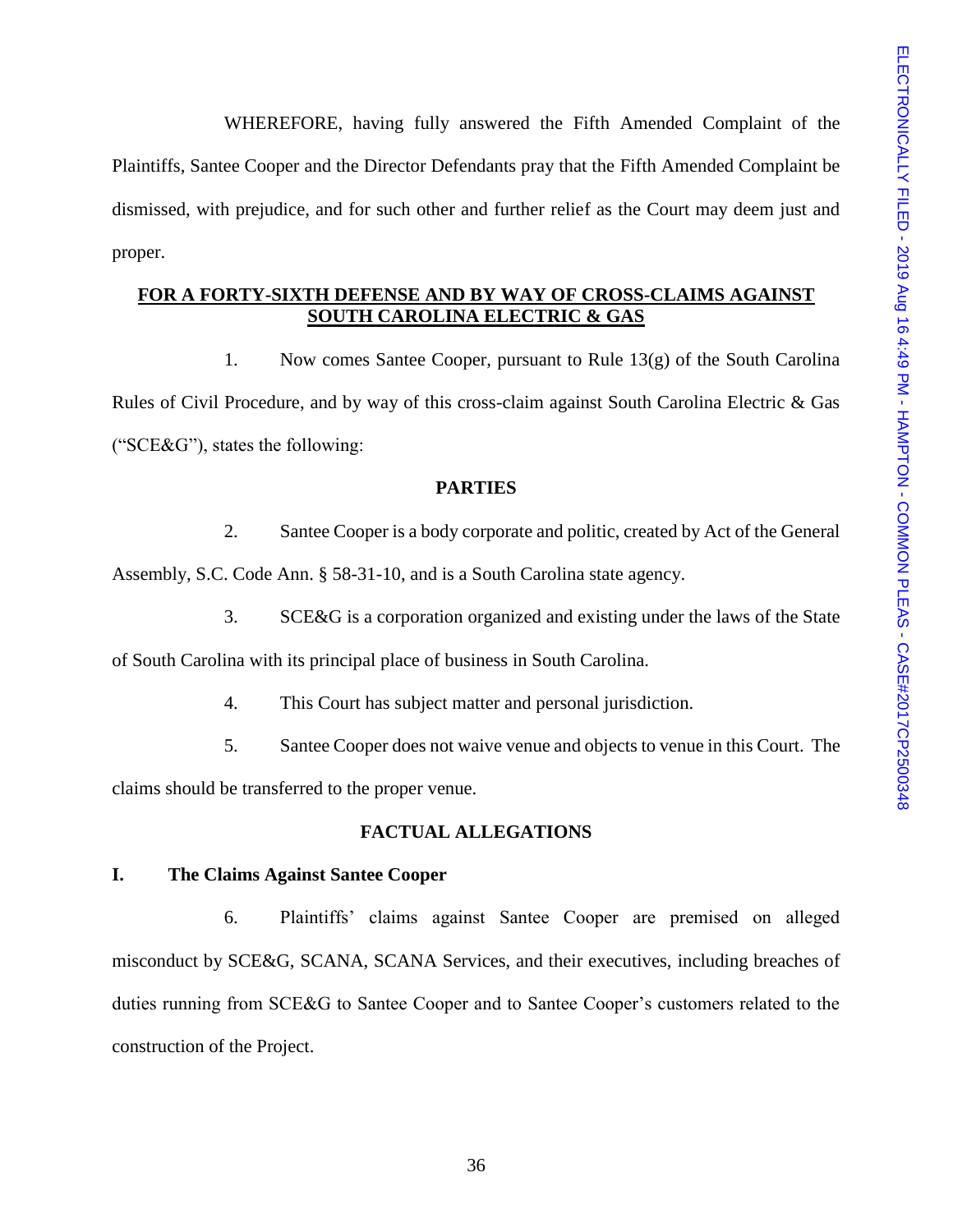7. Allegations about SCE&G's wrongdoing and unjust enrichment are woven into the fabric of Plaintiffs' claims against Santee Cooper, with allegations of damage to Santee Cooper's customers resulting from the acts and omissions of SCE&G, SCANA, SCANA Services, and their executives, and their breaches of duties, including the duty of good faith and fair dealing.

8. Plaintiffs seek disgorgement of benefits realized by SCE&G, SCANA, SCANA Services, and their executives, as a consequence of their alleged misconduct.

## **II. SCE&G's Mismanagement of the Project and Delay in Implementing Santee Cooper's Proposals to Address Project-related Issues**

9. Santee Cooper sought to keep the Project on track and within budget and made multiple proposals to SCE&G to improve Project oversight and performance and protect the Project from a potential Westinghouse Electric Company, LLC ("Westinghouse") bankruptcy. SCE&G, which was responsible for managing the Project, ignored Santee Cooper's proposals.

10. SCE&G willfully and intentionally did not confront Westinghouse or the Consortium about their failure to manage the project in ways that would be effective.

11. SCE&G's "hands-off" approach to managing the Project delayed implementation of corrective measures and contributed to the Project's failure. (Sept. 24, 2018 Prefiled Direct Testimony of Anthony James, at 17:17-20).

12. In September 2014, Santee Cooper emailed SCANA's & SCE&G's CEO, Kevin Marsh, to inform him of Santee Cooper's desire to hire or engage an additional resource with significant construction expertise to assist in evaluating the construction schedule and project costs. (ORS Ex. GCJ 2.17 p. 3).

13. In February 2015, Santee Cooper suggested that the Project Owners retain Bechtel Corporation to assess the Project and identify areas for Project improvement. (*Id.*).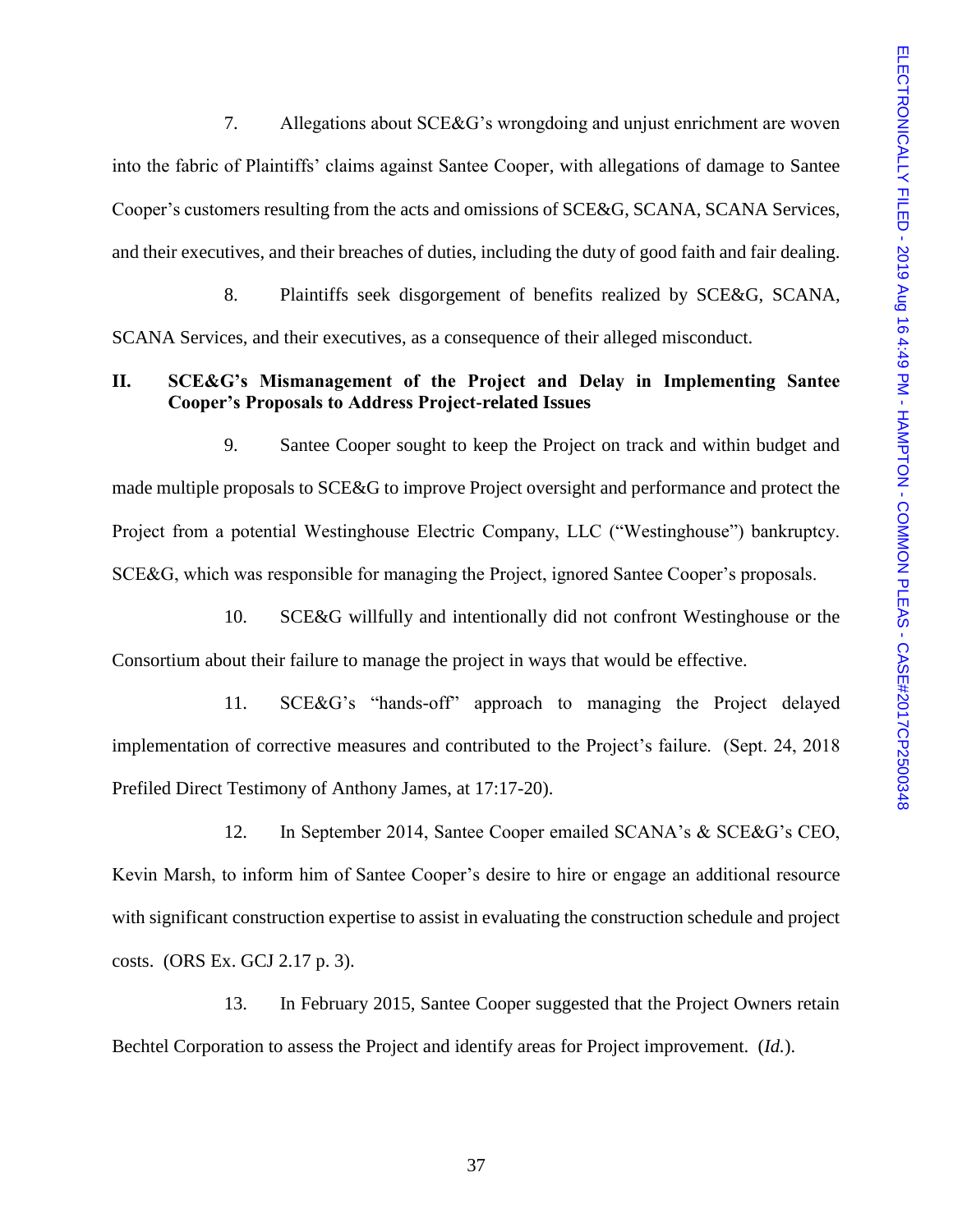14. Despite Santee Cooper's requests, SCE&G did not agree to the Bechtel assessment until several months after Santee Cooper's initial request. (*Id.*).

15. In August 2015, as a result of Santee Cooper's demands, SCE&G and Santee Cooper engaged Bechtel to perform an assessment of the Project to identify areas for improvement. (*Id.*).

16. In October and November 2015, after Bechtel completed its analysis, SCE&G resisted Bechtel's attempt to develop a final report and demanded alterations to the initial draft of Bechtel's final report. (*Id.* at 3–4).

17. In February 2016, Bechtel distributed its completed final report to SCANA, which distributed numbered copies of the report to Santee Cooper. (*Id.* at 4).

18. Based on the Bechtel assessment, Santee Cooper made five formal recommendations to SCE&G to improve Project performance:

- (a) Develop a Construction Milestone Payment Schedule;
- (b) Perform a Project evaluation and assessment;
- (c) Schedule quarterly meetings with Toshiba, Westinghouse, and Fluor;
- (d) Evaluate whether to exercise the Fixed Price Option; and

(e) Retain professional oversight of the Engineering, Procurement, and Construction ("EPC") Agreement. (*Id.*).

19. SCE&G agreed that it and Santee Cooper should study the Bechtel report and agree on actionable recommendations. (*Id.*).

20. SCE&G agreed to add EPC resources to its team to increase oversight of the Project. (*Id.*).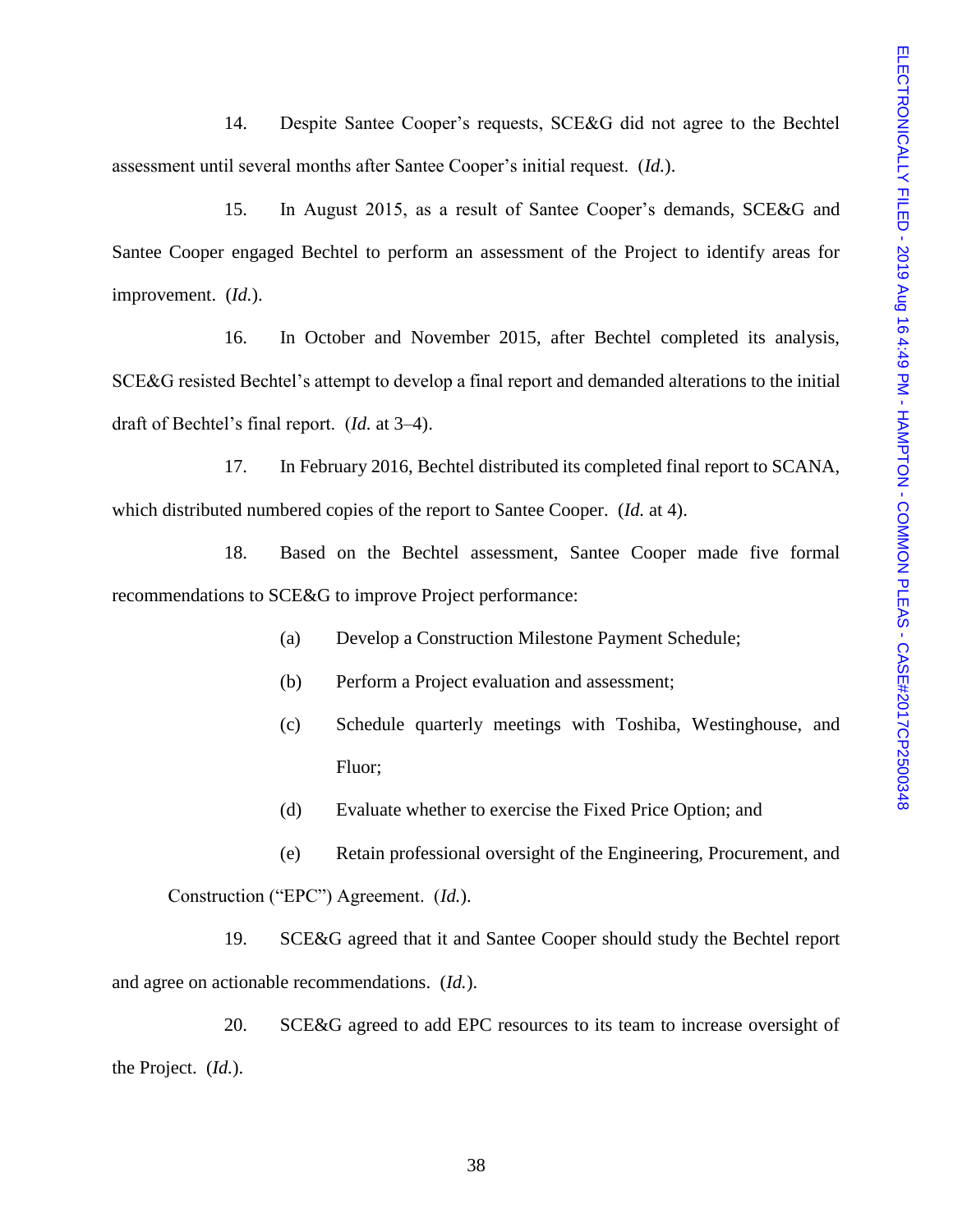21. In April 2016, Santee Cooper submitted additional feedback to SCE&G regarding the Bechtel assessment. Santee Cooper again recommended the addition of EPC expert resources to assist SCE&G and improve Project management. (*Id.* at 5).

22. SCE&G agreed in principle to the recommendations. However, throughout 2016, SCE&G did not add EPC oversight resources to assist with Project management despite Santee Cooper's repeated requests that it do so. (*Id.* at 6–7).

23. Moreover, ORS representatives testified that when they asked SCE&G about the Bechtel Report, SCE&G indicated that it was of no moment. (Merits Hearing, Testimony of Gary Jones, 443:23–445:20, Nov. 2, 2018).

24. At a South Carolina Public Service Commission ("PSC") hearing on the merits of SCANA's proposed merger with Dominion Energy, Inc., SCANA's current CEO, Jimmy Addison, testified that he wished SCE&G had disclosed the Bechtel assessment to ORS. (Merits Hearing, Testimony of Jimmy Addison, 1511–12, Nov. 8, 2018).

25. Addison also affirmed at the PSC hearing that he does not blame Santee Cooper for the fact that the Project failed. (Merits Hearing, Testimony of Jimmy Addison, 1548:12-17, Nov. 8, 2018; Merits Hearing, Testimony of Jimmy Addison, 1596:25–1597:8, Nov. 9, 2018).

26. In 2015, Toshiba's senior executives and Board of Directors resigned after Toshiba announced a major accounting scandal. (ORS Ex.  $GCI - 2.17$  at 8).

27. In March 2016, Santee Cooper requested that bankruptcy counsel be retained for the Project as a proactive measure given Toshiba's financial condition and the possibility that SCE&G and Santee Cooper would exercise the Fixed Price Option. (*Id.* at 1, 8).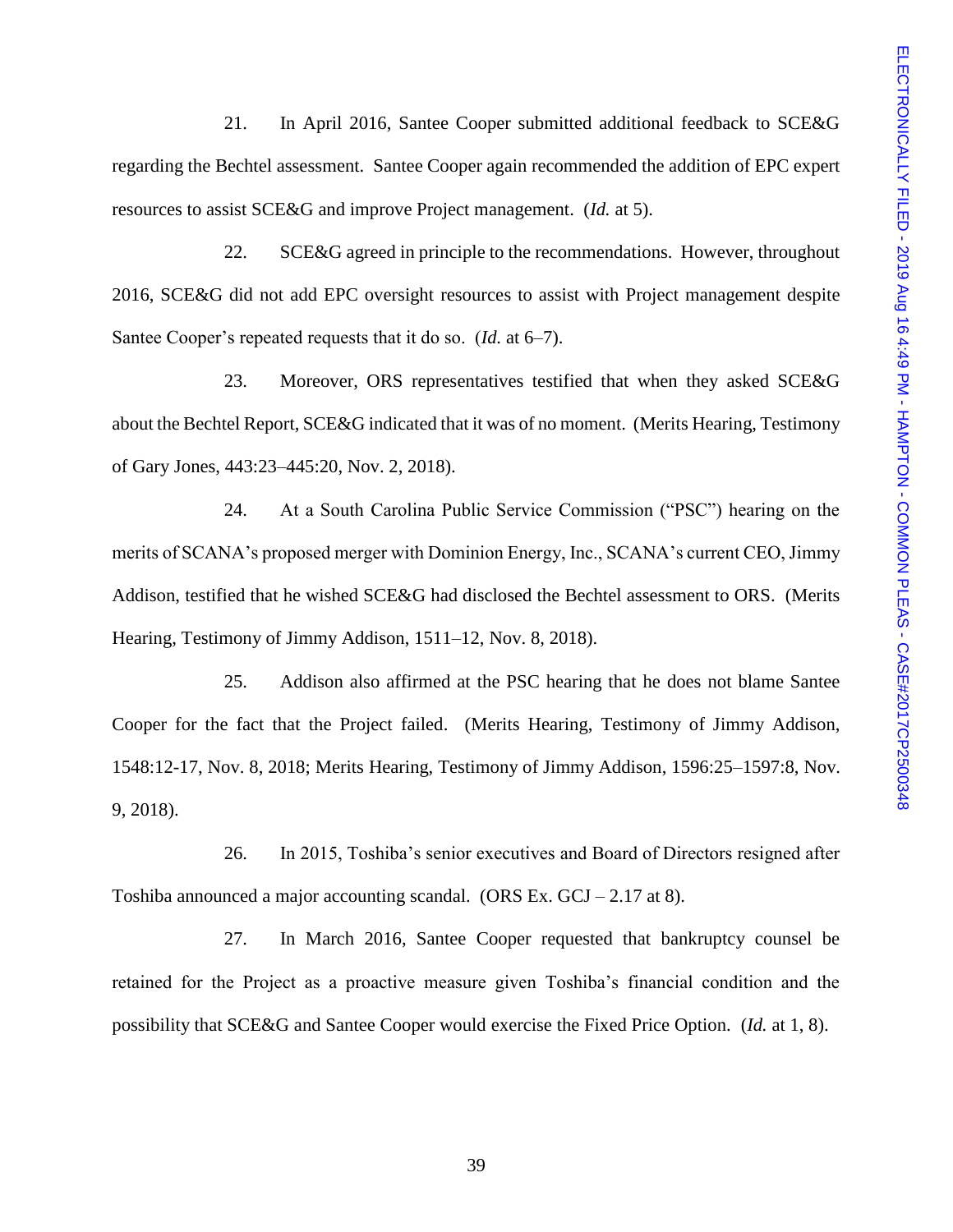28. Santee Cooper repeatedly contacted SCE&G employees over the next several months and emphasized the need to retain Project bankruptcy counsel to evaluate the risk of a bankruptcy by Toshiba and/or Westinghouse, but SCE&G did not follow Santee Cooper's recommendation. (*Id.* at 8–9).

29. In June 2016, SCE&G employees notified Santee Cooper that George Wenick was "looking for candidates" to serve as Project bankruptcy counsel. (*Id.* at 10).

30. In October 2016, after SCE&G and George Wenick failed to secure Project bankruptcy counsel, Santee Cooper notified SCE&G that it had sought and retained bankruptcy counsel itself. (*Id.* at 11).

31. Former SCE&G Chief Operating Officer and President of Generation and Transmission Steve Byrne's testimony about communications from Santee Cooper establishes that he, for himself and SCE&G, discounted communications from Santee Cooper's CEO, considering them to be in the nature of "negotiations," as opposed to good faith requests from a joint owner. (Merits Hearing, Testimony of Stephen Byrne, 4107–08, Nov. 21, 2018; *see also id.* at 4082-159, 4082-166.)

32. Similarly dismissive was SCE&G's CEO Kevin Marsh, who labeled Santee Cooper's CEO, Lonnie Carter, to be a "glass-half-[empty] kind of guy. He was always looking on the negative side of most things . . . ." (Deposition of Kevin Marsh, 130:10-21 (Oct. 29, 2018).)

33. SCANA's former vice president of nuclear finance administration, Carlette Walker, testified that SCANA executives lied to and deceived the Public Service Commission to manipulate SCANA's stock price and maximize the executives' short- and long-term bonuses. (Merits Hearing, Testimony of Carlette Walker, 3844: 10-25, 3847:6-12, Nov. 20, 2018).

# **FOR A FIRST CROSS-CLAIM AGAINST SOUTH CAROLINA ELECTRIC & GAS (Breach of Contract Accompanied By Fraudulent Act)**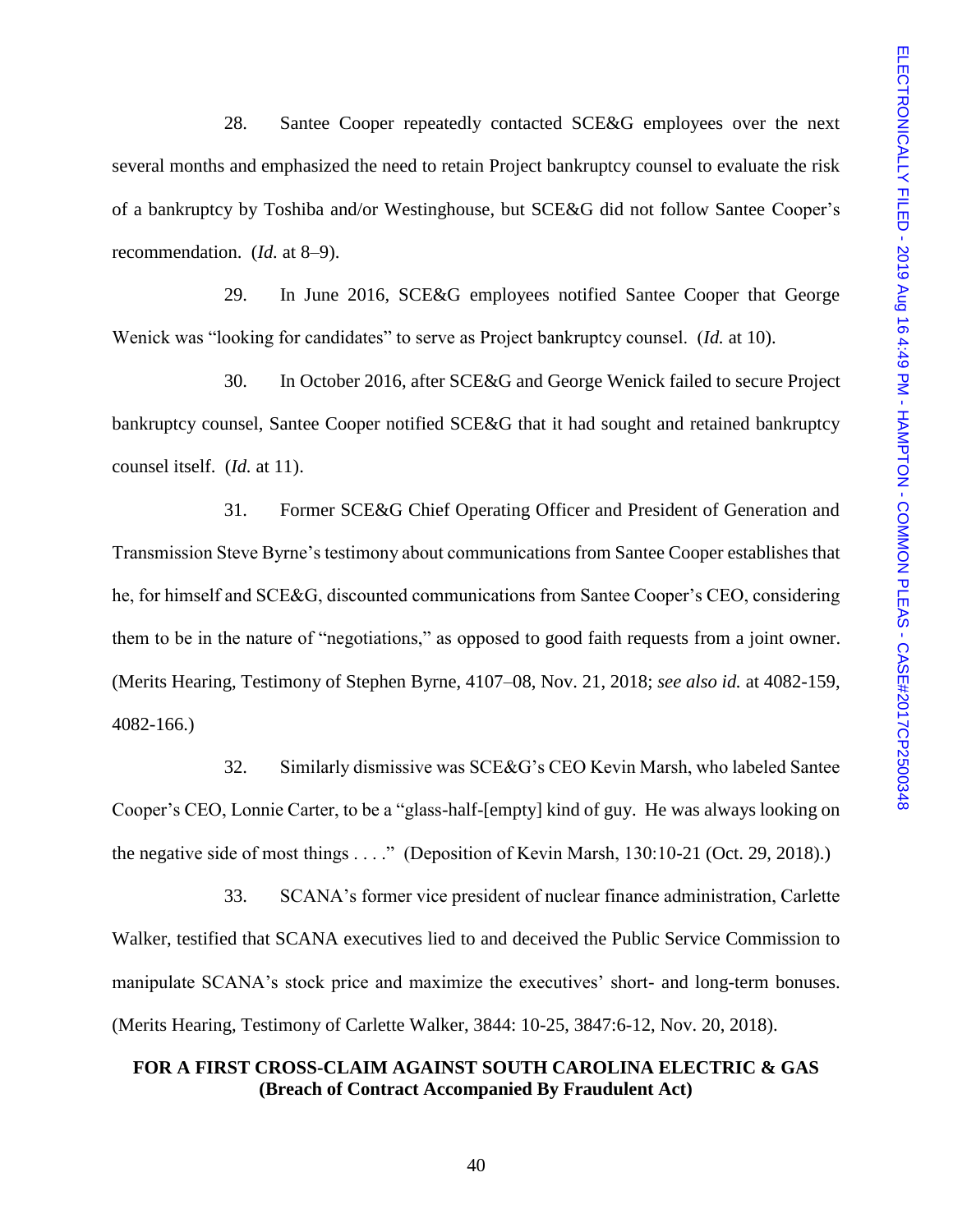34. The foregoing allegations are incorporated by reference as if repeated verbatim herein.

35. On October 20, 2011, SCE&G and Santee Cooper entered into a binding contract, the Design and Construction Agreement ("DCA"), in connection with the Project. The terms of the DCA are incorporated herein by reference.

36. Santee Cooper and SCE&G agreed that, under the DCA, SCE&G shall act as Santee Cooper's agent with respect to "all aspects of the acquisition, design, engineering, licensing and construction of the Project, including the negotiation, execution and performance of the obligations and enforcement of the rights of the Parties under the EPC Agreement."

37. Pursuant to the DCA, SCE&G "shall have the lead role in planning and development of the Project<sup>[1]</sup>, including, without limitation, the authorization to:

> (a) Manage all aspects of the day-to-day design and construction of the Project, including, but not limited to, scheduling, financial, engineering, operational and contractual aspects of the Project;

> (b) Annually develop the Project Budget and a projection to complete the Project;

> (c) Monitor the Project Budget and annual expenditures to identify any need for the use of unallocated funds;

> (d) Implement any project site ("Site") access control and security requirements under applicable Laws or as SCE&G reasonably determines; (e) Lead in the negotiations with vendors and other third parties for Project-related agreements and amendments; and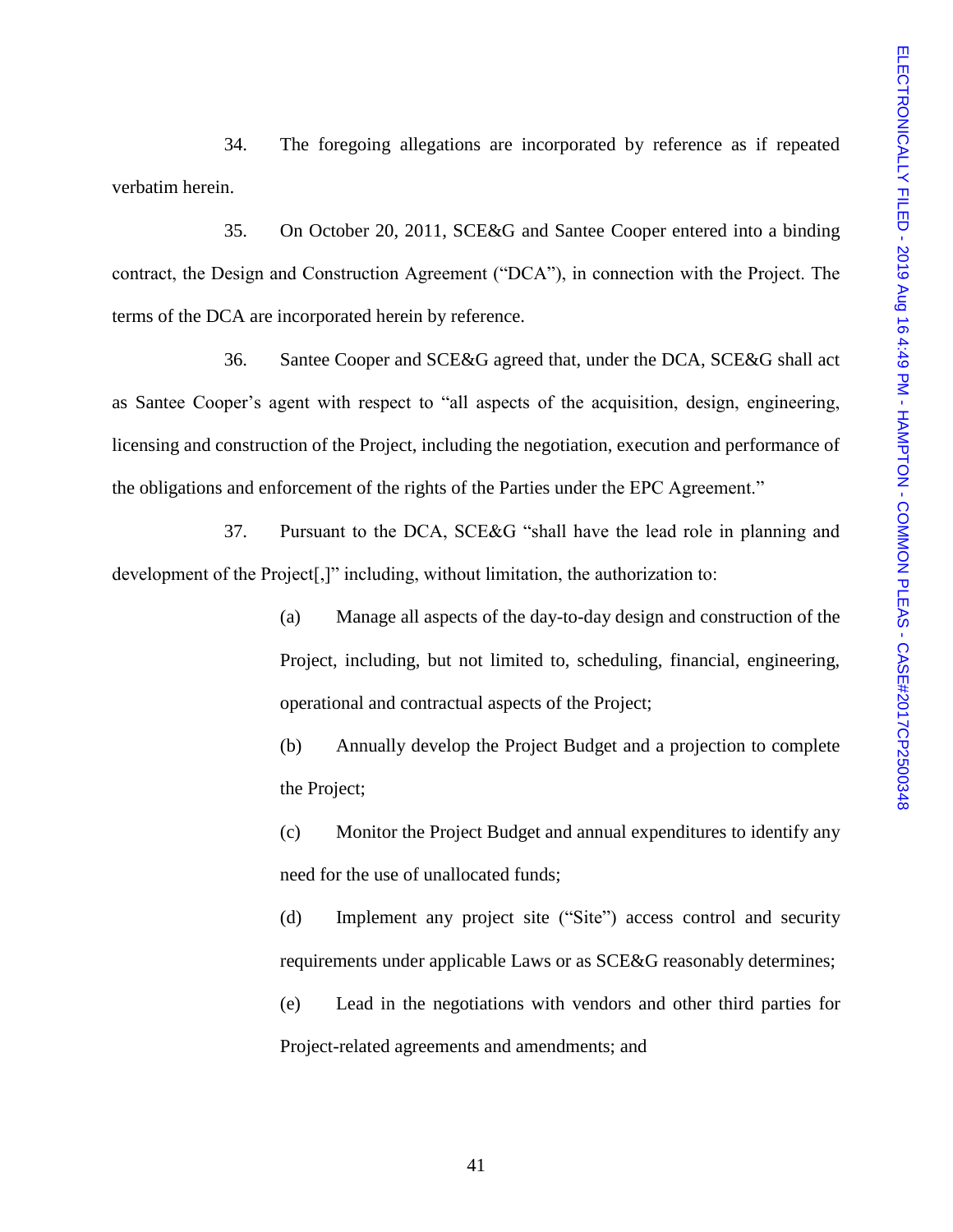(f) Negotiate with vendors and other third parties for Project-related agreements and amendments and execute such agreements and amendments on behalf of Santee Cooper.

38. To the extent that Plaintiffs' allegations in the Fifth Amended Complaint, Central Electric Cooperative, Inc.'s ("Central") allegations in its cross-claims, or Palmetto Electric Cooperative, Inc.'s ("Palmetto") allegations in its cross-claims can or will be proven true, SCE&G has breached the foregoing and other terms of the DCA.

39. To the extent that Plaintiffs' allegations in the Fifth Amended Complaint, Central's allegations in its cross-claims, or Palmetto's allegations in its cross-claims can or will be proven true, SCE&G's breach of the DCA was accomplished with fraudulent intent.

40. To the extent that Plaintiffs' allegations in the Fifth Amended Complaint, Central's allegations in its cross-claims, or Palmetto's allegations in its cross-claims can or will be proven true, SCE&G's breach of the DCA was accomplished by various fraudulent acts by SCE&G, including, without limitation, SCE&G's dishonesty, bad faith, unfair dealing, and the unlawful appropriation of Santee Cooper's money by design.

41. As the direct and proximate result of SCE&G's alleged breaches of the DCA and the duties owed to Santee Cooper, Santee Cooper has suffered and will continue to suffer damages including, but not limited to, incurring and continuing to incur attorney's fees, court costs, and other costs in connection with defending against Plaintiffs', Central's, and Palmetto's causes of action, and being liable for and paying damages to Plaintiffs, Central, and/or Palmetto.

42. Santee Cooper is entitled to damages arising from SCE&G's breach of the DCA accompanied by a fraudulent act in an amount to be determined by the trier of fact.

# **FOR A SECOND CROSS-CLAIM AGAINST SOUTH CAROLINA ELECTRIC & GAS (Gross Negligence)**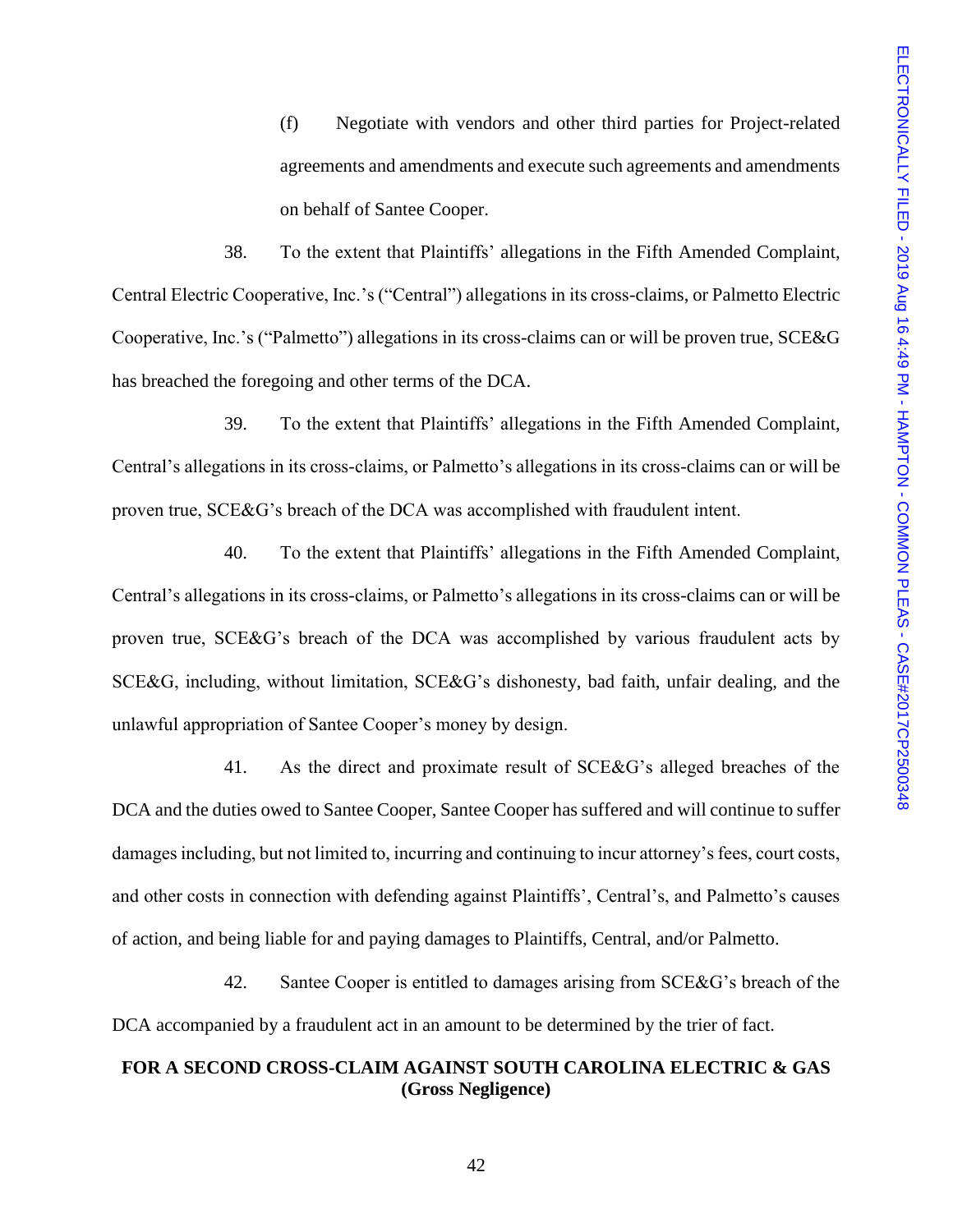43. The foregoing allegations are incorporated by reference as if repeated verbatim herein.

44. SCE&G owed a duty of care to Santee Cooper as a co-owner of the Project and Santee Cooper's agent.

45. SCE&G breached that duty by failing to exercise even slight care and committing the intentional, wrongful acts alleged in Plaintiffs' Fifth Amended Complaint.

46. As a result of SCE&G's intentional misconduct and failure to exercise even slight care, Santee Cooper has suffered and will continue to suffer damages including, but not limited to, incurring and continuing to incur attorney's fees, court costs, and other costs in connection with defending against Plaintiffs', Central's, and Palmetto's causes of action, and being liable for and paying damages to Plaintiffs, Central, and/or Palmetto.

47. SCE&G's failure to exercise slight care and intentional misconduct is the proximate cause of Santee Cooper's damages.

48. Santee Cooper is entitled to damages arising from SCE&G's gross negligence.

# **FOR A THIRD CROSS-CLAIM AGAINST SOUTH CAROLINA ELECTRIC & GAS (Breach of Fiduciary Duties)**

49. The foregoing allegations are incorporated by reference as if repeated verbatim herein.

50. At all times from October 31, 2006, until the present, SCE&G has served as Santee Cooper's agent related to the Project under the terms of the DCA and Limited Agency Agreements ("LAA").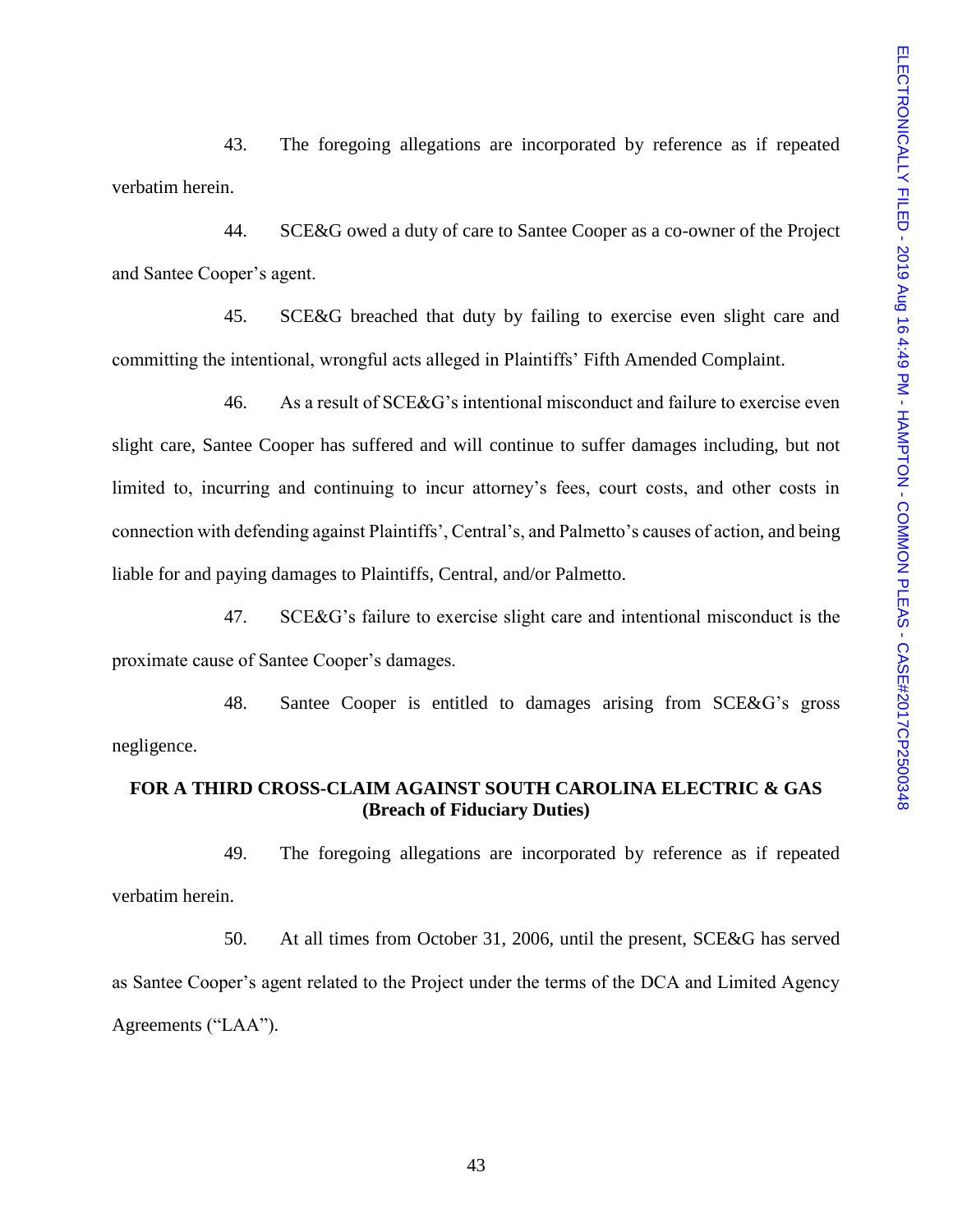51. As Santee Cooper's agent, SCE&G owed fiduciary duties to Santee Cooper, including the duty of care, duty of loyalty, and duty of full disclosure. (*See Peoples Fed. Savs. & Loan Ass'n v. Myrtle Beach Golf & Yacht Club,* 310 S.C. 132, 145, 425 S.E.2d 764, 773 (Ct. App. 1992)).

52. The duty of care required SCE&G to act with standard care and skill for the kind of work it was employed to perform. (*Karby v. Standard Prod. Co.*, C.A. No. 3:90-2918-17, 1992 WL 333931, at \*8 (D.S.C. June 22, 1992) (quoting Restatement (Second) of Agency §  $379(1)$ ).

53. The duty of loyalty required SCE&G to act in Santee Cooper's interests and prohibited SCE&G from or engaging in self-dealing. (*Fender v. Fender*, 285 S.C. 260, 262, 329 S.E.2d 430, 431 (1985)).

54. The duty of full disclosure required SCE&G to make full disclosure of all material facts relevant to its agency. (*Darby v. Furman Co.*, 334 S.C. 343, 347, 513 S.E.2d 848, 850 (1999)).

55. To the extent that Plaintiffs' allegations in the Fifth Amended Complaint, Central's allegations in its cross-claims, or Palmetto's allegations in its cross-claims can or will be proven true, SCE&G breached its fiduciary duties to Santee Cooper and failed to act in good faith.

56. As a result of SCE&G's breach of its fiduciary duties, Santee Cooper has suffered and will continue to suffer damages including, but not limited to, incurring and continuing to incur attorney's fees, court costs, and other costs in connection with defending against Plaintiffs', Central's, and Palmetto's causes of action, and being liable for and paying damages to Plaintiffs, Central, and/or Palmetto.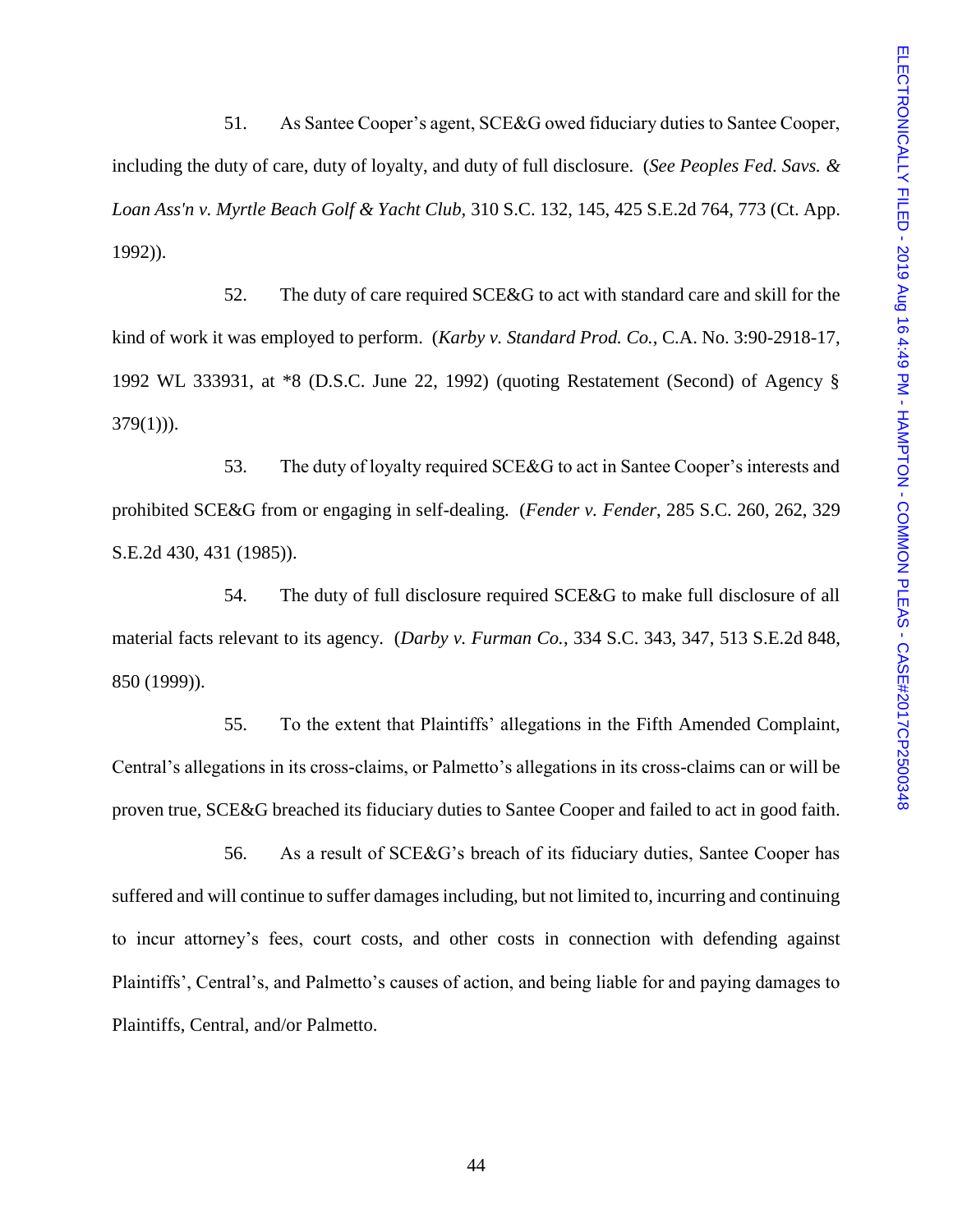57. Santee Cooper is entitled to damages arising from SCE&G's breach of its fiduciary duties.

# **FOR A FOURTH CROSS-CLAIM AGAINST SOUTH CAROLINA ELECTRIC & GAS (Breach of contract accompanied by bad faith)**

58. The foregoing allegations are incorporated by reference as if repeated verbatim herein.

59. SCE&G had contractual duties to maintain and preserve property at the Project under the DCA.

60. In order to gain a \$2 billion tax advantage for itself, SCE&G completely abandoned the project, including its duty and obligation to maintain and preserve property and equipment at the project. SCE&G's actions in failing to maintain and preserve the property and equipment at the Project are inconsistent with prudent utility practice.

61. SCE&G's unilateral actions breached its contractual duties to Santee Cooper.

62. SCE&G's breach of its contractual duties caused damage to Santee Cooper,

including but not limited to additional costs to try to maintain the property and equipment and also in damage to the equipment which was thereby diminished in value.

63. SCE&G increased the damage by delay and refusal to permit Santee Cooper

to take title to the property and equipment in order to mitigate damage.

64. SCE&G is liable to Santee Cooper for these failures.

# **FOR A FIFTH CROSS-CLAIM AGAINST SOUTH CAROLINA ELECTRIC & GAS (Waste)**

65. The foregoing allegations are incorporated by reference as if repeated verbatim herein.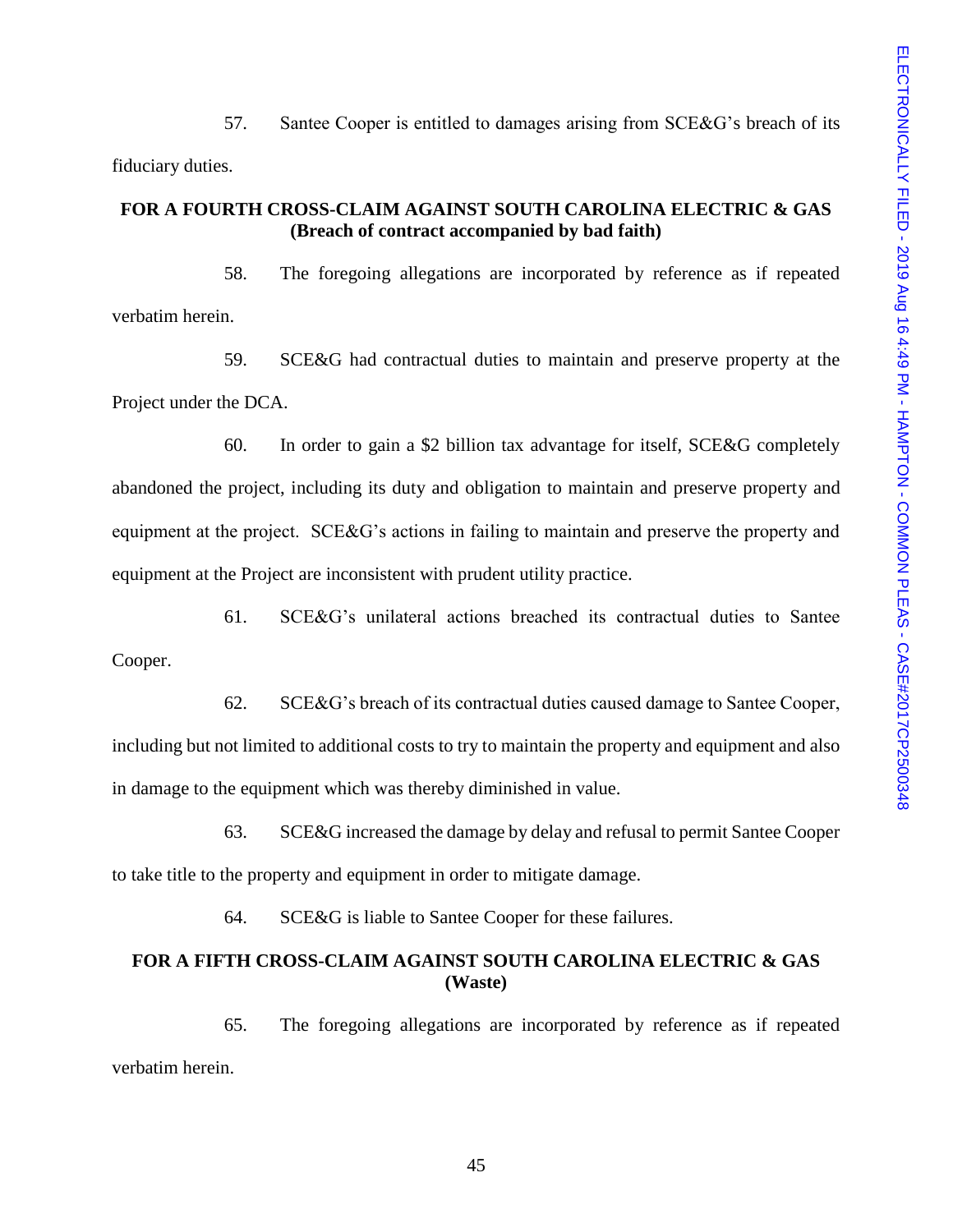66. SCE&G and Santee Cooper own the Site as tenants in common.

67. As a co-tenant in a tenancy-in-common, SCE&G is obligated to preserve the value of the property and refrain from taking any action that damages the value of the property.

68. SCE&G abandoned the Site for the purpose of obtaining federal tax credits for itself. SCE&G is no longer maintaining the Site or the property stored at the Site. (*See, e.g.*, Merits Hearing, Testimony of Jimmy Addison, 1701–04, Nov. 9, 2018).

69. SCE&G's failure to preserve the property constitutes waste.

70. Santee Cooper has incurred costs and expenses to maintain and preserve the value of the property located at the Site and to wind down the Project due to SCE&G's failure to perform its obligations. (S/C PowerPoint Presentation to PSA Eval. and Recommendation Committee, Slide 66, Aug. 22, 2018).

71. SCE&G has not contributed to Santee Cooper's efforts to preserve and maintain the property, and Santee Cooper has been forced to bear 100% of such costs. (*Id.*).

72. Santee Cooper is entitled to damages arising from SCE&G's waste and reimbursement for the costs it has incurred to maintain and preserve the property.

# **FOR A SIXTH CROSS-CLAIM AGAINST SOUTH CAROLINA ELECTRIC & GAS (Contractual Indemnification)**

73. The foregoing allegations are incorporated by reference as if repeated verbatim herein.

74. Under the DCA, SCE&G agreed to indemnify, defend, and hold harmless Santee Cooper against all claims, liabilities, obligations, judgments, liens, injunctions, charges, orders, decrees, rulings, damages, dues, assessments, taxes, losses, fines, penalties, damages, expenses, fees, costs and amounts paid in settlement, including reasonable attorneys' fees, expert witness fees and disbursements in connection with investigating, defending or settling any action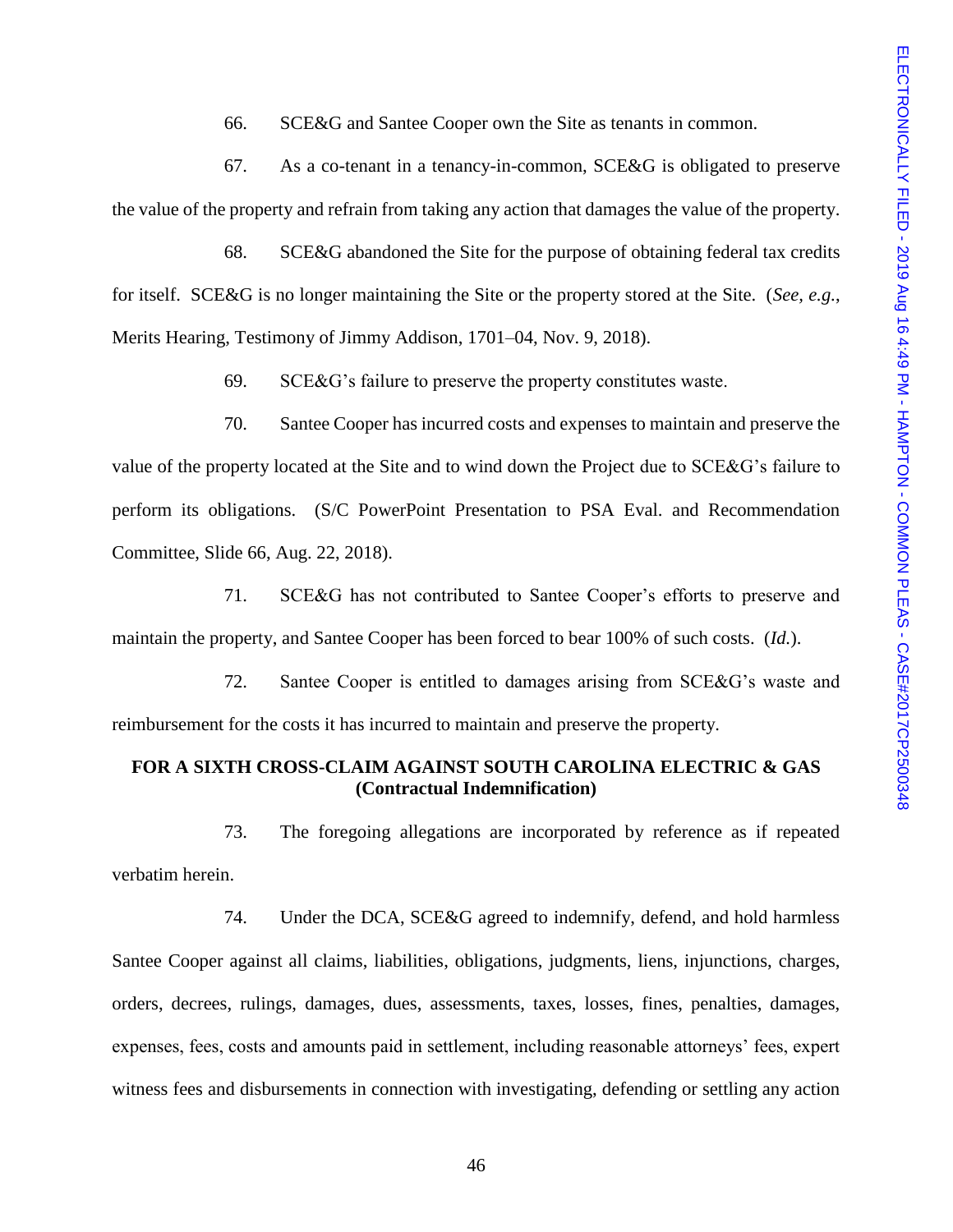or threatened action, arising out of any claim, complaint, demand, cause of action, action, suit or other proceeding asserted or initiated or otherwise existing in respect of any matter arising out of the Indemnifying Party's gross negligence, willful misconduct or bad faith.

75. Under a series of LAAs, SCE&G agreed to indemnify, defend, and hold harmless Santee Cooper, is officers, directors, and employees against and in respect of all claims, liabilities, obligations, judgments, liens, injunctions, charges, orders, decrees, rulings, damages, dues, assessments, taxes, losses, fines, penalties, damages, expenses, fees, costs and amounts paid in settlement (including reasonable attorneys' fees, expert witness fees and disbursements in connection with investigating, defending or settling any action or threatened action), arising out of any claim, complaint, demand, cause of action, action, suit or other proceeding asserted or initiated or otherwise existing in respect of any matter arising out of SCE&G's activities undertaken on behalf of Santee Cooper. To the extent that Plaintiffs', Central's, and Palmetto's claims against Santee Cooper arise out of activities undertaken by SCE&G on behalf of Santee Cooper, Santee Cooper is entitled to indemnification under the applicable LAAs.

76. To the extent that Plaintiffs' allegations in the Fifth Amended Complaint, Central's allegations in its cross-claims, or Palmetto's allegations in its cross-claims can or will be proven true, SCE&G will have committed gross negligence, willful misconduct, or bad faith.

77. As the direct and proximate result of SCE&G's alleged gross negligence, willful misconduct, or bad faith, Santee Cooper has suffered and will continue to suffer damages including, but not limited to, incurring and continuing to incur attorney's fees, court costs, and other costs in connection with defending against Plaintiffs', Central's, and Palmetto's causes of action, and being liable for and paying damages to Plaintiffs, Central, and/or Palmetto.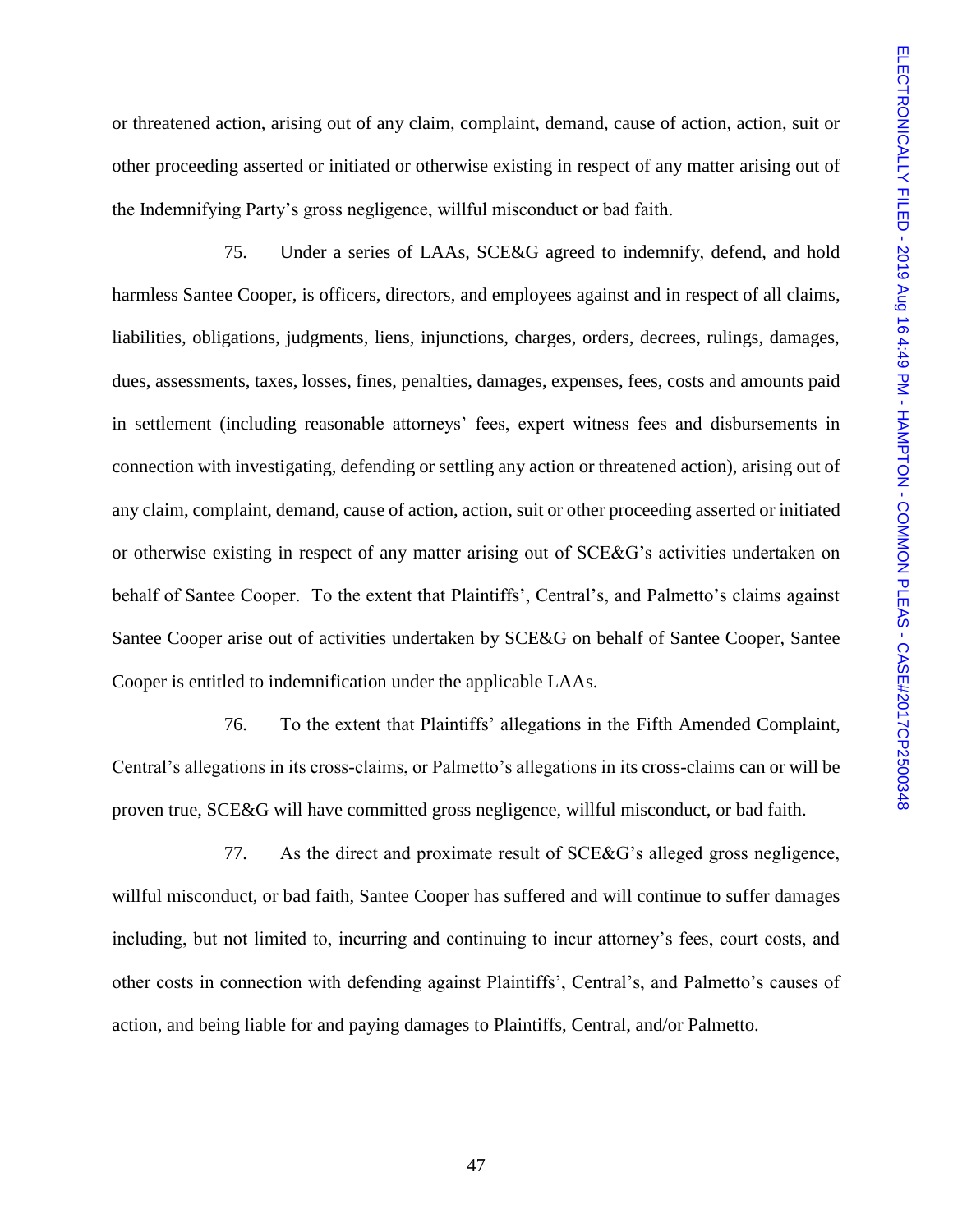78. Pursuant to the DCA and LAAs, Santee Cooper is entitled to complete contractual indemnification from SCE&G for any judgment or damages, civil penalties, settlement, or other relief it is order to pay by the Court or resulting from Plaintiffs' claims or Central's or Palmetto's cross-claims.

79. Santee Cooper is also entitled to recover from SCE&G all of the attorneys' fees and costs it incurred and continues to incur during this lawsuit.

# **FOR A SEVENTH CROSS-CLAIM AGAINST SOUTH CAROLINA ELECTRIC & GAS (Equitable Indemnification)**

80. The foregoing allegations are incorporated by reference as if repeated verbatim herein.

81. As a result of Plaintiffs' filing of the Fifth Amended Complaint, Central's filing of cross-claims, and Palmetto's filing of cross-claims, Santee Cooper has been placed in a situation where it is necessary to incur litigation expenses to protect its interest.

82. To the extent that Plaintiffs' allegations in the Fifth Amended Complaint, Central's allegations in its cross-claims, or Palmetto's allegations in its cross-claims can or will be proven true, Santee Cooper is held liable for damages, or Santee Cooper enters into a settlement agreement with Plaintiffs, Central, or Palmetto, then Santee Cooper will have suffered damages as a result of SCE&G's wrongful conduct.

83. No negligence by Santee Cooper contributed to Santee Cooper's injury, which is the fault of SCE&G.

84. Santee Cooper did not cause or join in and is not responsible for the acts and/or omissions of SCE&G or any of the damages alleged in the Fifth Amended Complaint, Central's cross-claims, or Palmetto's cross-claims.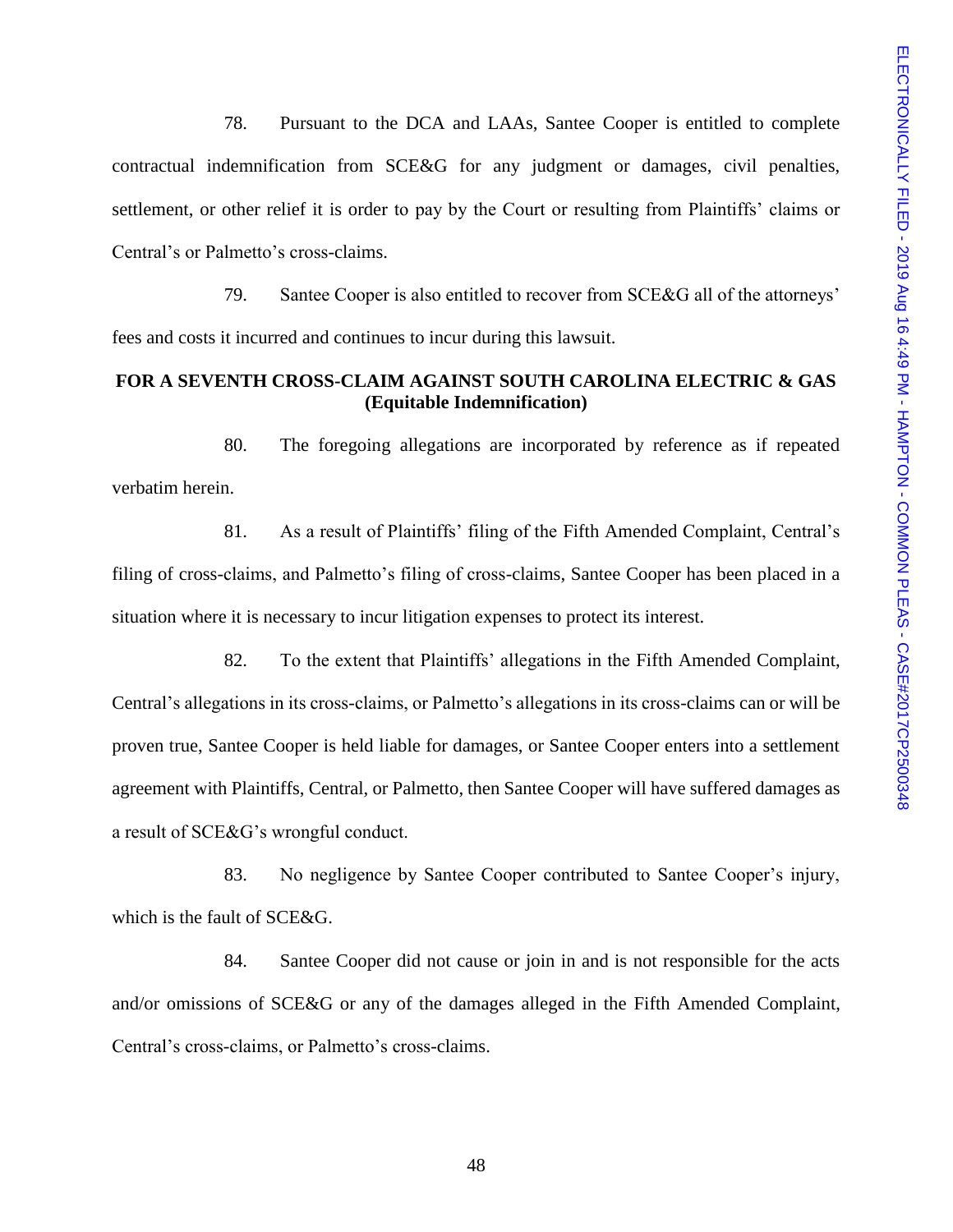85. SCE&G's obligation to Santee Cooper for any loss or damage that Santee Cooper may incur in this action resulting from any wrongful acts committed by SCE&G arises by operation of law and the relationship between the parties as a matter of equity between SCE&G and Santee Cooper.

86. It would be inequitable for Santee Cooper to be held liable to Plaintiffs, Central, and/or Palmetto based on SCE&G's conduct.

87. Santee Cooper is entitled to complete equitable indemnification from SCE&G for any damages, civil penalties, or other relief it is ordered to pay by the Court or resulting from Plaintiffs' claims or Central's or Palmetto's cross-claims.

88. Santee Cooper is also entitled to recover from SCE&G all of the attorneys' fees and costs it incurred and continues to incur during this lawsuit.

89. Santee Cooper Santee Cooper respectfully requests the following relief:

(a) That Santee Cooper be awarded damages, its costs and attorneys' fees, and further relief for SCE&G's breach of the DCA accompanied by a fraudulent act, gross negligence, breach of its fiduciary duties, breach of contract, and waste; and

(b) That SCE&G indemnify Santee Cooper for any judgment entered against Santee Cooper for the allegations in the Fifth Amended Complaint, Central's cross-claims, or Palmetto's cross claims, and that SCE&G indemnify Santee Cooper for any costs and attorneys' fees it incurs in defending this action; and

(c) Such other relief as the Court deems just and proper.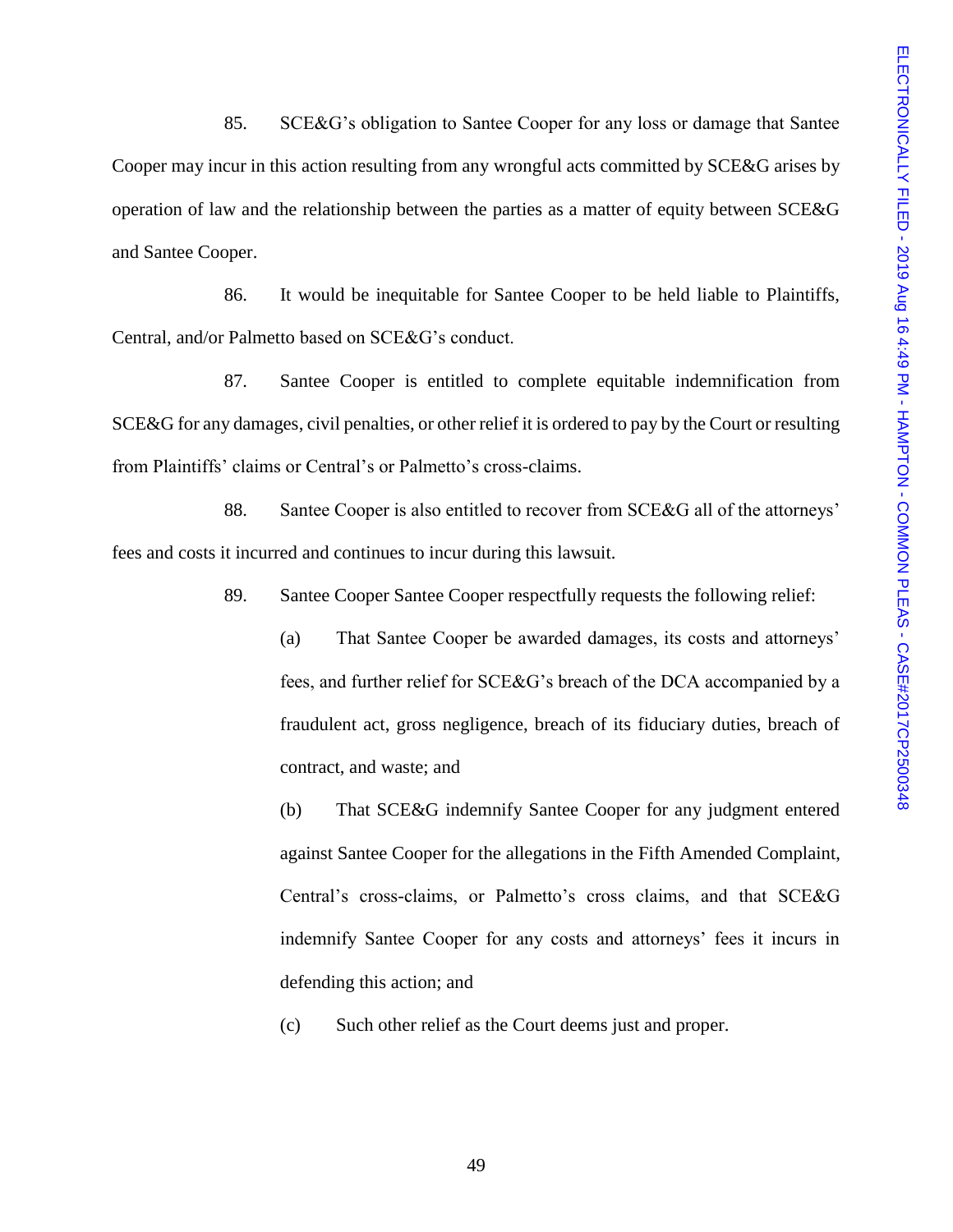# **FOR A FORTY-SEVENTH DEFENSE AND BY WAY OF COUNTER-CLAIM AGAINST PLAINTIFFS AND CROSS-CLAIM AGAINST CENTRAL ELECTRIC COOPERATIVE, INC. AND PALMETTO ELECTRIC COOPERATIVE, INC.**

1. Now comes Santee Cooper, pursuant to Rules 13(a), 13(g), and 14(a) of the South Carolina Rules of Civil Procedure, and by way of this counter-claim against the Plaintiff class, cross-claim against Central Electric Cooperative, Inc. ("Central") and Palmetto Electric Cooperative., Inc. ("Palmetto"), and third-party complaint against The Electric Cooperatives of South Carolina, Inc. ("ECSC"), states the following:

### **INTRODUCTION**

2. Santee Cooper asserts this claim because the continued financial integrity of a state agency owned by and for the benefit of the people of South Carolina, and the statutes that create and govern Santee Cooper, S.C. Code Ann. §§ 58-31-10 et seq. ("the Enabling Act"), will be violated if Santee Cooper is barred from setting and recovering rates from ratepayers which are sufficient to provide revenues necessary: (i) to pay for construction and other costs associated with the V.C. Summer Nuclear Site, Units 2 and 3 ("the Project"), (ii) to make payments of principal and interest on debt associated with the Project, and (iii) to satisfy other agreements with and obligations to debtholders.

3. Santee Cooper asserts this claim because the General Assembly mandates that Santee Cooper must recover revenues sufficient to provide for its costs and expenses, the conservation, maintenance, and operation of its facilities, the payment of principal and interest on bonds and other debt, and satisfaction of all obligations to debtholders—including the construction of the Project and principal and interest on debt instruments related thereto from its ratepayers. Claims by ratepayers, Central (Santee Cooper's largest customer) and ECSC challenge Santee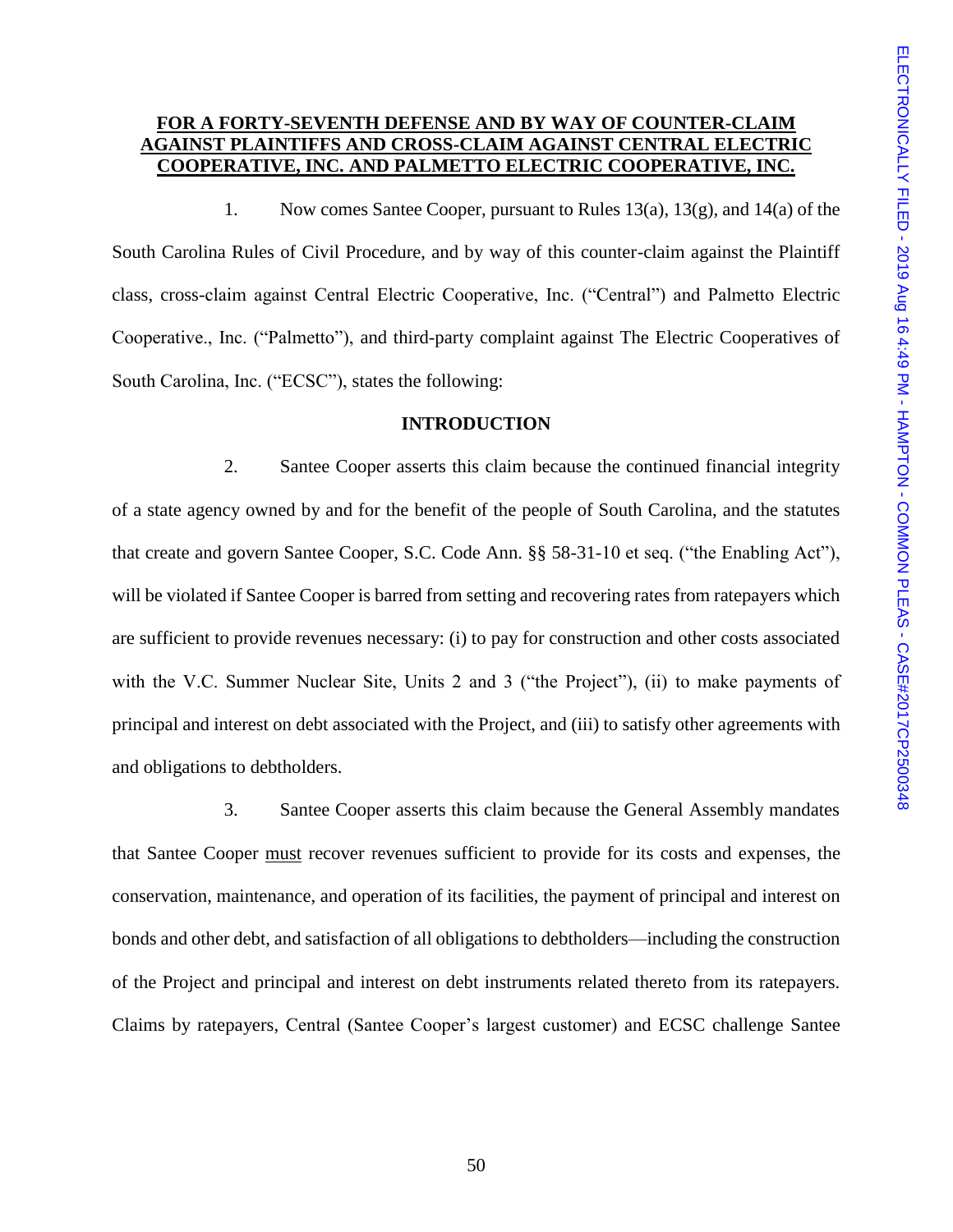Cooper's ability to fulfill this statutory mandate and the legislative purposes embodied by its enabling legislation as amended from time to time.

4. The determination of the issue presented by this claim depends on the interpretation of certain portions of the Enabling Act, including the sections:

> (a) establishing Santee Cooper as fiscally self-sufficient and independent of the State of South Carolina and requiring that all of its projects must be financed as self-liquidating projects, S.C. Code Ann. § 58-  $31-30(A)(21);$

> (b) authorizing Santee Cooper to set rates at a level at least sufficient to cover all expenses of Santee Cooper, the conservation, maintenance, and operation of its facilities, and the payment of principal and interest on bonds and other forms of debt, and to fulfill its obligations to the holders of such debt, S.C. Code Ann. § 58-31-30(A)(13);

> (c) authorizing Santee Cooper to issue revenue bonds and other debt instruments and to secure the payment of the same with, among other things, a pledge or lien on its revenues, S.C. Code Ann. § 58-31-30(A)(14);

> (d) authorizing Santee Cooper to make covenants and other agreements with the debtholders, and to include such covenants, obligations, and agreements in resolutions authorizing issuance of debt and in the debt instruments themselves, S.C. Code Ann. § 58-31-30(A);

> (e) providing extensive remedies to debtholders, including the power to have a receiver appointed to conduct the business of Santee Cooper and set and charge rates at least sufficient to pay Santee Cooper's costs and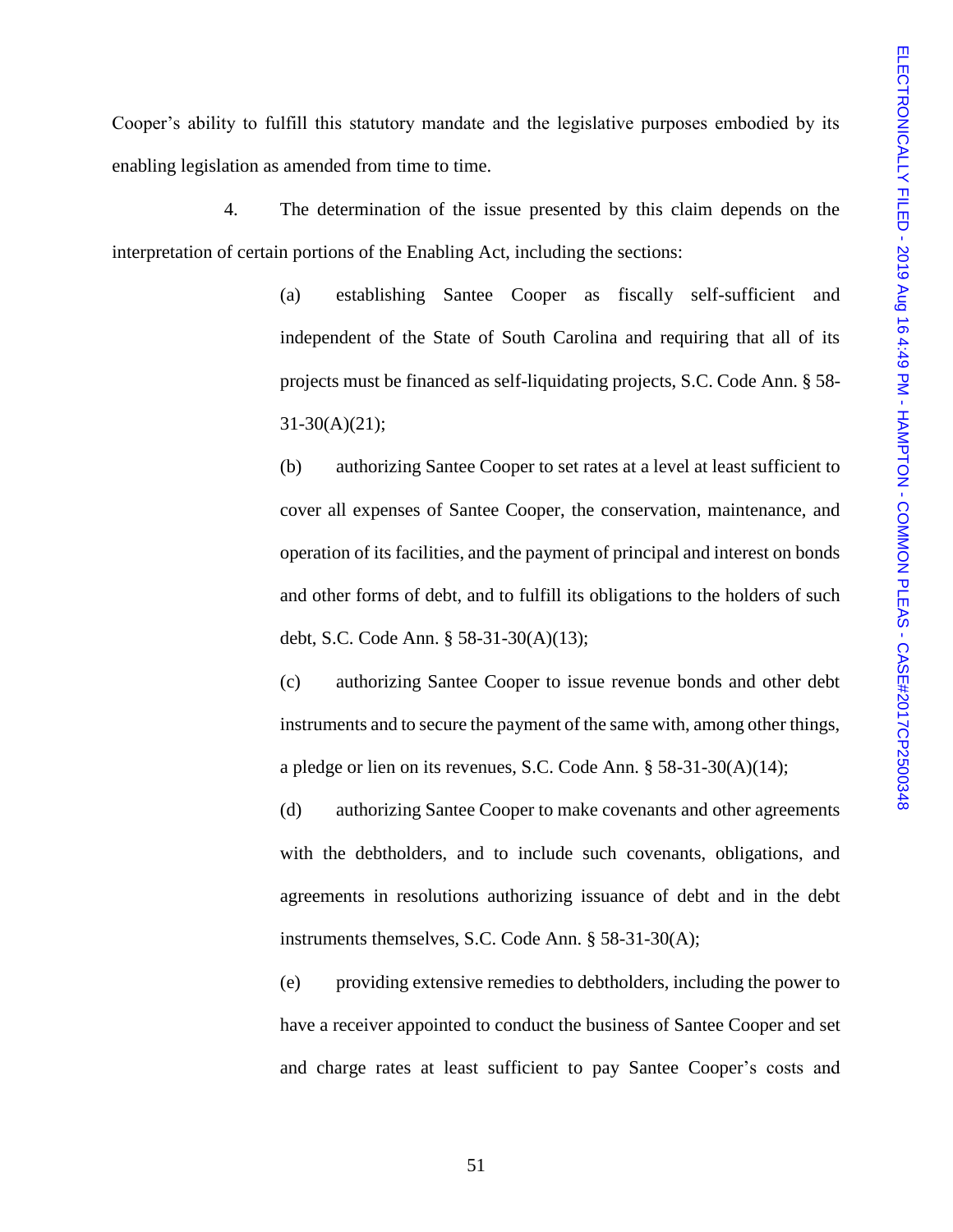expenses, the conservation, maintenance, and operation of its facilities, the payment of principal and interest on debt, and to fulfill obligations to debtholders, S.C. Code Ann. § 58-31-40;

(f) making a covenant between the State of South Carolina and any person or entity who invests in bonds issued by Santee Cooper or loans it funds, for the protection of such persons, that the State would do nothing to impair Santee Cooper's power to set and collect rates at least sufficient to pay costs and expenses, the conservation, maintenance, and operation of its facilities, and the payment of principal and interest on debt, and to fulfill obligations to debtholders, S.C. Code Ann. § 58-31-360; and

(g) making a covenant between the State of South Carolina and any person or entity who invests in bonds issued by Santee Cooper or loans it funds, for the protection of such persons, that the State would not alter or limit the rights vested in Santee Cooper until the debt instruments are fully met and discharged without making adequate provisions at law to protect those debtholders, S.C. Code Ann. § 58-31-30(21).

### **PARTIES AND JURISDICTION**

5. Santee Cooper is a body corporate and politic, created by Act of the General Assembly, S.C. Code Ann. § 58-31-10, and is a South Carolina state agency.

6. Upon information and belief, Plaintiff Jessica Cook is a resident of Hampton County, South Carolina.

7. Upon information and belief, Plaintiff Corrin F. Bowers & Son is a resident of Hampton County, South Carolina.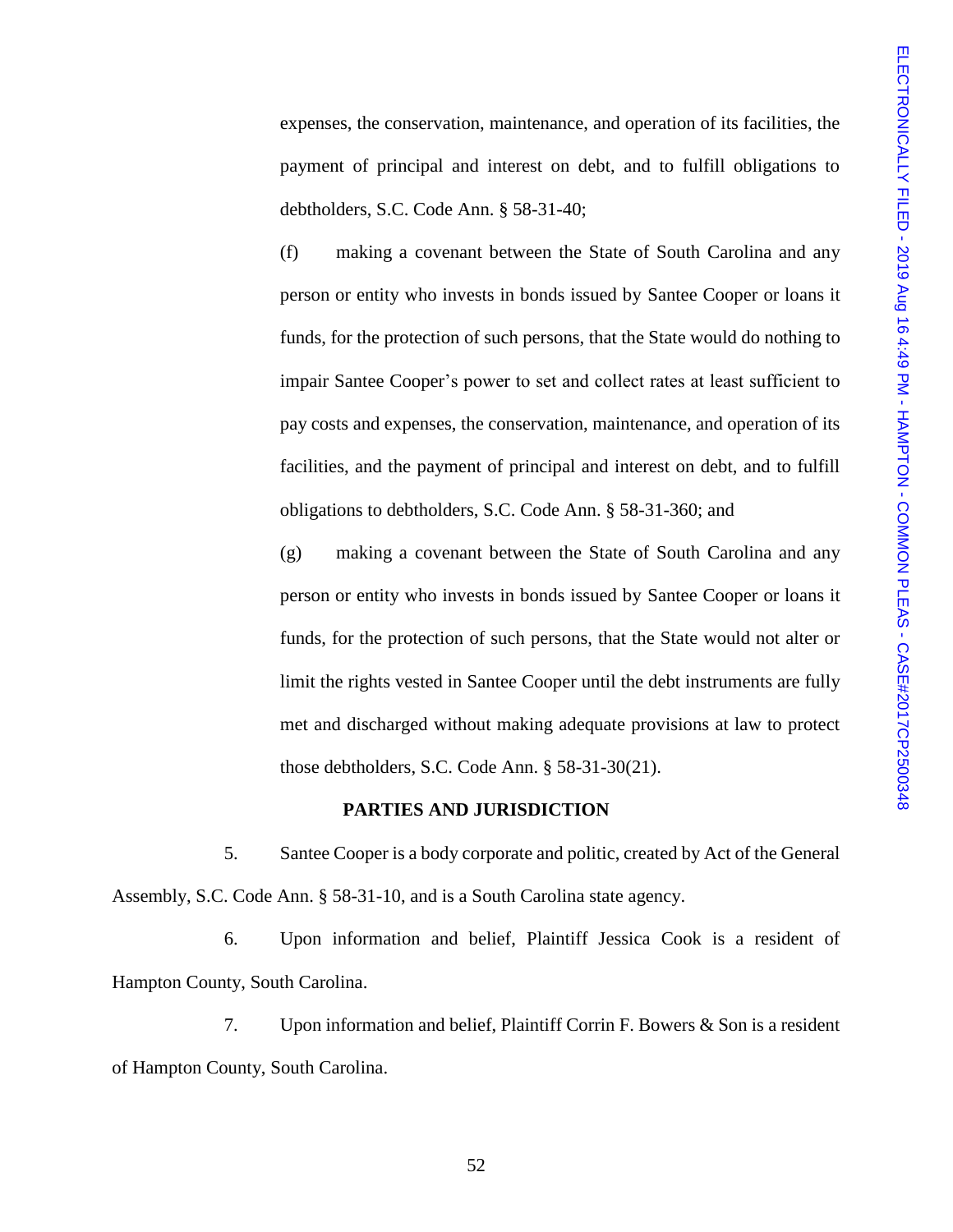8. Upon information and belief, Plaintiff Cyril B. Rush, Jr. is a resident of Richland County, South Carolina.

9. Upon information and belief, Plaintiff Bobby Bostick is a resident of Charleston County, South Carolina.

10. Upon information and belief, Plaintiff Kyle Cook is a resident of Aiken County, South Carolina.

11. Upon information and belief, Plaintiff Chris Kolbe is a resident of Horry County, South Carolina.

12. Upon information and belief, Plaintiff Ruth Ann Keffer is a citizen of Horry County, South Carolina.

13. Central is an eleemosynary corporation organized and existing under the laws of the State of South Carolina with its principal place of business in South Carolina.

14. ECSC a corporation organized and existing under the laws of the State of South Carolina with its principal place of business in South Carolina.

15. Palmetto is an eleemosynary corporation organized and existing under the laws of the State of South Carolina with its principal place of business in South Carolina.

16. This Court has subject matter and personal jurisdiction over these claims pursuant to the Declaratory Judgment Act, S.C. Code Ann. §§ 15-53-10 et seq., and its equitable powers.

17. Santee Cooper does not waive venue and objects to venue in this Court. The claims should be transferred to the proper venue.

## **FACTS**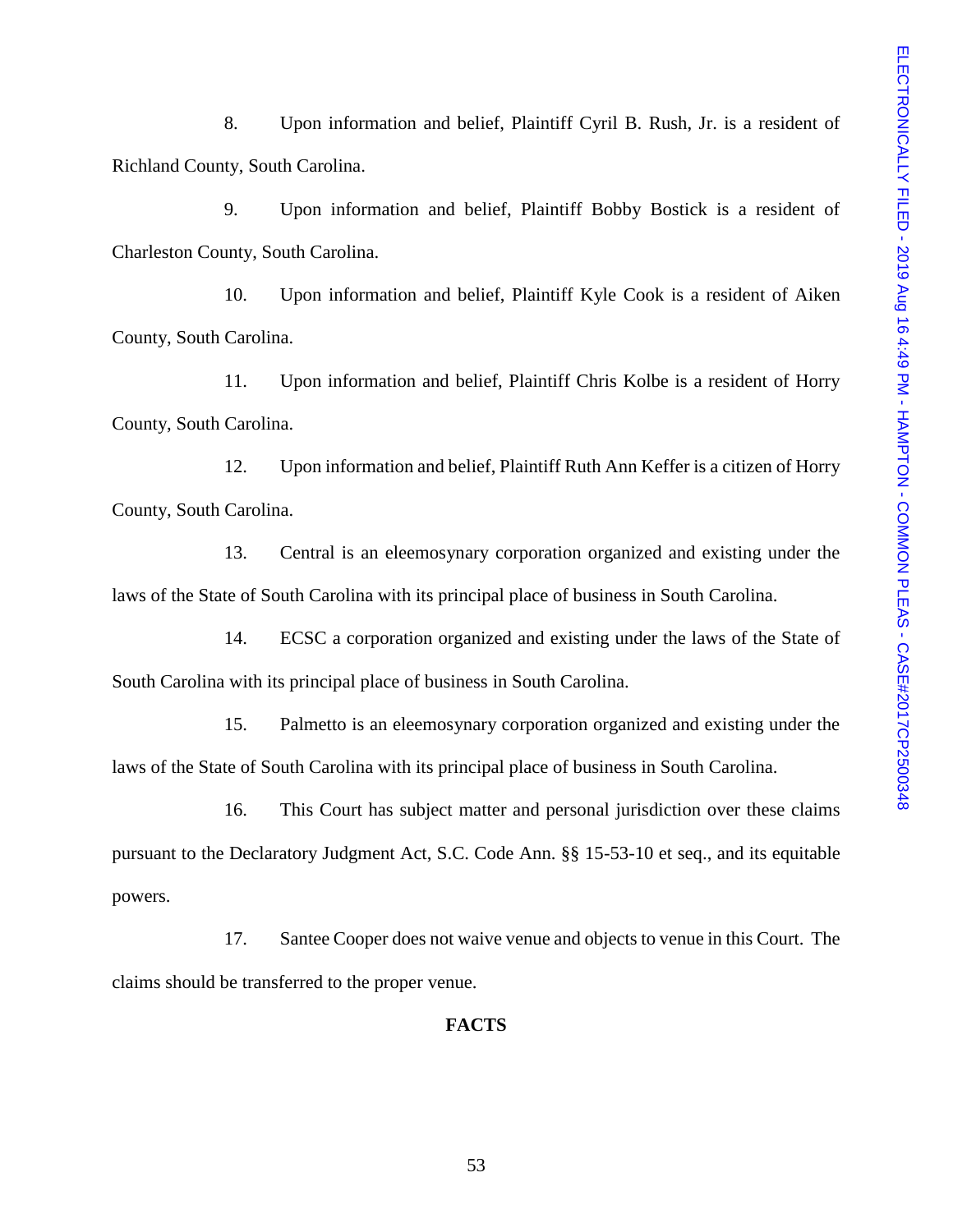18. On July 31, 2017, Santee Cooper's Board of Directors voted to suspend the construction of the Project.

19. Prior to that date, Santee Cooper had incurred costs and expenses relating to the construction of the Project, and in connection with the Project and its other endeavors, Santee Cooper had incurred debt, as represented by bonds and other debt instruments issued by Santee Cooper from time to time.

20. On April 26, 1999, pursuant to the authority granted by the Enabling Act, Santee Cooper's Board of Directors adopted a Master Revenue Obligation Resolution.

21. The Master Revenue Obligation Resolution established the general terms and conditions upon which its revenue obligations may be issued for corporate purposes of Santee Cooper.

22. Santee Cooper financed approximately \$4.2 billion for construction from the proceeds of debt, including bonds, issued from 2008 through 2016.

23. The debt instruments were issued pursuant to the authority granted by the Enabling Act.

24. Among the agreements made with debtholders is Santee Cooper's covenant to set and collect rates and charges at least sufficient to raise revenues to make payments of principal and interest on the debt. Santee Cooper further agreed that if for any reason it failed to set and collect rates sufficient to make these payments, then whether Santee Cooper had defaulted on the bonds or not, the debtholders could resort to the courts of South Carolina for an order requiring Santee Cooper to set rates at a sufficient level.

25. The lawsuits and cross-claims filed by Plaintiffs, Central, and Palmetto seek to require this Court to alter, limit, or restrict Santee Cooper's ability to set rates sufficient to pay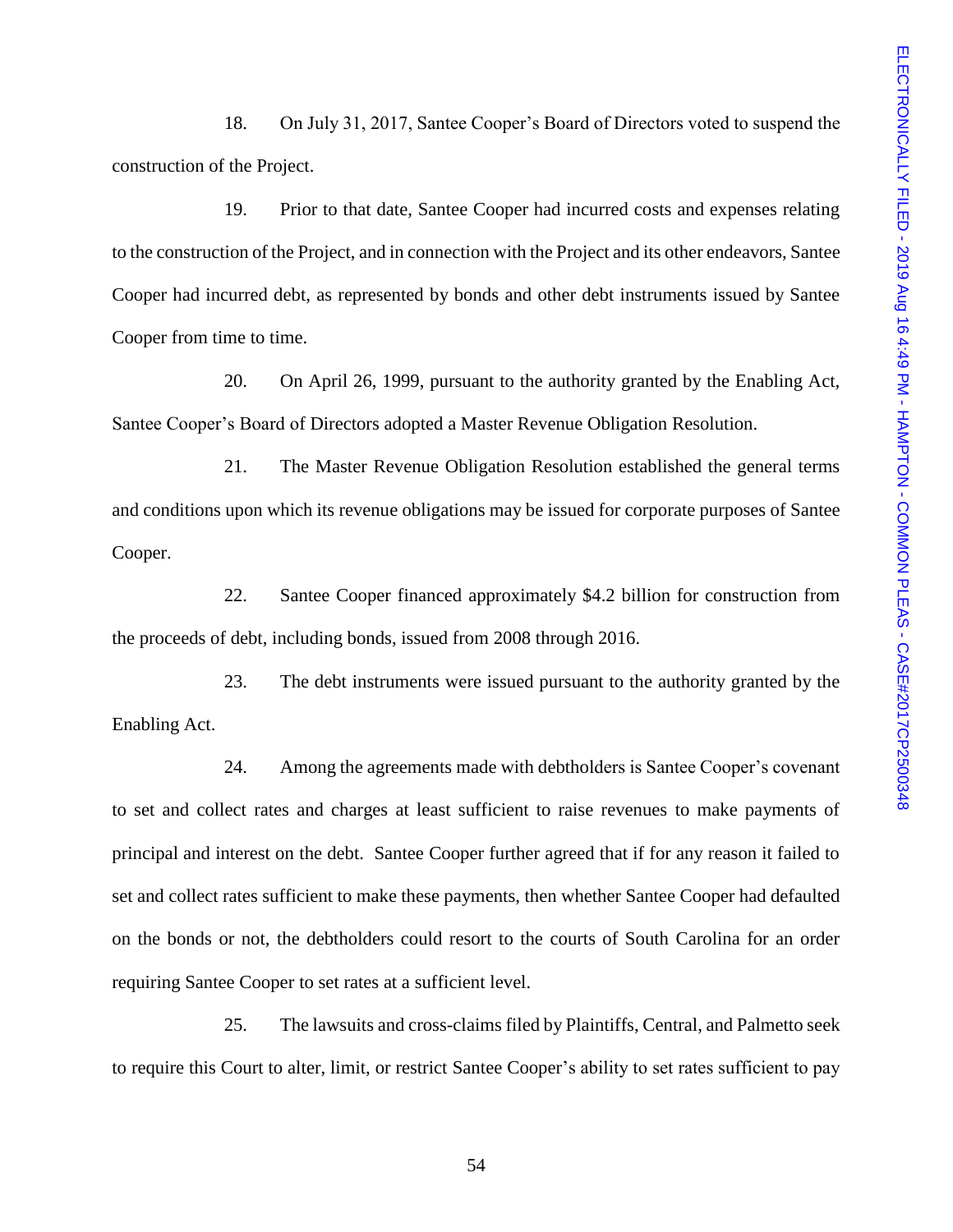the costs and expenses of the Project, the conservation, maintenance, and operation of its facilities, payment of principal and interest on bonds and other forms of debt associated with the Project, and fulfill its obligations to and agreements with debtholders.

# **FOR A FIRST COUNTER-CLAIM AGAINST PLAINTIFFS AND FIRST CROSS-CLAIM AGAINST CENTRAL AND PALMETTO (Declaratory Judgment)**

26. Each of the above allegations is incorporated by reference into this cause of

action.

27. Santee Cooper is a body corporate and politic, created by Act of the General

Assembly. S.C. Code Ann. § 58-31-10.

- 28. Santee Cooper is a state agency.
- 29. Santee Cooper does not have shareholders.
- 30. Santee Cooper receives no state funds and operates entirely on the revenues

from its operation. S.C. Code Ann. § 58-31-140.

31. Any and all projects undertaken by Santee Cooper must be financed as selfliquidating projects. S.C. Code Ann. § 58-31-30(A)(21).

32. Santee Cooper is authorized to set, maintain, and collect rates and charges for the use of its facilities, for services it renders, or for any commodities it furnishes. S.C. Code Ann. § 58-31-30(A)(13).

33. The rates and charges set, maintained, and collected by Santee Cooper must be "at least sufficient [A] to provide for [i] payment of all expenses of the Public Service Authority, [ii] the conservation, maintenance, and operation of its facilities and properties, [iii] the payment of principal and interest on its notes, bonds, and other evidences of indebtedness or obligation, and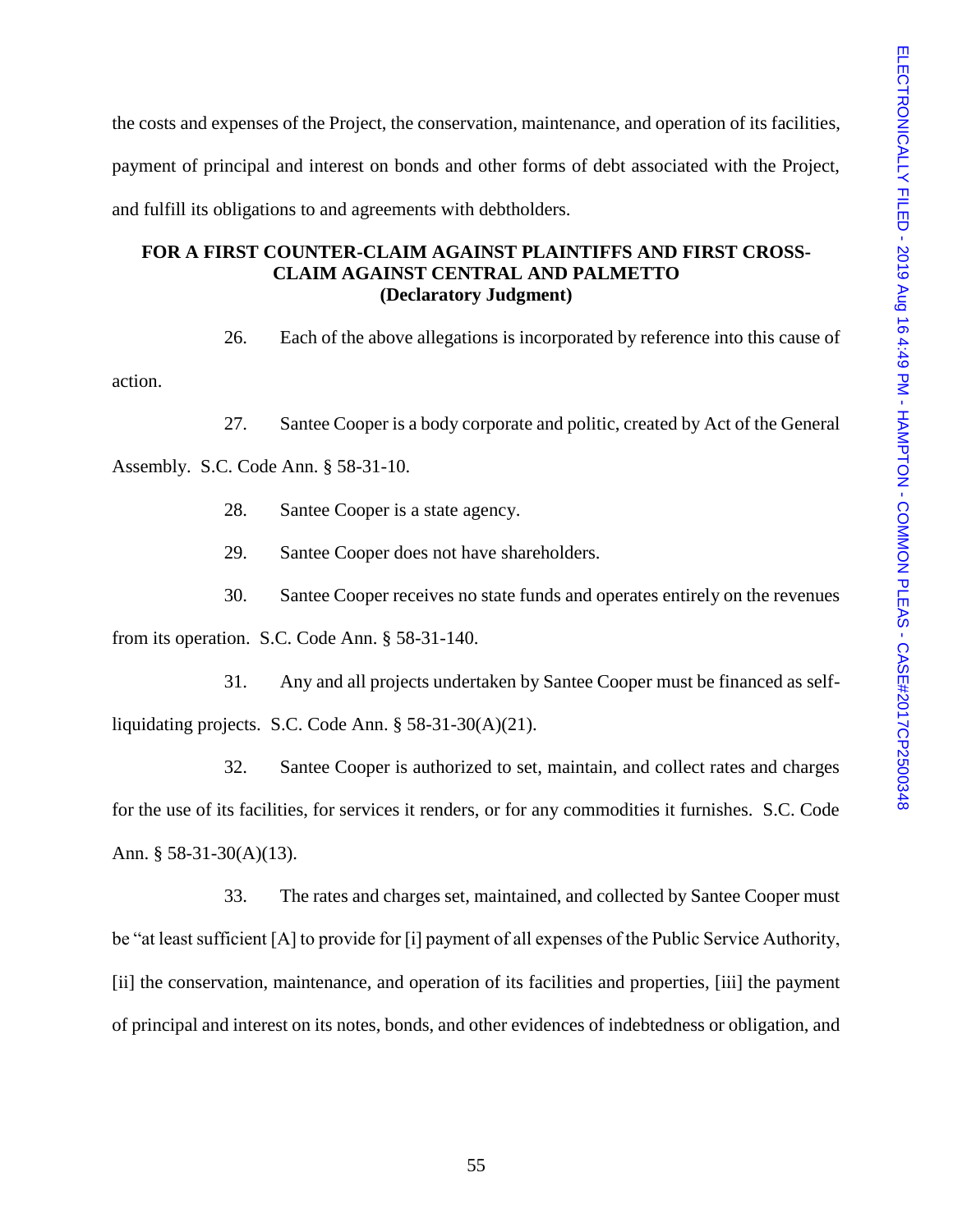[B] to fulfill the terms and provisions of any agreements made with the purchasers or holders of any such notes, bonds, or other evidences of indebtedness or obligation." *Id.*

34. These rates are set by Santee Cooper through its Board of Directors. S.C. Code Ann. § 58-31-60.

35. Santee Cooper's Directors are required to act in a manner they reasonably believe to be in the best interests of Santee Cooper, which includes, among other things, preserving Santee Cooper's financial integrity, its ongoing operation of delivering electricity to its customers, and economic development and job attraction and retention. S.C. Code Ann. § 58-31-55(A).

36. Santee Cooper is authorized to borrow money, make and issue negotiable notes, bonds, and other forms of debt. S.C. Code Ann. § 58-31-30(A)(14).

37. Santee Cooper is authorized to secure the payment of obligations on notes, bonds, and other forms of debt by mortgage, lien, pledge, or deed of trust on any of its property, contracts, or revenues. S.C. Code Ann. § 58-31-30(A)(19).

38. Santee Cooper is authorized to make such agreements with purchasers or holders of notes, bonds, and other forms of debt as it deems advisable and to provide for the security of these notes, bonds, and other forms of debt and the rights of the holders of this debt. S.C. Code Ann. § 58-31-30(A).

39. Santee Cooper's resolutions authorizing notes, bonds, and other forms of debt may include provisions regarding rates and charges, reserves, rights of redemption, limitations on issuance of additional bonds, mortgages or deeds of trust, and any other or additional agreements with the holders of the notes, bonds, and other debts. *Id.*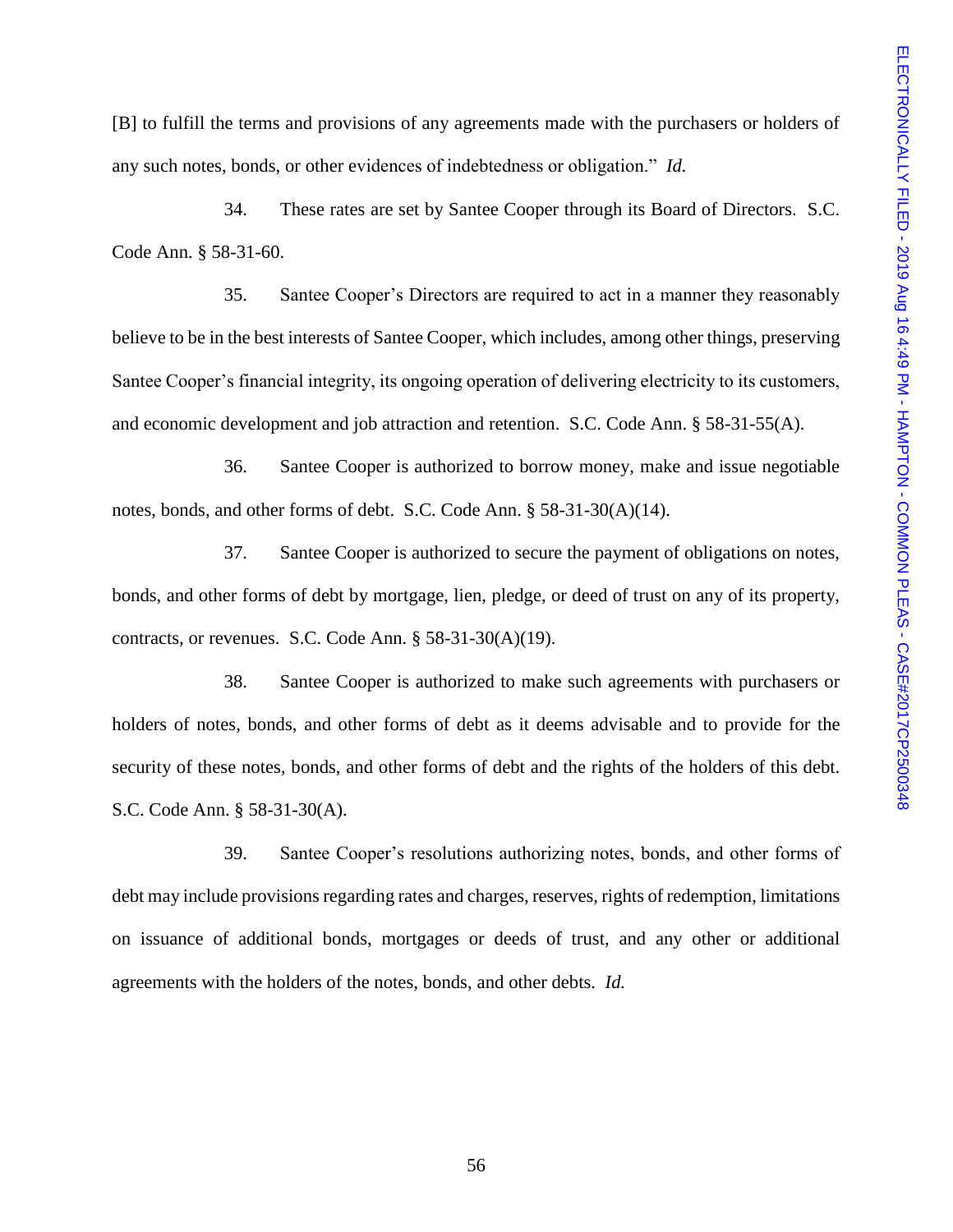40. For the protection of persons holding notes and other forms of debt and other obligations of Santee Cooper, the State of South Carolina itself entered into two covenants with such persons.

41. In the first statutory covenant, the State promised that it will not alter or limit the rights vested in Santee Cooper until the debt and other obligations issued by Santee Cooper for the construction of any project are fully met and discharged, unless adequate provisions are made by law for the protection of such debtholders. S.C. Code Ann.  $\S$  58-31-30(A)(21).

42. In the second statutory covenant, the State promised that it will not alter, limit, or restrict Santee Cooper's power to fix and collect rates and charges at least sufficient (a) to provide for (i) all expenses of Santee Cooper, (ii) the conservation, maintenance, and operation of its facilities, (iii) the principal and interest on its debt, and (b) to fulfill other agreements made with the purchasers or holders of notes, bonds, and other forms of debt. S.C. Code Ann. § 58-31- 360.

43. No amendment or repeal of the Enabling Act shall operate to impair the obligation of any contract made by Santee Cooper under any power conferred by the Enabling Act. S.C. Code Ann. § 58-31-150; accord S.C. Const. art. I, § 4 ("No . . . law impairing the obligation of contracts  $\dots$  shall be passed  $\dots$ ."); U.S. Const. art. I, § 10 ("No State shall  $\dots$  pass any  $\dots$ Law impairing the Obligation of Contracts . . . .").

44. Santee Cooper's Enabling Act provides rights and protections to debtholders that are not provided to customers.

45. The Enabling Act, as originally enacted and amended over the course of decades, expresses the legislative intent that Santee Cooper must ensure that its projects are selfliquidating by setting rates and charges for the services it provides at a level at least sufficient to

57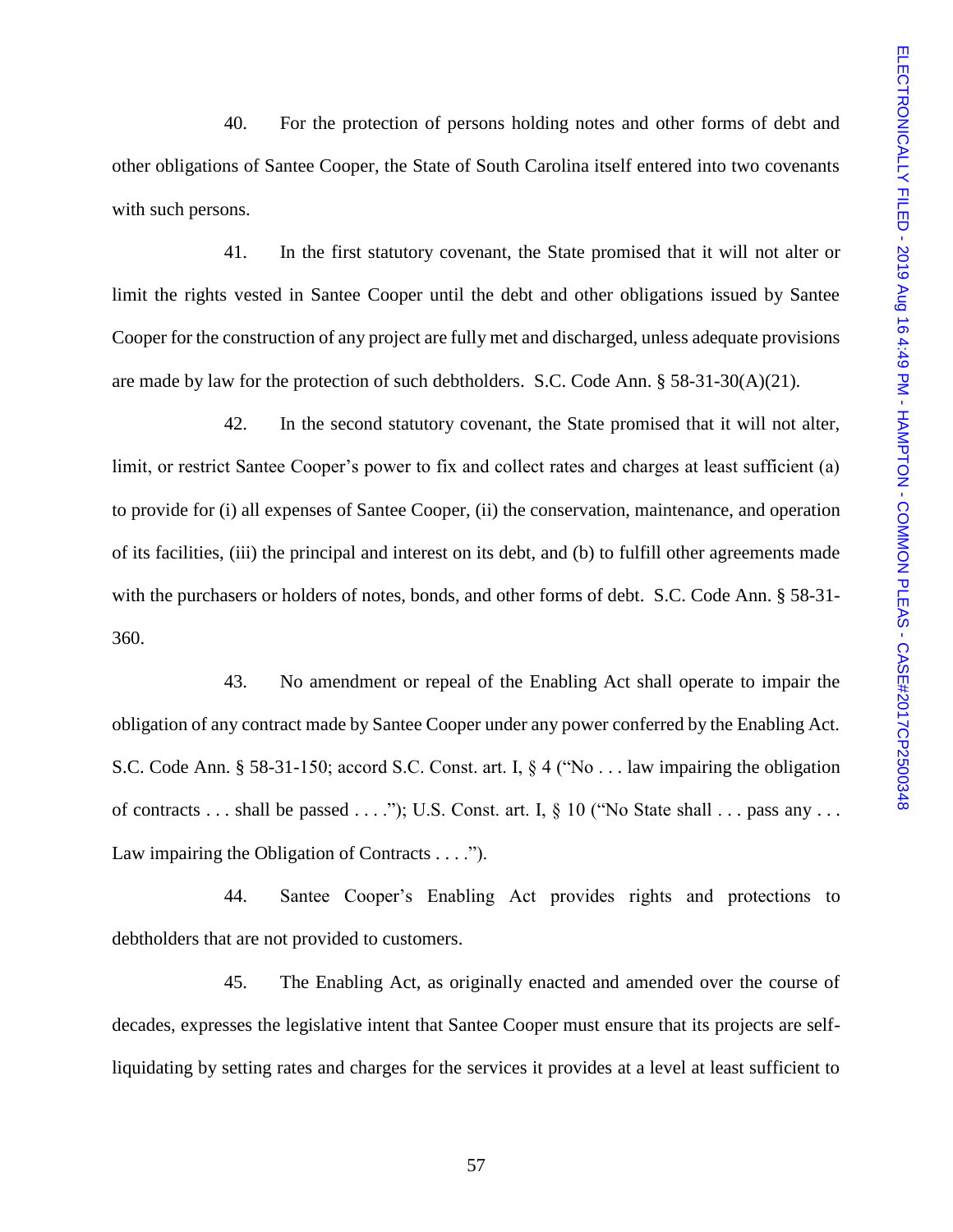pay all of its costs and expenses, the conservation, maintenance, and operation of its facilities, payments of principal and interest on its debt, and to satisfy all obligations to bondholders and others holding notes and other forms of debt. Santee Cooper is required to raise revenues to satisfy these obligations from rates and charges to its ratepayers. If the State of South Carolina were to impair or restrict Santee Cooper's ability to do so, it would violate the covenant the State made with debtholders as stated in the Enabling Act and render the State of South Carolina liable to Santee Cooper's debtholders.

46. Accordingly, Santee Cooper is entitled under the South Carolina Declaratory Judgment Act, S.C. Code Ann. §§ 15-53-10 et seq., to a judgment of this Court declaring the various rights, liabilities and relations of the parties hereto.

47. Pursuant to the powers granted this Court under the South Carolina Declaratory Judgment Act, Santee Cooper respectfully requests this Court enter a declaratory order:

> (a) Confirming the clearly expressed legislative intent and declaring that pursuant to the Enabling Act, Santee Cooper must raise revenues from its customers through rates and charges at least sufficient to pay all of its costs and expenses, the conservation, maintenance, and operation of its facilities, payment of principal and interest on bonds and other indebtedness, and to fulfill all agreements with and obligations to debtholders and others—including those related to the Project; and

> (b) Giving effect to this declaratory relief by enjoining any of the defendants or any other similarly situated person from resorting to the courts to alter, limit, or restrict Santee Cooper's ability to establish rates and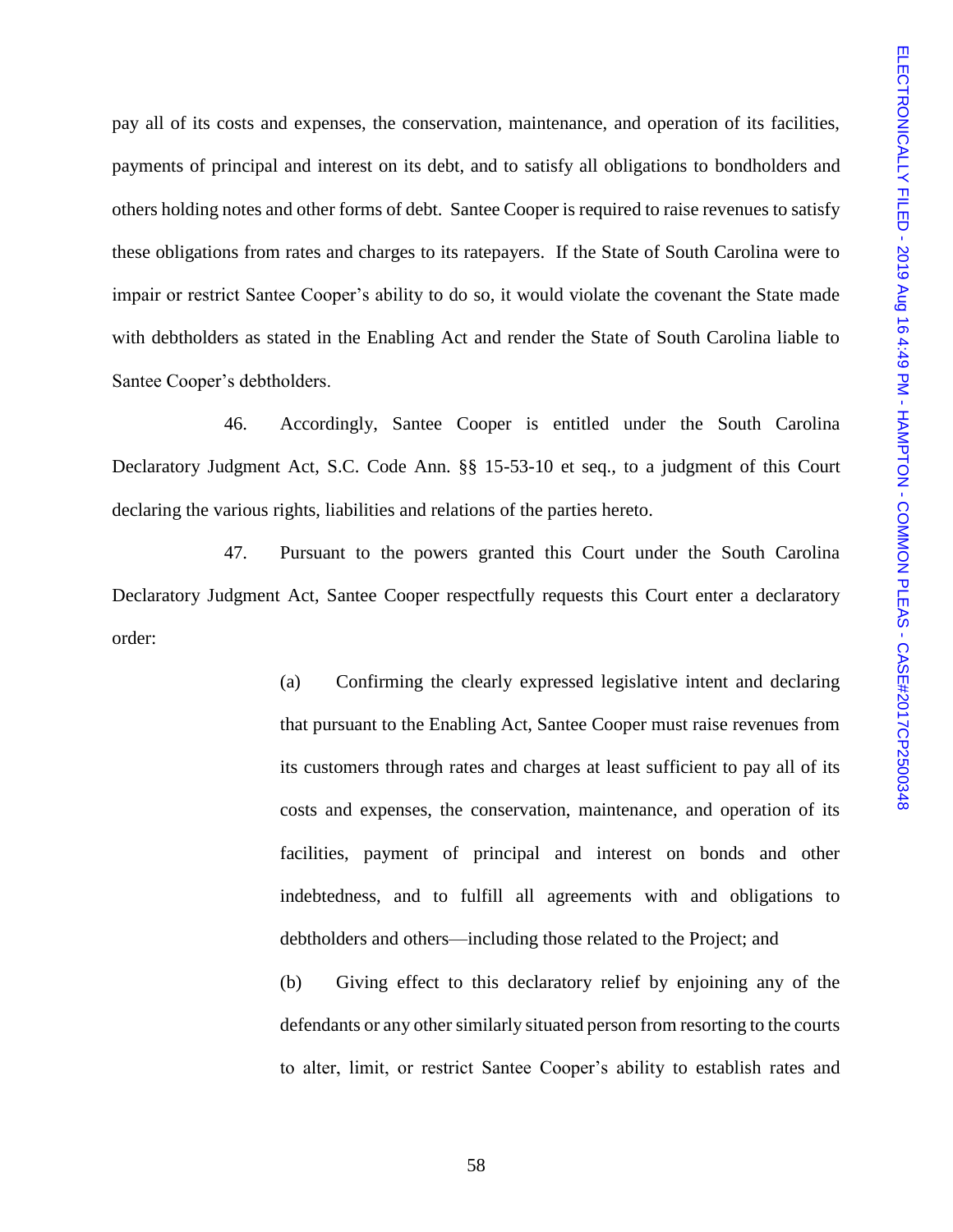charges at least sufficient to pay all of its costs and expenses, the conservation, maintenance, and operation of its facilities, payment of principal and interest on bonds and other indebtedness, and to fulfill all agreements with and obligations to debtholders and others—including those related to the Project.

## **FOR A SECOND CROSS-CLAIM AGAINST CENTRAL AND PALMETTO AND A THIRD-PARTY CLAIM AGAINST ECSC**

1. Now comes Santee Cooper, pursuant to Rule 13(g) and Rule 14(a) of the South Carolina Rules of Civil Procedure, and by way of this cross-claim against Central and Palmetto and this Third-Party claim against ECSC, states the following:

# **NATURE OF THE CROSS-CLAIM**

2. Santee Cooper seeks a declaration that reaffirming that the Project is a "shared resource" under the binding terms of the Coordination Agreement between Santee Cooper and Central, for which Central is required to pay its share of costs and expenses—including debt service—in accordance with the cost of service methodology.

# **PARTIES AND JURISDICTION**

3. Santee Cooper is a body corporate and politic, created by Act of the General Assembly, S.C. Code Ann. § 58-31-10, and is a South Carolina state agency.

- 4. Central is an eleemosynary corporation organized and existing under the laws of the State of South Carolina with its principal place of business in South Carolina.
- 5. ECSC is a corporation organized and existing under the laws of the State of South Carolina with its principal place of business in South Carolina.
- 6. Palmetto is an eleemosynary corporation organized and existing under the laws of the State of South Carolina with its principal place of business in South Carolina.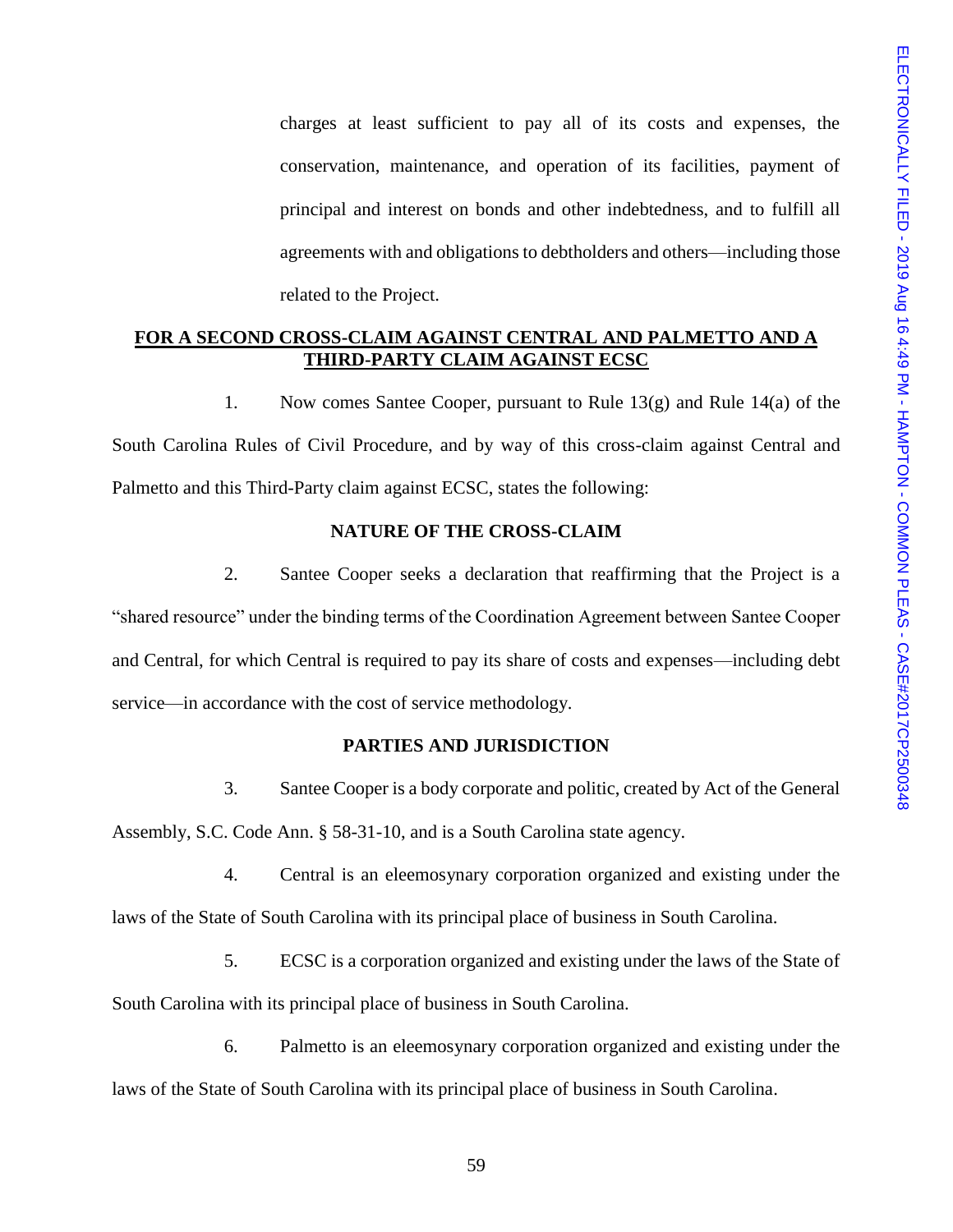7. ECSC consists of member electric cooperatives organized in the State of South Carolina. ECSC serves as the legal and regulatory representative of its member electric cooperatives. ECSC is the state-wide service and trade association for electric cooperatives in the state. ECSC's members include 19 consumer-owned electric cooperatives and Central. ECSC's principal place of business and mailing address is 808 Knox Abbott Drive, Cayce, South Carolina.

8. ECSC asserted the allegations in the preceding paragraph in support of its intervention in proceedings before the Public Service Commission, and ECSC is therefore estopped to deny them.

9. This Court has subject matter and personal jurisdiction over these claims pursuant to the Declaratory Judgment Act, S.C. Code Ann. §§ 15-53-10 et seq., and its equitable powers

10. Santee Cooper does not waive venue and objects to venue in this Court. The claims should be transferred to the proper venue.

### **FACTS**

11. In Santee Cooper's Enabling Act, the General Assembly mandated that Santee Cooper fix, maintain, and collect charges to customers at rates that are at least sufficient to provide for payment of all of its expenses, the conservation, maintenance and operation of its facilities, the payment of principal and interest on its debt, and the fulfillment of its obligations to holders of bonds and other debt. S.C. Code Ann. § 58-31-30(A)(13).

12. The Enabling Act further authorizes Santee Cooper "to make contracts of every name and nature[.]" S.C. Code Ann. § 58-31-30(A)(17).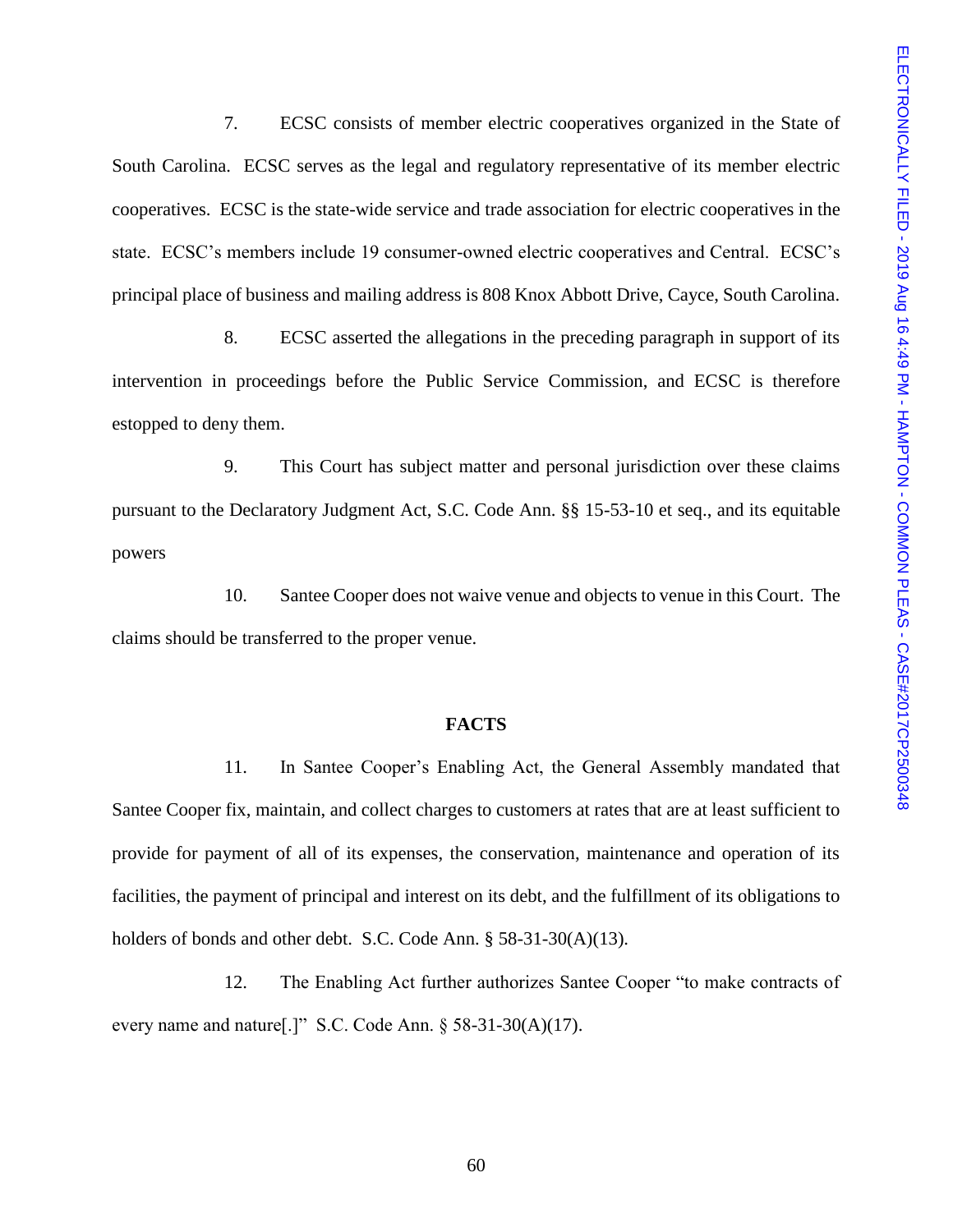13. Central purchases power from Santee Cooper and provides wholesale electric service to South Carolina's electric cooperatives, who directly serve hundreds of thousands of retain customers.

14. Pursuant to its statutory authority and obligation, in 1980 Santee Cooper and Central entered into a Power Systems Coordination and Integration Agreement (the "Coordination Agreement"), effective December 31, 1980.

15. The Coordination Agreement governs the relationship between Santee Cooper and Central as to the purchase and sale of electrical power. Under the Coordination Agreement, Central purchases electrical power from Santee Cooper that it then sells to the Cooperatives, including Palmetto and other members of ECSC.

16. The Coordination Agreement has been amended several times over the years, and the operative agreement consists of: (1) the initial December 31, 1980 Coordination Agreement, (2) Amendments to the Coordination Agreement dated April 17, 1984, February 25, 1985, July 1, 1985, October 24, 1986, March 31, 1988, and May 20, 2013, and (3) related Memoranda of Understanding and Agreement dated January 11, 2001, September 28, 2009, March 18, 2010, July 23, 2013, and September 24, 2015.

17. Prior to the 2013 amendment, the Coordination Agreement was structured such that Santee Cooper planned, developed, and managed shared resources for the benefit of the Santee Cooper/Central system, and Central paid its allocable share of the cost of such development without significant control over the planning and development of new capacity.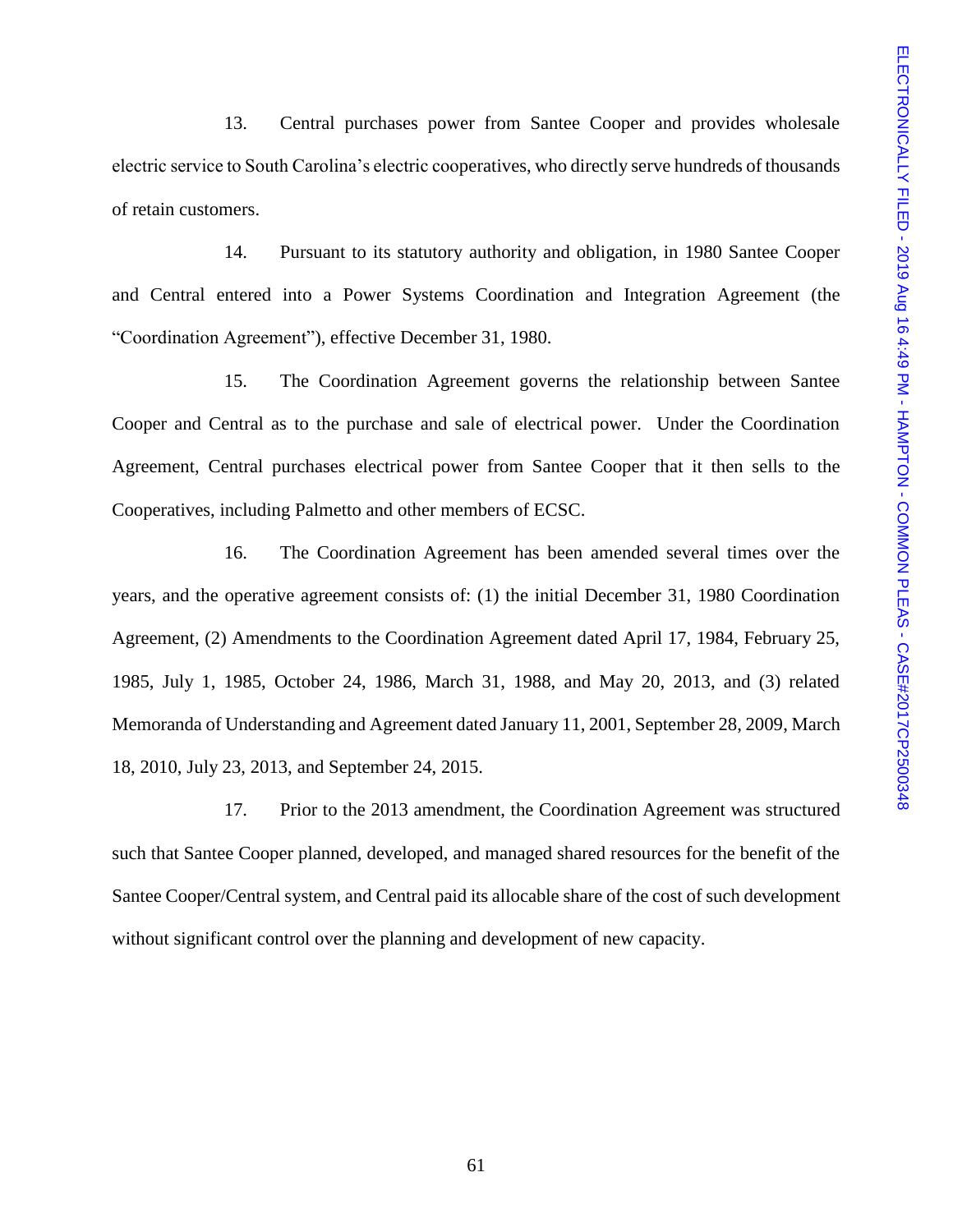18. The 2013 amendment to the Coordination Agreement<sup>3</sup> extended the term to 2058, allowing for Santee Cooper to refinance and amortize debt over a longer period of time. This resulted in reduced periodic payments from Central.

19. Additionally, the 2013 amendment the Coordination Agreement increased Central's involvement in this planning, development, and management process for any shared resources proposed after the effective date of the agreement.

20. The 2013 amendment provided Central the right to opt-out of future, *Proposed* Shared Resources as part of the Resource Commitment Process, subject to the terms, conditions, and procedures specified in the Coordination Agreement. (*See* May 20, 2013 Amendment to Coordination Agreement, Art. IV.B.1.)

21. Central's opt-out rights, however, *did not* extend to existing Shared Resources or to Shared Resources then in development. Specifically, the 2013 Amendment provided that the "Resource Commitment Process *shall not* apply to any Resources that have been previously completed or are under construction as of the 2013 Amendment Effective Date, including V.C. Summer Nuclear Station Units 2 and 3." (*See* May 20, 2013 Amendment to Coordination Agreement at "Shared Resource"; App'x A, Art. IV; Art IV.B.1 (emphasis added).)

22. Central expressly agreed in the 2013 amendment that the Project was an existing Shared Resource, as the agreement defined Shared Resource as including V.C. Summer Nuclear Station Units 2 and 3. (*See* May 20, 2013 Amendment to Coordination Agreement at "Shared Resource".)

l

<sup>&</sup>lt;sup>3</sup> Attached as Exhibit B to Santee Cooper's Motion to Compel Central's Cross-Claims to Arbitration (filed May 30, 2018).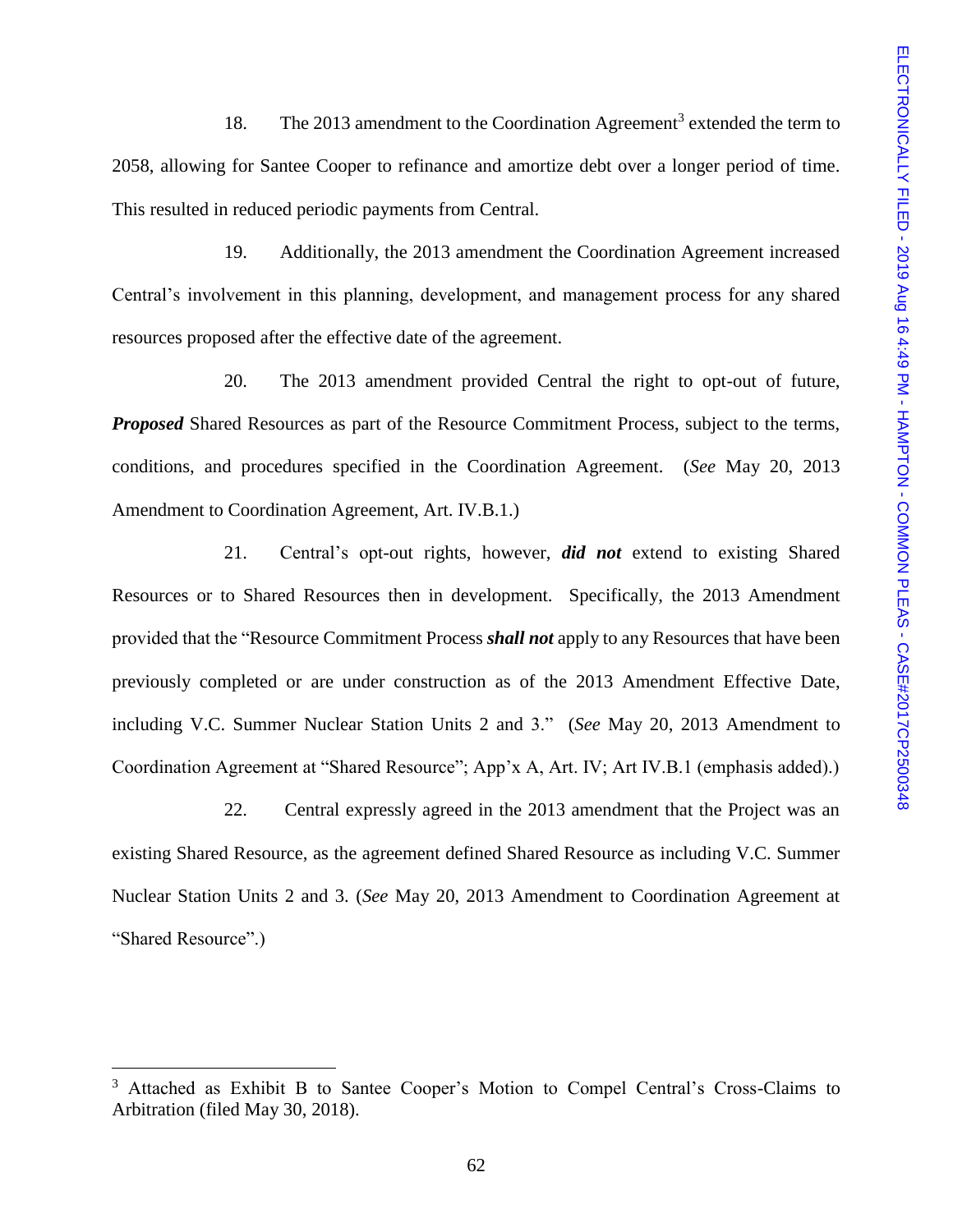23. The 2013 amendment also included a provision requiring Central's approval of any Major Resource Modification regarding future Proposed Shared Resources. (*See* May 20, 2013 Amendment to Coordination Agreement, Art. IV.B.3.b.ii.) However, again, this term explicitly *excluded* V.C. Summer Nuclear Station Units 1, 2 and 3, providing that: "Cost Overruns and modifications to V.C. Summer Nuclear Station Units 1, 2 and 3 and Non-Shared Resources *shall not constitute Major Resource Modifications*." (*Id.* (emphasis added).)

24. Finally, in the 2013 Amendment, Central also expressly agreed that Project costs and expenses would be included in the calculation of the cost of electrical service provided to Central by Santee Cooper. The Cost of Service components were set forth in detail in Appendix E of the 2013 amendment.

25. Specifically, Cost of Service was defined as "[Santee Cooper's] functionalized revenue requirements, used to determine certain rates and charges to Central." (*See* May 20, 2013 Amendment to Coordination Agreement at "Cost of Service," p. 4.) Appendix E explains that "revenue requirements" include seven components: (1) Operation and Maintenance Expenses, (2) Sums in Lieu of Taxes, (3) Debt Service and Lease Payments, (4) Working Capital Allowance, (5) Other Revenue Requirements and Adjustments, (6) Allowance for Capital Improvements, and (7) Other Income and Revenues. (*See* May 20, 2013 Amendment to Coordination Agreement App'x E, Sec. 1.B.3 (emphasis added).)

26. Appendix E explains that Cost of Debt Service "shall include all payments by [Santee Cooper] for interest and principal on debt and for leases." (*Id.* at Sec. 3.III.) Debt related to the Project falls within the Cost of Debt Service component because the 2013 amendment provides that:

> Interest expense and principal paid on debt (collectively, "Debt Service") shall first be allocated to the plant classifications of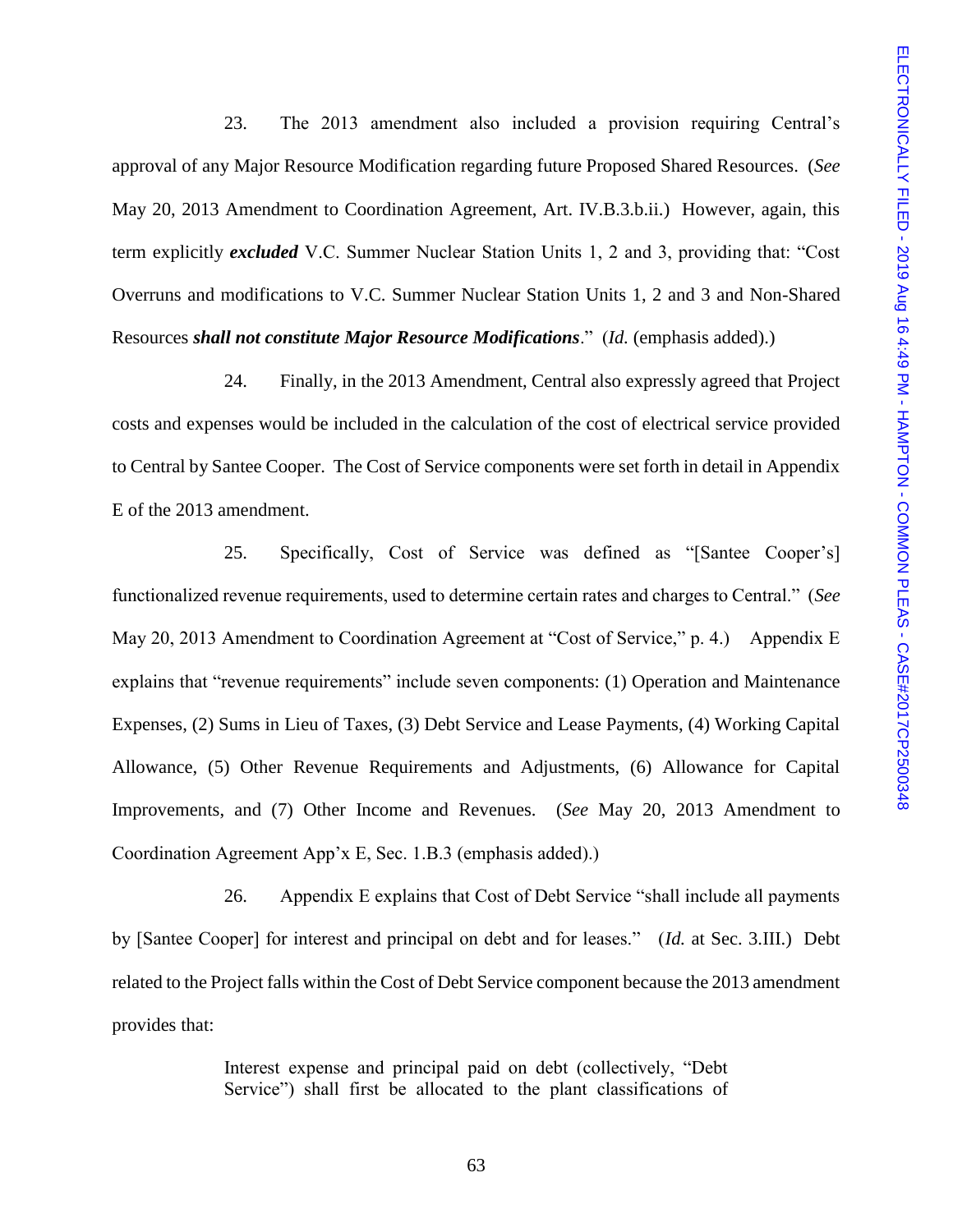Production, Transmission, Distribution, and General in proportion to the average of beginning-of-year and end-of-year balances of net plant in service *plus construction work in progress for such plant classifications*. Debt Service thus classified as Production, Transmission, and Distribution Plant-related shall be classified as *Production Fixed Costs*, Transmission Costs, and Distribution Costs, respectively. The Debt Service classified as General Plantrelated shall be functionalized in proportion to the functionalization of Administrative and General Expenses in the manner described hereinabove. Interest expense included in revenue requirements hereunder shall exclude so-called capitalized interest, which is interest paid from the proceeds of bonds or other borrowed funds.

(*Id.* at Sec. 3.III.A (emphasis added).)

27. Additionally, costs related to the Project are included in the Allowance for

Capital Improvements component. Appendix E explains that:

[Santee Cooper] shall be entitled to include in the Cost of Service an allowance to provide funds *for capital improvements to [Santee Cooper's] system and to provide debt service coverage*, which allowance (the "Allowance for Capital Improvements" or the "CIF Allowance") shall not in total exceed the greater of (i) eight and onehalf percent (8.5%) of [Santee Cooper's] total gross revenue requirements (which is the aggregate total of all revenue requirements determined pursuant to parts I through V above, plus such allowance itself), or (ii) an amount that will result in an adequate debt service coverage, determined in accordance with part VI.B below.

(*Id.* at Sec. 3.VI.A (emphasis added).)

28. Finally, Appendix A also included costs related to the Project in Central's

purchases under the Supplemental Power Sales provisions. Appendix A provides for two types of monthly charges under the Supplemental Purchases provision: (1) Monthly Supplemental Capacity Charges and (2) Monthly Supplemental Energy Charges. (*See* May 20, 2013 Amendment to Coordination Agreement App'x E, Art. IV.A.A.) The Capacity Charge is equal to Coincident Peak Demand multiplied by Capacity Cost Rate. (*Id.* at Art.IV.A.1.) Capacity Cost Rate equals the Production Demand Cost divided by Territory Peak Demands. (*Id.* at Art.IV.A.1.) Finally,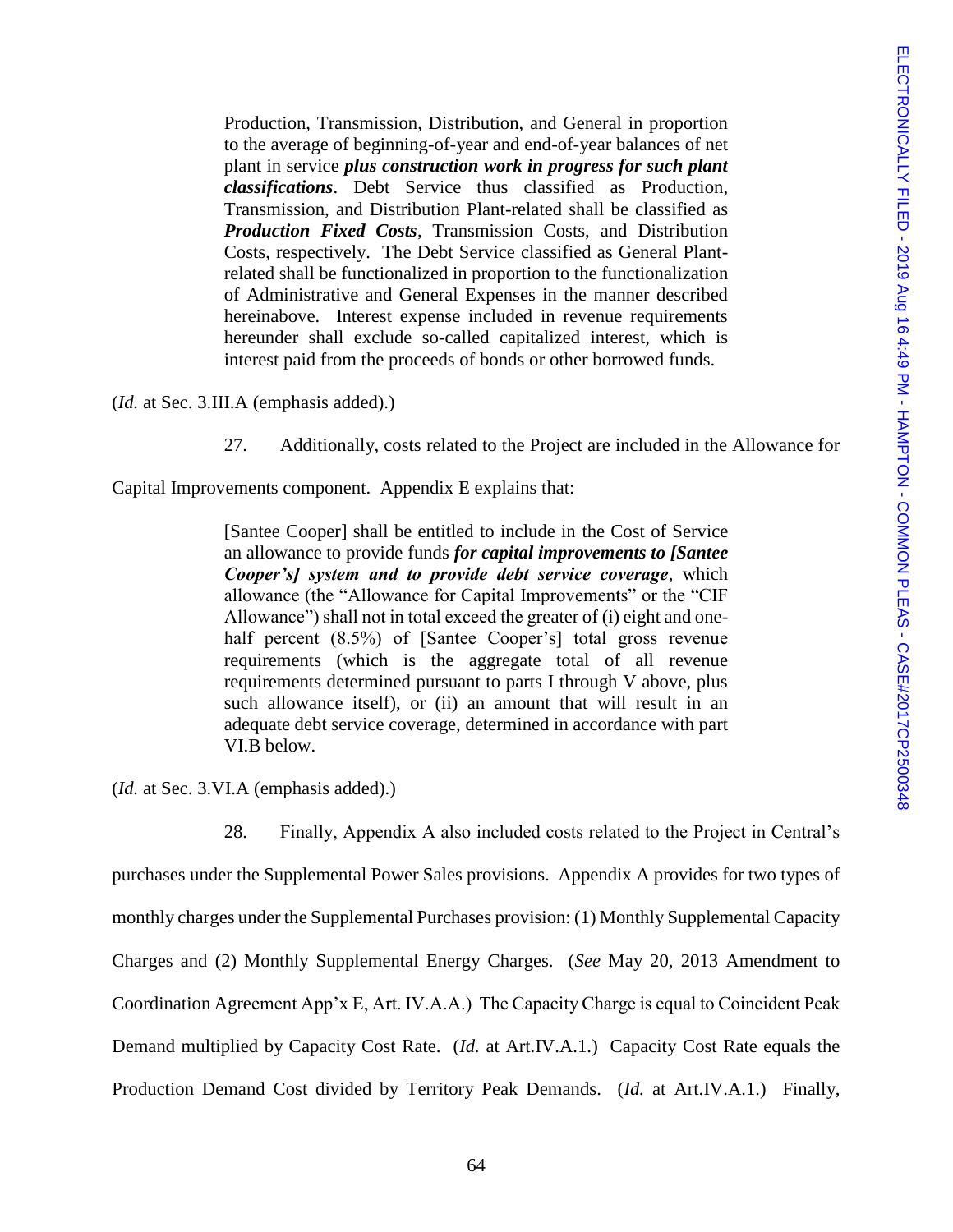Production Demand Costs equal Supplemental Production Fixed Costs minus Energy Related Fixed Costs. (*Id.*) Appendix E defines the Energy-Related Fixed Costs as, *inter alia*, certain percentages of the Supplemental Production Fixed costs attributable to the Project. (*Id.*) Therefore, pursuant to Appendix A, Central was also obligated for costs related to the Project via the Supplemental Power Sales provisions.

29. In subsequent filings and testimony, Central has acknowledged that "Santee Cooper's costs incurred to construct V.C. Summer Units 2 and 3 . . . compromise a portion of Central's Share" under the Coordination Agreement. (*See* Central's Mot. for Leave to Deposit Funds, Ex. 1 – Affidavit of John B. Brantley ¶ 8 (filed May 22, 2018; *see als*o Testimony of John Tiencken, Hearing of House Utility Ratepayer Protection Committee at 20:09 (Feb. 8, 2018), http://scstatehouse.gov/video/archives.php (recognizing Central's responsibility to contribute toward the recovery of the costs associated with the Project through the payment of rates and charges for energy and power).)

30. The construction of the Project was a joint project of SCE&G and Santee Cooper. Under a contract between Central and Santee Cooper, Central and the members of ECSC are responsible for approximately seventy percent of Santee Cooper's capital costs. Thus, Santee Cooper's share of the cost of the Project will be borne largely by Central and ECSC's member cooperatives.

31. ECSC asserted the allegations in the preceding paragraph in support of its intervention in proceedings before the Public Service Commission, and ECSC is therefore estopped to deny them.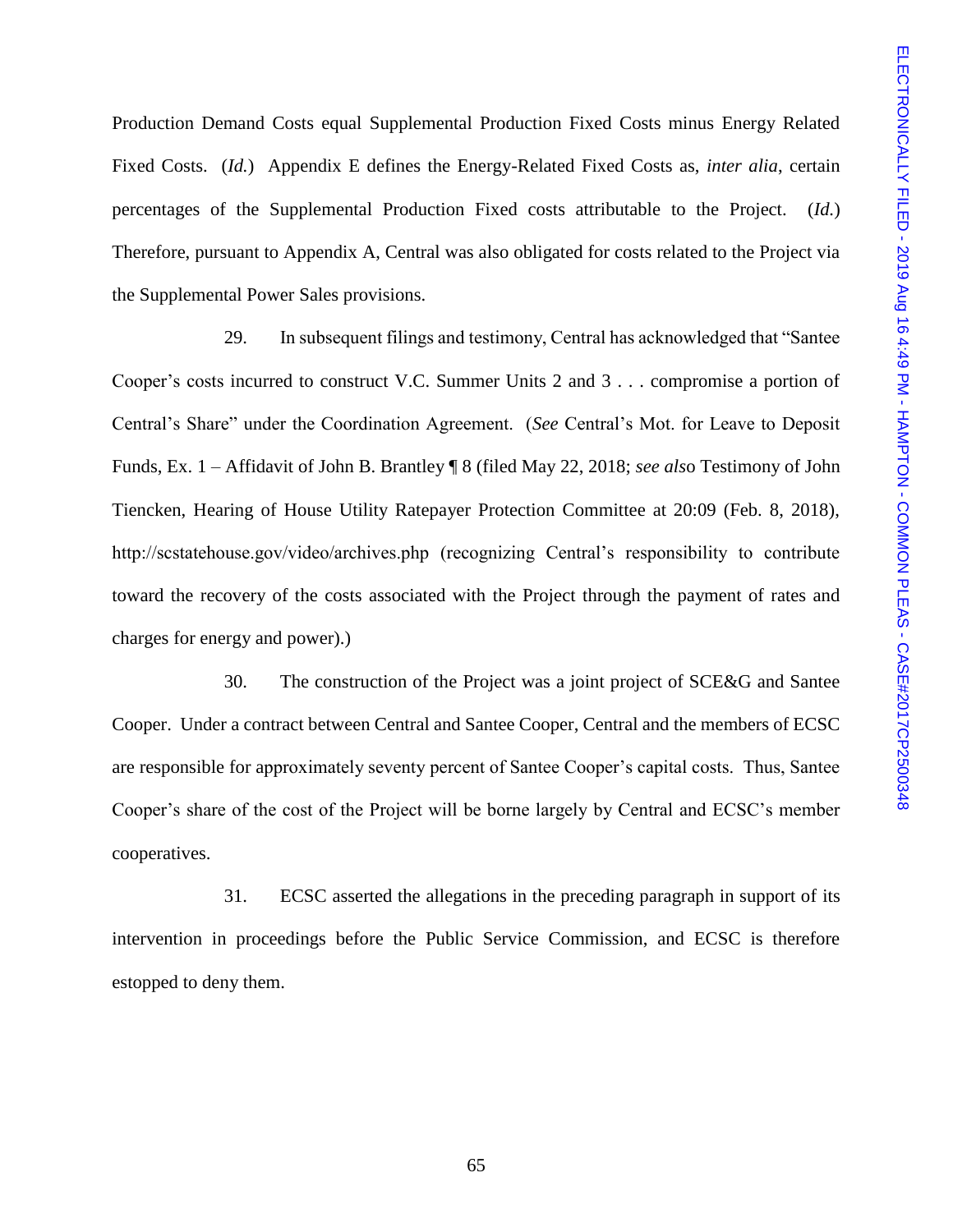32. Upon information and belief, ECSC has encouraged its member cooperatives to work together for the purpose of renegotiating the Coordination Agreement and thus avoiding their responsibilities pursuant to the agreement.

33. Therefore, third-party defendant ECSC has an interest that would be affected by the declarations requested herein and is properly included as a third-party defendant in accordance with S.C. Code Ann. § 15-53-80.

# **FOR A THIRD CROSS-CLAIM AGAINST CENTRAL AND PALMETTO AND A SECOND THIRD-PARTY CLAIM AGAINST ECSC (Declaratory Judgment)**

action.

34. Each of the above allegations is incorporated by reference into this cause of

35. Santee Cooper is entitled under the South Carolina Declaratory Judgment Act, S.C. Code Ann. §§ 15-53-10 et seq., to a judgment of this Court declaring the various rights, liabilities and relations of the parties hereto with regard to the Coordination Agreement and the Project.

36. The 2013 amendment to the coordination agreement was extended to 2058, which permitted Santee Cooper to refinance and amortize debt over a longer period of time, resulting in a direct financial benefit to Central.

37. Under the terms of the Coordination Agreement, Central obtained the right to opt out of future generation projects, but had no right to opt out of the Project.

38. In exchange for these points, Central agreed to pay its share of the Project. Specifically, Central expressly agreed that Project costs and expenses would be included in the calculation of the cost of electrical service provide to Central by Santee Cooper.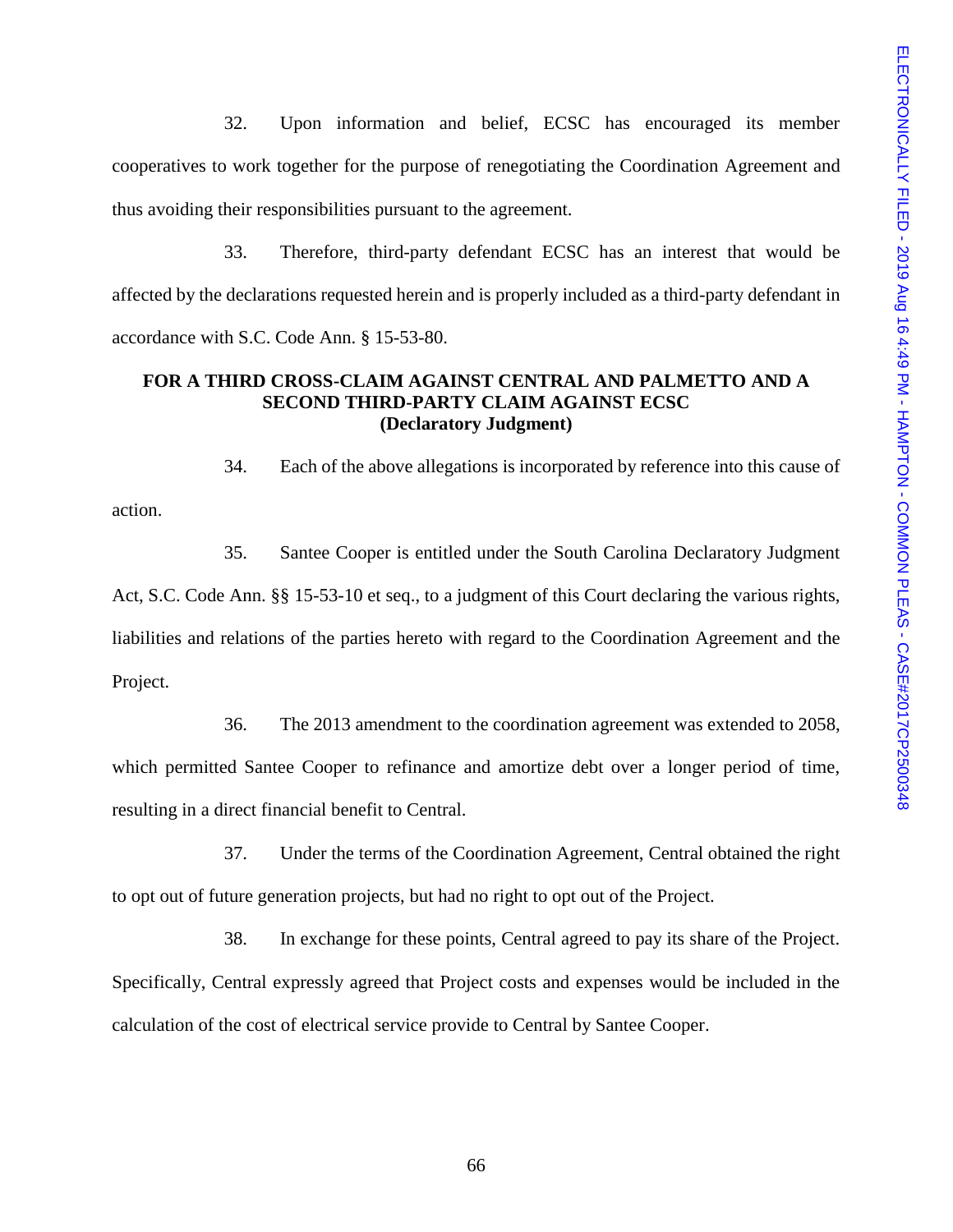39. Therefore, pursuant to the powers granted this Court under the South Carolina Declaratory Judgment Act, Santee Cooper respectfully requests this Court enter an Order declaring:

> (a) that the Project is a "shared resource" under the binding terms of the Coordination Agreement;

(b) Central has no right to opt out of the Project; and, therefore,

(c) Central remains obligated to pay its full share of costs and expenses relating to the Project in accordance with the cost of service methodology specified by the Coordination Agreement.

[*Signature Page Attached*]